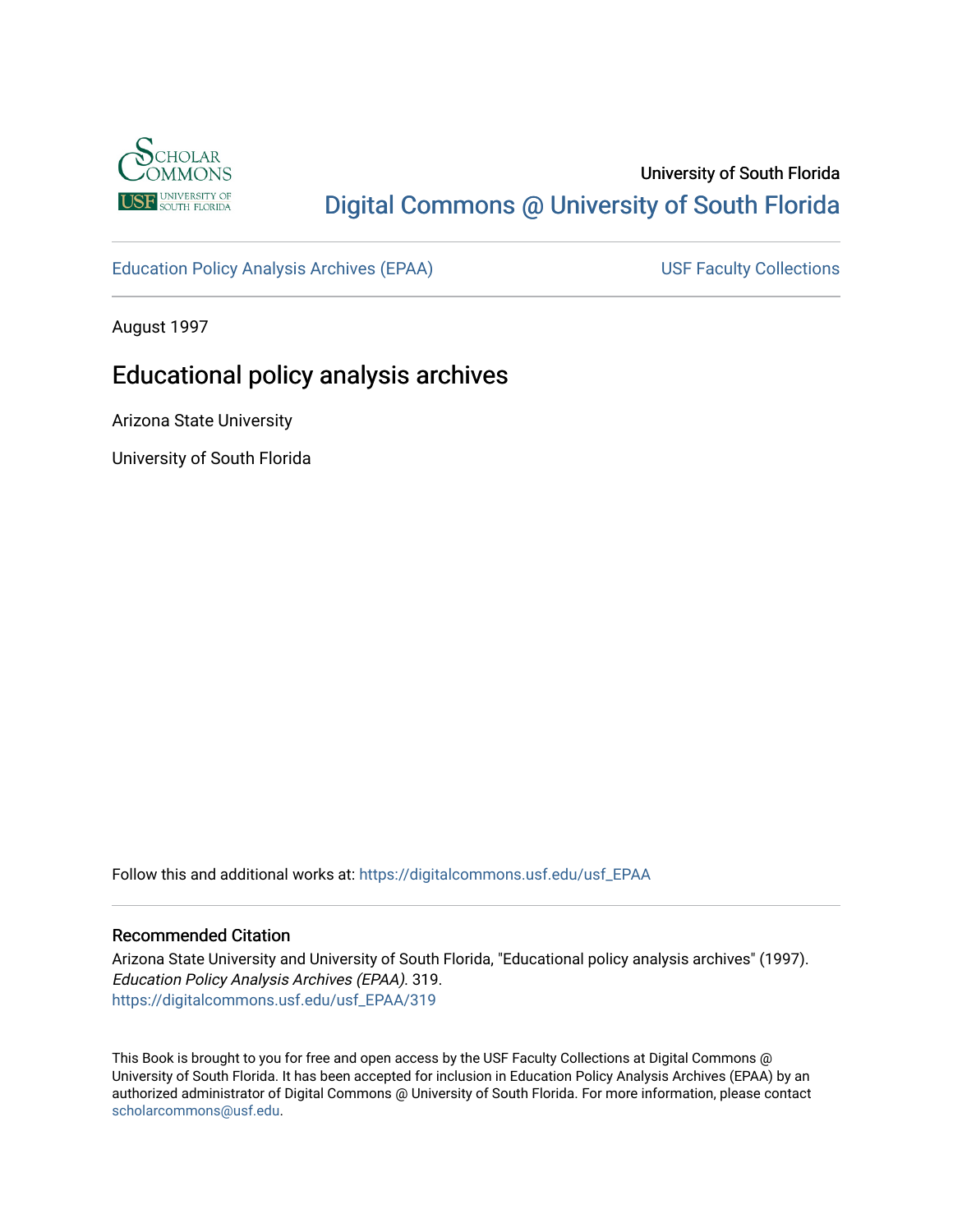# **Education Policy Analysis Archives**

**Volume 5 Number 17 August 25, 1997 ISSN 1068-2341**

A peer-reviewed scholarly electronic journal.

Editor: Gene V Glass Glass@ASU.EDU.

College of Education

Arizona State University,Tempe AZ 85287-2411

Copyright 1997, the EDUCATION POLICY ANALYSIS ARCHIVES.Permission is hereby granted to copy any article provided that EDUCATION POLICY ANALYSIS ARCHIVES is credited and copies are not sold.

## **Academic Freedom, Promotion, Reappointment, Tenure and The Administrative Use of Student Evaluation of Faculty:** *(Part II)* **Views From the Court**

## **Robert E. Haskell University of New England<sup>1</sup>**

This is the second of four articles by Haskell on this subject. The other articles can be found at

- Volume 5 Number 6
- Volume 5 Number 18
- Volume 5 Number 21

**Abstract:** Though a controversial history of research on the reliability and validity of student evaluation of faculty (SEF) exists, it has not been typically viewed as an infringement on academic freedom, promotion, reappointment, and tenure rights. As a consequence, legal aspects of SEF are neither readily apparent, nor available. Unlike academic freedom, tenure, and other issues, which exist as legal categories, SEF as a category is virtually absent in legal compendia on higher education law. The question of its judicial standing is important to any suggestion of abridging faculty rights. In this second of four articles, legal rulings are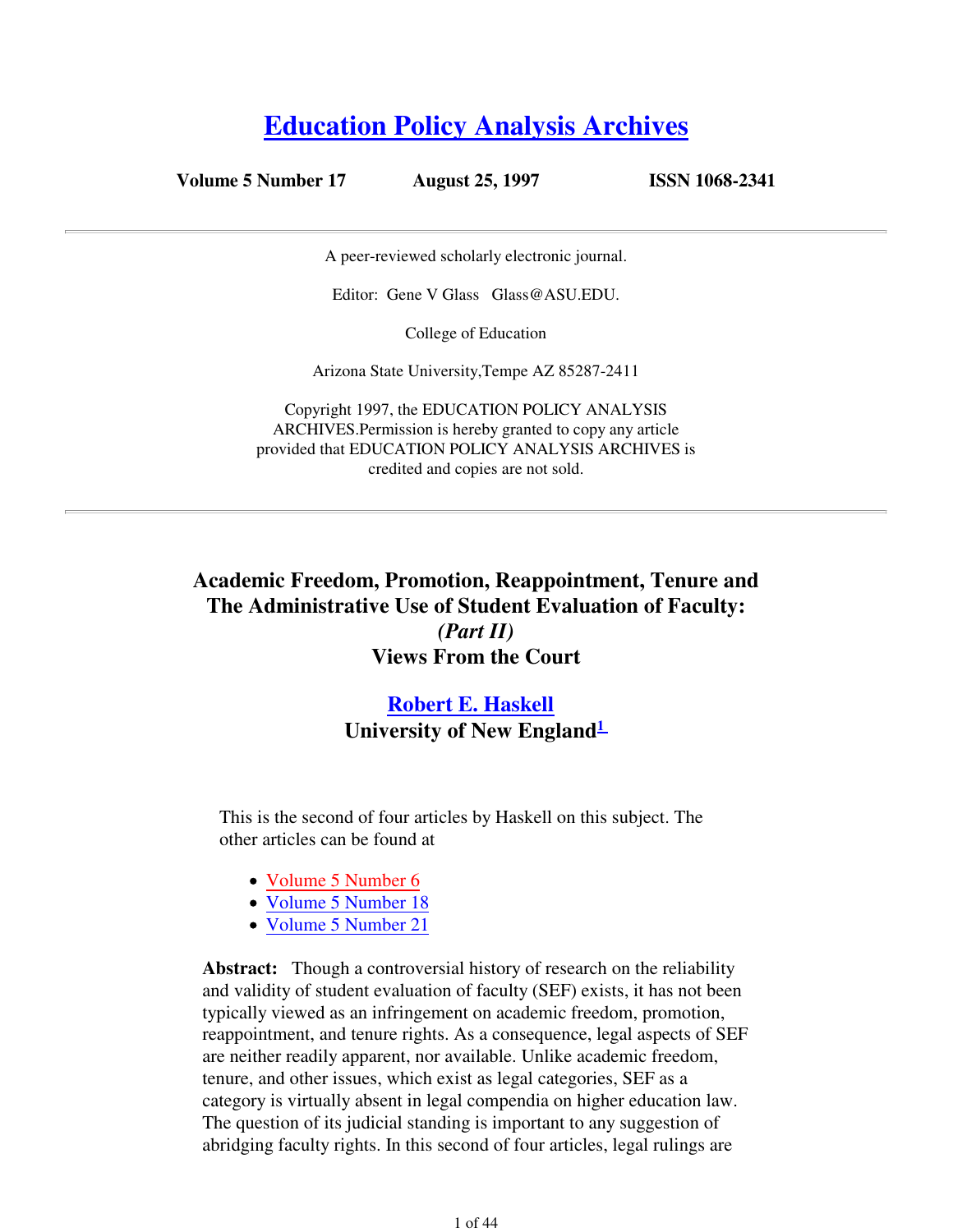categorized and abstracted verbatim from cases where SEF is integral to the denial of academic freedom, tenure, promotion and reappointment are reviewed and provide and provide an initial resource of legal ruling on SEF. Seventy-eight findings are summarized from the abstracted textual material.

## **Table of Contents**

- **Use of SEF**
- **Legal Rulings on The Reliance and Validity of SEF**
	- Reliance on SEF v. Peer Evaluation
	- Popularity and Effectiveness
	- Transcendent Value of a Professor Over Teaching Quality
- **The Courts' Approach to the General and Psychometric Accuracy/Validity of SEF**
- Numerical Ranking of Faculty **Rulings on The Qualitative and Subjective**
- **Assessment of SEF**
	- Acceptance of Administrative Subjective Judgements of SEF Data
	- Use of Qualitative Written Student **Comments**
	- Mixed Student Comments
- **Variables Not Taken Into Account When Assessing SEF**
	- o Student Biases in Affecting SEF
	- Other Variables Not Taken Into Account
- **Courts Impact on Academic Matters**
	- Impact on Academic Standards
		- Methods of Instruction and Academic Freedom
		- Release of SEF To Students and To the Public
- **Conclusion**
- **References**
- **Appendix A: Summary of 78 Findings**
- **Appendix B: Summary of Case Outcomes**
- **Appendix C: Abstracted Case Material**

..........Unlike the extensive body of conflicting research on the construction, assessment, validation, and interpretation of student evaluation of faculty (SEF), until recently there has been virtually no categorical mention of their impact on academic freedom and tenure rights (Haskell, 1997). When SEF is recognized to have an impact, unlike traditional threats to tenure and academic freedom, it does not appear to warrant serious concern. Moreover, as I noted in my first article, when it is suggested that SEF may impinge on academic freedom, tenure, promotion and reappointment, it is generally considered an attack on either student rights, the process of evaluating faculty performance in general, or both. Unlike academic freedom, tenure, and other educational issues, as a retrieval category SEF is virtually absent in legal compendia on higher education law. Sources citing legal cases on the issues of academic freedom, tenure and promotion do not typically address SEF.

..........A recent booklet on *"The Law of Teacher Evaluation"* (Zirkel, 1996) contains no mention of SEF cases. Nor does a recent comprehensive legal guide for educational administrators, (Kaplin and Lee, 1995), nor do other reports (Poch, 1993) on the legalities of academic freedom, tenure and promotion. Two other recent sources, however, do address the issue, one very briefly, (Baez, and Centra, 1995), the other somewhat more extensively (Weeks, 1996). This absence is both surprising and important given that courts have recognized for some time "that in recent years increasing weight has been placed upon teaching ability" (Johnson v. University of Pittsburgh, 1977).

..........In a rare mention of SEF as an infringement on academic freedom, a recent handbook for college administrators, refers to the concept as "a rather novel attack on the use of student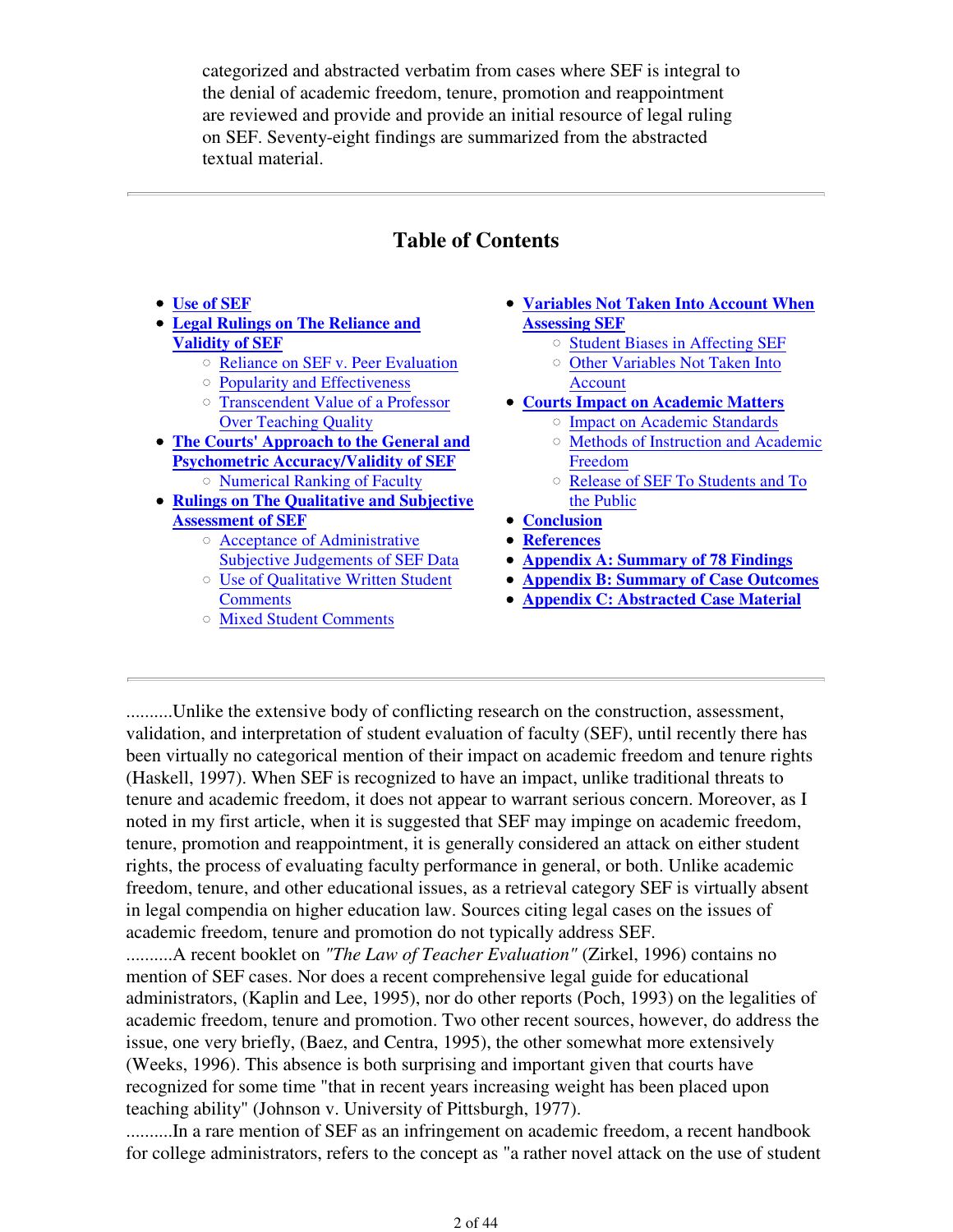evaluations in assessing a faculty member's performance" (Weeks, 1996). It has generally been taken for granted, not only by many administrators but by faculty as well, that SEF is both appropriate and necessary.  $\stackrel{?}{=}$  There are, however, increasing signs indicating the examination of this issue by faculty.<sup>3</sup> It is important to note at the outset that it is not SEF *per se* that is the issue in this paper, but rather the legal and educational implications of its use in salary, promotion and tenure decisions. Neither is the primary concern with faculty welfare. As I will delineate in a following paper (Part IV), the primary issue is the implications for academic freedom in the service of standards and quality of student instruction. Such signs would suggest a review of legal rulings involving SEF. $\frac{4}{1}$ ..........In addition to not considering SEF a significant issue in the abridgement of academic freedom, tenure, promotion, and reappointment, a further reason for the paucity of articles on this issue is the difficulty in searching for legal cases. It appears that cases involving student evaluation of faculty are most always only a part of a much wider set of issues regarding denial of academic freedom, promotion, tenure, and reappointment.<sup>5</sup> In addition, it seems that such cases are often settled not in courts of law but by Labor Relation Arbitration Boards rulings. Since rulings on SEF are embedded within other cases, locating them through key word searches is extremely difficult.<sup>6</sup> Accordingly, there exists no systematic cataloging of how courts have specifically viewed SEF in cases involving denial of academic freedom, tenure, promotion, and reappointment.

..........Because administrative policy regulating the use of SEF has largely evolved in a de facto or default manner, this paper will examine legal reasoning and rulings on SEF. In the evolution of any legal standard, the accumulation of data, judgements, and arguments around an issue need to be coalesced. As the history of legal rights demonstrates, issues not considered to have legal standing only come to have standing after a long and arduous process of analysis and advocacy. It is the purpose of this paper to coalesce the legal rulings on SEF and to thus facilitate this developmental process, and to serve as an initial resource for faculty organizations and other policy makers. In doing so, I would like to make clear that I am not an attorney and approach this paper and court rulings from the legal concept of the "reasonable man" standard.

..........In the first of what will be four articles on SEF (Haskell, 1997), I suggested that SEF is deceptive regarding its negative implications for higher education. In this second article, based on the content of located cases, I have developed a set of categories and have abstracted the corresponding rulings. More importantly, it should be noted that the issues involved in SEF go beyond problems involved in general faculty evaluation procedures. Delineating the ramifications of SEF provides a concrete vehicle for further understanding the abstract concept of academic freedom.

..........To render the boundaries of this paper manageable, its focus will be delimited to how courts<sup> $\frac{7}{2}$ </sup> have addressed SEF issues within various legal challenges to the denial of academic freedom, tenure, promotion, and reappointment by institutions of higher education. It is important to note that there are multiple legal variables that determine an action or final outcome in any given case. For example particular statutory considerations, cause of action, level of prima facie evidence, standards and burden of proof, and level of judicial action, i.e., whether it is pre trial, lower level court, or appellate, etc., (see Kaplin and Lee, 1995, section 1.4.3.6). For my purposes here, I will not be concerned with these variables. Accordingly, this paper will neither be concerned with the validity or wisdom of the legal rulings, nor with the complex reasoning on which the rulings were based. My purpose is to review the general reasoning of the courts on SEF. Only when specifics of a case are contextually warranted in order to clarify the court's view of SEF will contextual specifics be noted.  $\frac{8}{3}$  Not only are such cases prima facially complex, but when specific legal definitions (e.g., disparate impact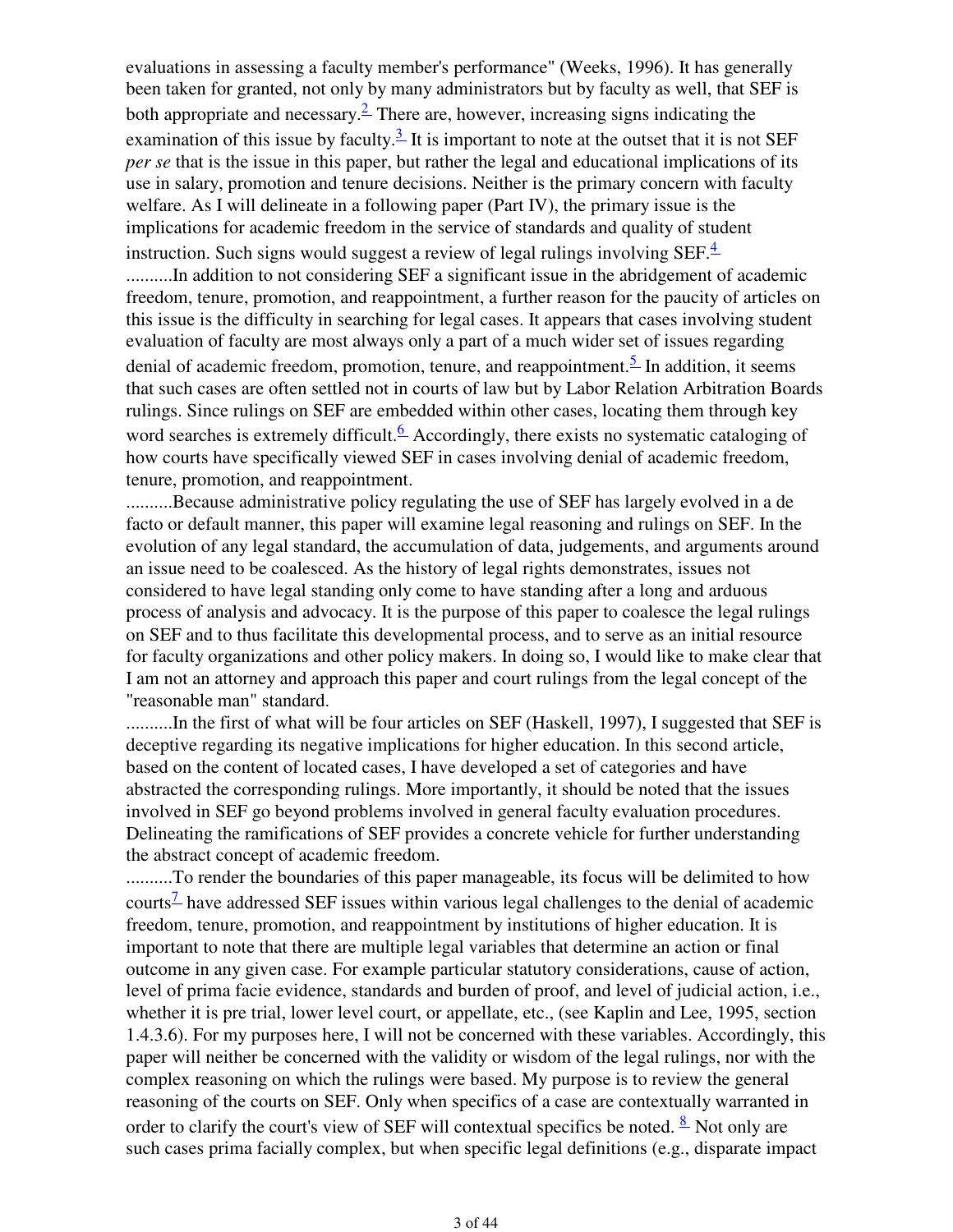and treatment) and other special Congressional Acts (e.g., EEOC) are superimposed on them, they become logically unwieldy, not just to the non legal scholar, but apparently even to the Courts. $\frac{9}{2}$ 

...........I should note that the collective rulings are an extremely disparate and frequently contradicting corpus. I should note, too, that in presenting this complex legal corpus, in order to avoid any misinterpretation, I felt necessary to quote extensively from the original material rather than paraphrasing and requiring the reader to constantly refer to the Appendix, which is provided as a resource. For ease of reading and convenient referencing, I have placed the quoted legal rulings, along with my own necessary transitional phrases connecting the quotes, within an indented text format Finally, I will be making no distinctions between the various levels of judiciary proceedings.

## **Use of SEF**

..........Since the 1960's SEF has been increasingly used in decisions on tenure and promotion. In comparing two studies of the same 600 liberal-arts colleges, the author found that the number of institutions using student ratings to evaluate instructors had escalated from 29 per cent to 68 per cent to 86 per cent. The author (Seldin, 1993) noted that no other method of evaluation has approached that level of usage. Another survey found that most business schools now use SEF for decision making, with 95% of the deans at 220 accredited undergraduate schools always making use of them as a source of information (Crumbley, 1995). Two nationwide studies of accounting department Chairpersons, indicated that reliance upon SEF was second only to research publications in professional journals (Yunker and Sterner, 1988). Department chairs and Deans often weigh student ratings heavily in the faculty evaluation process. With the exception of publications, no other method of faculty evaluation has become so sacrosanct.<sup>10</sup> The reason that SEF was initially instituted was for informational feedback to faculty so they might be more aware of student needs. ..........Not only does SEF have legal standing, but in some states it is mandated for secondary teachers. According to one author, student evaluations in some states have legal weight, and teachers have been fired on the basis of low ratings on their student evaluations. In California SEF is apparently mandatory under law "whenever practicable" (in, Allegre, and Guista, 1993). SEF is used not only in the U.S. but in Australian, Canada, Europe and Great Britain. Unlike in the U.S., however, in other countries SEF by formal questionnaire, despite apparently no formal mandate, is increasingly used, though not weighed as heavily as is information gathered by other means (Husbands and Fosh, 1993). The instrument has not been used just for informational feedback, however. If it was only used for feedback, then SEF would presumably not be a problem. $\frac{11}{11}$  As Cashin (1996), Director of the Kansas State University, Center For Faculty Evaluation and Development, notes, "The higher education rhetoric is almost universal in stating that the primary purpose of faculty evaluation is to help faculty improve their performance. However, an examination of the systems--as used--indicates that the primary purpose is almost always to make personnel decisions. That is, to make decisions for retention, promotion, tenure, and salary increases." Herein lies a nest of problems.

## **Legal Rulings on The Reliance and Validity of SEF**

..........This section, will examine courts' approach to SEF in the denial of academic freedom, tenure, promotion, and reappointment decisions. In so doing, I have abstracted from located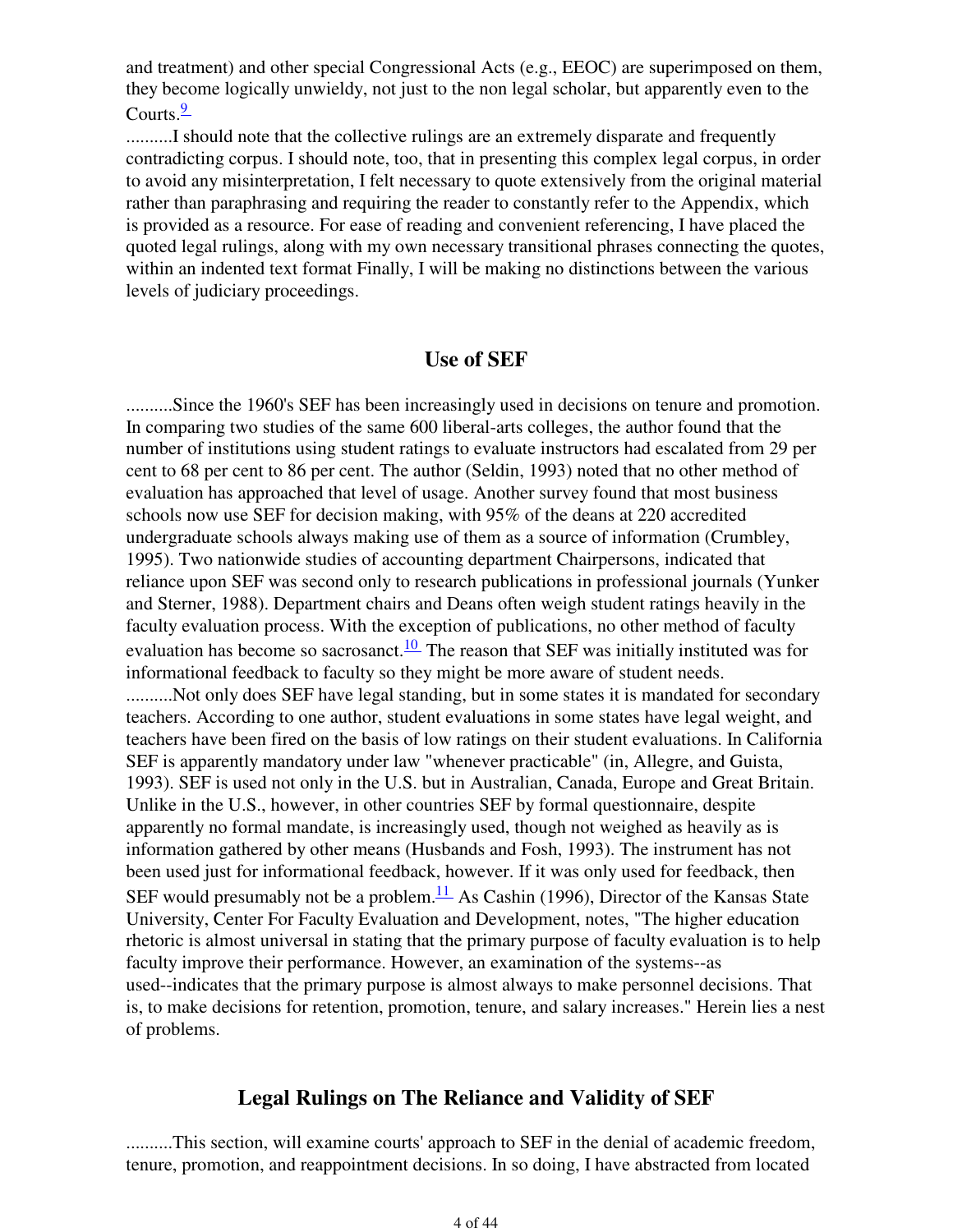cases the following categories: (1) Reliance on SEF v. Peer Evaluation, (2) Popularity and Effectiveness, (3)Transcendent Value of a Professor Over Teaching Quality, (4) Establishing the General and Statistical Accuracy/Validity of SEF, (5) Numerical Ranking of Faculty, (6) Acceptance of Administrative Subjective Judgements Of SEF Data, (7) Use of Qualitative Written Student Comments, (8)Mixed Student Comments, (9) Student Biases in Affecting SEF, (10) Variables Not Taken Into Account When Assessing SEF, (11)Courts View of Who Sets Academic Standards, (12) Methods of Instruction and Academic Freedom (13) Release of SEF To Students and To The Public.<sup>12</sup>

.........Within these categories, I have included Canadian court findings. $\frac{13}{12}$  I have chosen to include Canadian cases for three reasons. First, to provide a larger data base illustrating how legal bodies reason and rule on cases involving SEF, second, to provide a wider array of an otherwise relatively small number of U.S. cases; and third, to provide a set of comparative views from a culture and legal system that has both an interesting set of similarities and differences. $\frac{14}{11}$  In two following papers, I will further address and analyze the impact and implications of these legal rulings in relation to (a) psychometric Validity, and (b) academic freedom and instruction.

#### **Reliance on SEF v. Peer Evaluation**

..........One important issue is how the courts view the relative weighting of SEF in administrative decisions of teaching competence. Is it acceptable, for example, to rely heavily on them, or must they be used in conjunction with other evaluative methods?

In *Johnson v. University of Pittsburgh* (1977), the court noted that it (5)  $\frac{15}{15}$  "has placed little reliance on students' surveys....students in a given course rating a teacher, or professor, some of them as excellent, others as terrible and in between, many who say passable, mediocre etc.... we cannot say it was unreasonable for the tenured faculty to consider this along with other matters" (p.1359). (8) "It is also obvious that the court and the administration of universities cannot permit students to exercise a veto over professors who may be world renowned scientists" (p.1366-7). A similar view was expressed in *Yu Chuen Wei v. Vermont State Colleges Faculty Federation* (1995).

In Peters v. Middlebury College (1977), the court gave some weight to an administrative devaluing of a set of positive student evaluations of a faculty that said (2) "The department chair sent a letter to the president of the college, saying, 'The course of action I recommend is not likely to be popular with students who, though they in part recognize her intellectual limitation, are warmly responsive to her enthusiasm, energy, openness and ready human concern' " (p.860).

In Carley v. Arizona Board of Regents, (1987), the court said, (23) "Carley has cited no authority that *relying primarily or solely on student evaluations would be impermissible.* We have found none" (p.1105, italics added).

In *Guam Federation of Teachers v. The University of Guam* (1990), the Guam Federation of Teachers challenged the use of SEF in tenure and promotion decisions (Blum, 1990). The Board (1) ruled to remove anonymous student evaluations from professors' tenure files, (2) The union said the use of SEF violated the union's contract with the university, (3) which provides that anonymous documents or those "based on hearsay" should not be included in a faculty member's file, (4) The court further ruled that (5) students should be made aware of the purpose and ramifications of their evaluations, and (6) anonymous student evaluations should not be used.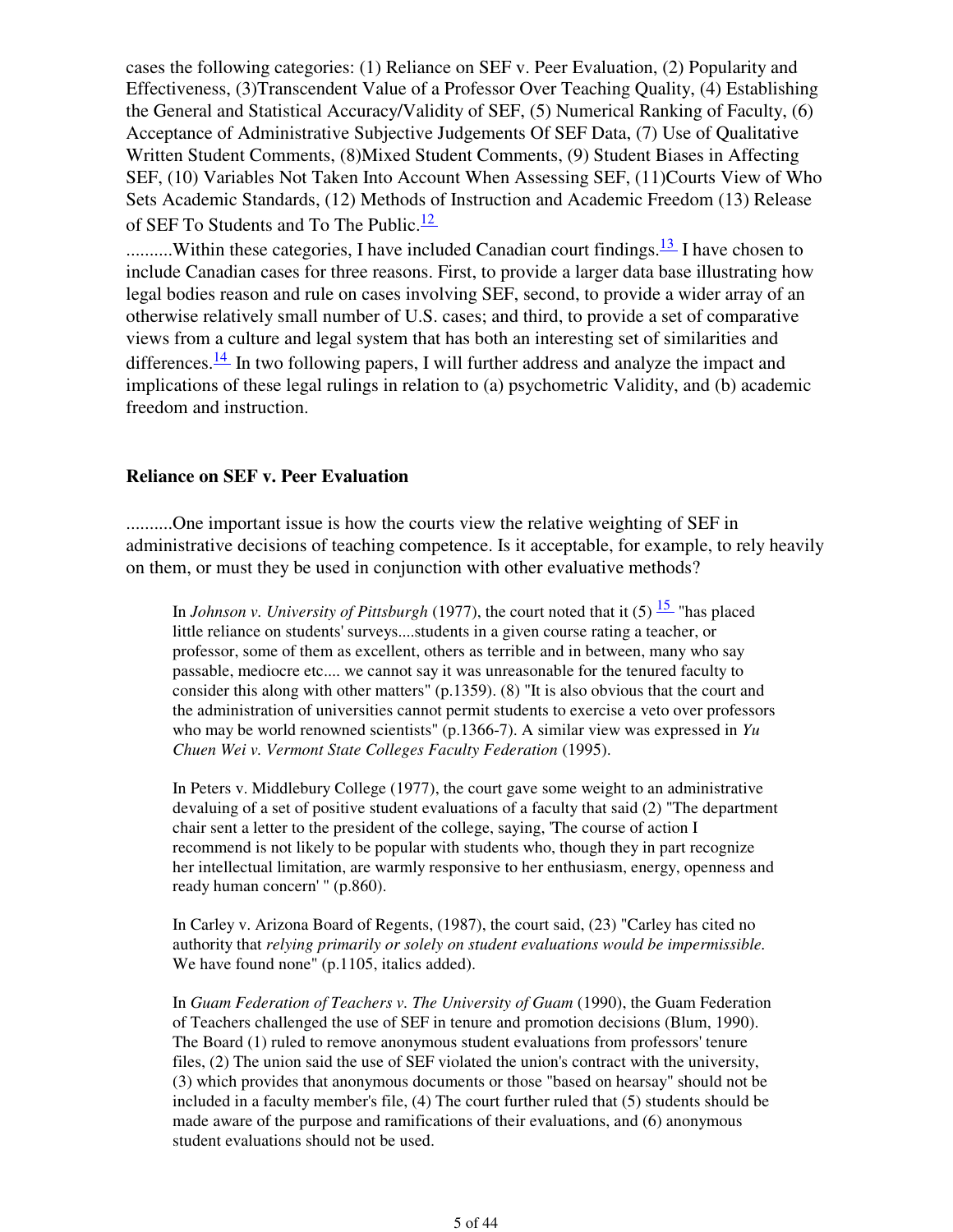In *Robert Kramer v. The President of the University of British Columbia* (1992), the Board noted that (18) "The most important perceived error in the teaching evaluation, in the opinion of the Board, is the reliance solely upon the student evaluations and written comments...There was no peer review at all; no member of the Department audited any of Dr. Kramer's lectures" (p.10).

In *University of Regina Faculty Association v. University of Regina* (1993) a Canadian Arbitration Board ruled that (3) "With respect to teaching, it is our opinion that the evidence of unsatisfactory performance is very weak indeed... It is important to note that the basis of the comments, particularly the negative ones in the fall of 1992, were written student assessments... [and] Although these assessments are expressly recognized in Art. 17.19 of the collective agreement, to base important career decisions on them only does not seem justified" (p.4). The Board further ruled (4) that tenure decisions could not be based solely on assessments which were completed by students who had never been made aware of the ramifications of their statements. (5) [I]f evaluations are to be used for serious career development purposes those completing them should be aware of the potential consequences of their participation" (p.4) (8) "To base serious career decisions narrowly on student evaluations is not to be encourage... (9) If teaching is to be seriously evaluated for career purposes, whether for positive or negative purposes, it seems incumbent upon Faculties not to rely only on classroom administered evaluations but to broaden the base of assessment" (p.4)

In *Christopher Turner v. The President of the University of British Columbia* (1993), the Board ruled, "(9) while the [Faculty Association] Agreement permits, but does not mandate either student reviews or peer reviews, and the methods of assessment 'may vary', we do conclude that the reliance placed on these very limited student reviews must have been great, since there was no other evaluation referred to. Where there is no other evidence sought, student comments will have an apparent importance and credibility that they may not deserve... (10) We would strongly recommend peer review in the reconsideration which we are requiring" (p.7). The board further noted that (8) "This board has been asked on a number of occasions to pass judgment on the relevance of student evaluations to the [Faculty Association] Agreement criteria for good teaching. Good teaching is an elusive concept. Students may not be good judges during a course; their judgment might be quite different several years later in life" (p.7).

*Summary:* From these cases, it can be seen that court rulings range from saying that (1) relying primarily or solely on student evaluations is acceptable, to (2) placing little exclusive reliance on SEF, (3) in rare cases SEF can not be permitted to stand in the way of promoting or retaining professors who are excellent in non teaching areas, (4) tenure decisions can not be based solely on SEF by students who have not been made aware of the ramifications of their evaluations, (5) anonymous documents or those "based on hearsay" should not be included in a faculty member's file, (6) students should be made aware of the purpose and ramifications of their evaluations of faculty, (7) anonymous student evaluations should not be used, (8) peer evaluations must also be a part of evaluating teaching.

#### **Popularity and Effectiveness**

..........A significant issue in SEF is the extent to which it measures popularity not teaching effectiveness. Accordingly, it is instructive to see how courts view this issue. $\frac{16}{16}$ 

In *Johnson v. University of Pittsburgh* (1977), the court said, "It is also obvious that the court and the administration of universities cannot permit students to exercise a veto over professors who may be world renowned scientists and yet if the students rate them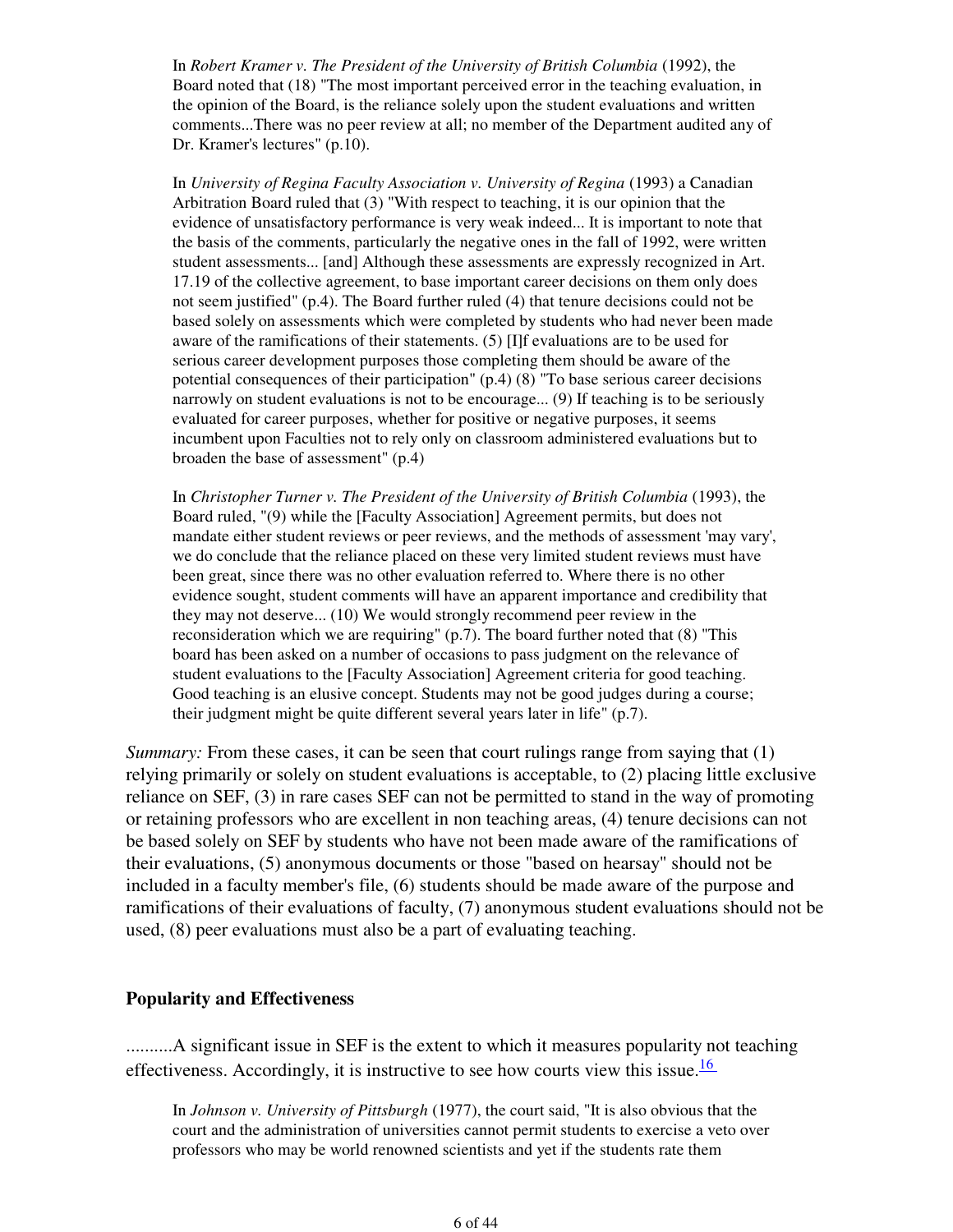unfavorably can be terminated at any time because of unpopularity" (p.1366-7).

In *Carley v. Arizona Board of Regents*, (1987), he (8) he maintained his popularity suffered as reflected in his low student evaluations; in *Robert Kramer v. The President of the University of British Columbia* (1992), he maintained that (14) student evaluations were considered from the standpoint of his popularity, not his effectiveness; and in *Brian Maclean v. President of The University of British Columbia* (1991), (35) The Faculty Agreement specified that "Evaluation of teaching shall be based on the effectiveness rather than the popularity of the instructor." Courts have ruled in various directions on this issue.

In *Robert Kramer v. The President of the University of British Columbia* (1992), the board noted (21) "As for the 'popularity vs. effectiveness' debate, a discouraging or hostile attitude is a part of effectiveness as much as it is of popularity" (p.8).

In *Christopher Turner v. The President of the University of British Columbia* (1993), the Board ruled, (8) "while popularity is not competence nor effectiveness, to the extent that it encourages students it has some relation to both" (p.7).

*Summary:* From these cases, it can be seen that court rulings range from saying that (9) in cases of exceptional research faculty that popularity should not play a role in termination due to teaching, to (10) in normal cases that a measure of popularity is related to teaching effectiveness.

#### **Transcendent Value of a Professor Over Teaching Quality**

..........Despite the importance placed on teaching, there is precedent for both school policy and the courts---under certain conditions---to ignore poor teaching as indicted by SEF.

In *Johnson v. University of Pittsburgh* (1977), the court said, "It is also obvious that the court and the administration of universities cannot permit students to exercise a veto over professors who may be world renowned scientists" (p.1366-7), noting, "It is obvious that a professor may be possessed of excellent qualifications as a research scientist and not necessarily be able to prove his or her worth as a teacher, concluding that, (9) "in cases where one has an outstanding scientist of national or international reputation, one may decide to promote and give tenure notwithstanding inability to come across as a teacher, this however is not one of those cases" (p.1366-7).

In *Yu Chuen Wei v. Vermont State Colleges Faculty Federation* (1995), (31) Wei's last claim charged that the College violated the Contract by denying her a promotion, even though both her scholarly performance and professional activities were exceptional. Article 22(E) of the College provides for otherwise granting promotion if the President decides that "performance in one of three areas has been exceptional" (p.314). The Board concluded that "Although Grievant had a significant publication record, most of it was developed before coming to Castleton" (p.315). (33) In terms of exceptional scholarship, Dr. Wei maintained she had solved a significant mathematical problem (apparently published). The Board's response was, (34) "although Grievant claimed to have solved the Erdos conjecture, [the]Dean reasonably concluded that she had not established that she actually had solved the conjecture. Under these circumstances, and given our consideration of the discrimination issue previously discussed, we conclude that (35) Grievant has not established discrimination. The Colleges reasonably, and based on legitimate reasons, concluded that Grievant had met the tenure standards in this performance area but that her performance was not exceptional" (p.315).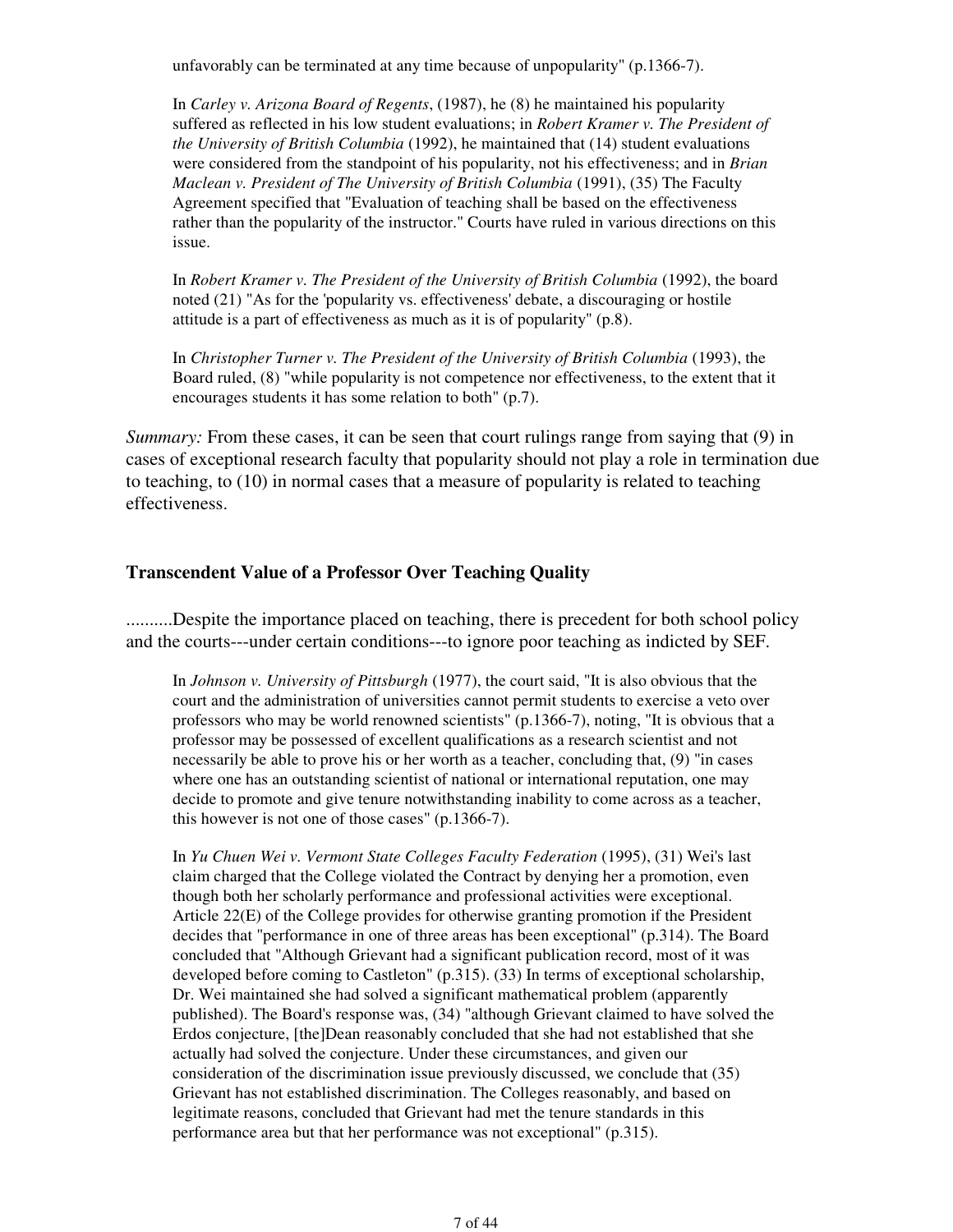In *Dr. Brian Maclean v. President of The University of British Columbia* (1991), the court said, (34) "while a superior research and publication record cannot overcome a poor teaching record, it might tip the scales where the teaching record was 'on the edge'" (p.10).

*Summary:* Courts have ruled that (11) the courts and educational administrations can not allow low SEF to stand in the way of promoting or retaining professors who may be world renowned scientists, (12) deemed nationally or internationally exceptional as a researcher, courts have variously ruled that SEF may be disregard and not disregarded, (13) at least in these two cases the courts did not find the faculty exceptional.

## **The Courts' Approach to the General and Psychometric Accuracy/Validity of SEF<sup>17</sup>**

..........An issue directly related to the relative reliance on SEF for administrative purposes is validity. It would presumably appear from any "reasonable man" standard that the more valid the SEF data in a given case, the more justifiable is the reliance on them.

In *Johnson v. University of Pittsburgh* (1977), the court said (7) "We have repeatedly approved the use of statistical proof where it reached proportions comparable to those in this case to establish a prima facie case of racial discrimination in jury selection cases . . Statistics are equally competent in proving employment discrimination. We caution only that statistics are not irrefutable. They come in an infinite variety and, like any other kind of evidence they may be rebutted. In short, their usefulness depends on all of the surrounding facts and circumstances" (8) The court further said in Footnote # 20: "Considerations such as small sample size may of course detract from the value of such evidence" (p.1361).

In *Peters v. Middlebury College* (1977), it was maintained that (5) "A professor's value depends upon his creativity, his rapport with students and colleagues, his teaching ability, and numerous other intangible qualities which cannot be measured by objective standards" (p.860).

In *Fields V. Clark University* (1987), the court noted that (10) Fields' "attacks" the university's use of her student evaluations because they were not gathered and evaluated according to accepted standards of scientific polling procedures. In response, the court agreed, saying, "She is probably correct. The use made of the student evaluations in her case, however, followed the practice at the defendant's university in other tenure decisions" (P.671).

In *Cynthia J. Fisher v. Vassar College* (1995), the court noted that (7) "statistical analyses may be a part of a plaintiff's effort to establish discriminatory treatment" (p.1209).

In *Yu Chuen Wei and the Vermont State Colleges Faculty Federation* (1995), the court ruled that (4) "The Court need not consider the accuracy of these administrative determinations, and that (24) tenure criteria "are not drawn with mathematical nicety." The board further ruled that (25) "the Dean and the President, both reviewed Grievant's student evaluations carefully. Their failure to take it a step further, and perform a statistical comparison of Grievant's student evaluations with those of other faculty members who have been granted tenure was not arbitrary and was reasonable; (26) Such a comparison is nowhere required by the Contract, [and] (27) we decline to hold such an involved comparison is necessary before a reasonable tenure determination can be made" (p.311).

In *Dr. Brian Maclean v. President of The University of British Columbia* (1991), the court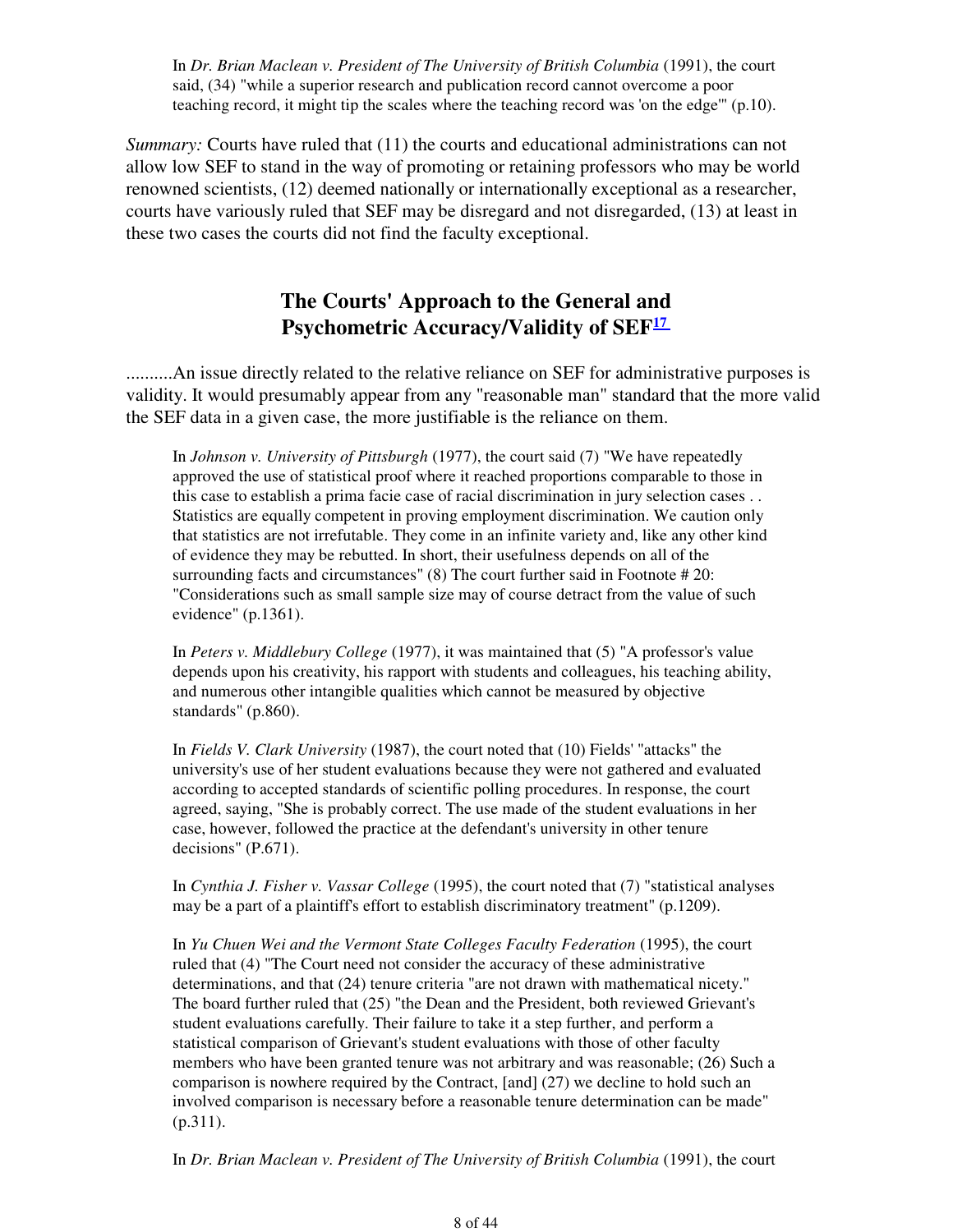concluded (38) "that the instrument was not perfect, that it had flaws, and that the very limited number of samples (because of the very limited number of courses and students surveyed over the period) impaired its reliability. (p.30). (39) "However, we accept the evidence of Dr. [X] that the instrument has some value, directed toward the specified factors. The court noted that (28) "One problem with the questionnaire is that it solicits bad points as well as good points. Despite that caveat, we conclude that the inclusion of the qualitative comments was not a significant error" (p.32).

In *Robert Kramer v. The President of the University of British Columbia* (1992), the Board said, (19) Given certain Departmental procedures, "there is a danger that some negative class commentary will dominate the discussion and will not be the 'independent' opinion of all of the students. (20) This is especially true in the context of the direction to assess "effectiveness" versus "popularity" (p.10). They further noted, (18) Given that "There was no peer review at all; no member of the Department audited any of Dr. Kramer's lectures. There was, therefore, nothing to guide the Department but the student comments," and "no way to test the accuracy or fairness of the undoubtedly disturbing comments in Asian Studies" (p.10).

In *University of Regina Faculty Association v. University of Regina* (1993), The Board argued (6) that "the University was under an obligation to verify negative comments before acting on them" (p.4).

In *Christopher Turner v. The President of the University of British Columbia* (1993), the Board said, (7) "while not ignoring some student unhappiness with Dr. Turner's teaching style, we think that the comments and emphasis on the size of Dr. Turner's classes as evidence of poor teaching are open to objection and constitute errors of procedure and/or evidence" (p.6).

*Summary:* With regard to establishing the general and statistical accuracy of SEF in the above cases, the range of opinion is from (14) statistical analyses may be a part of a plaintiff's effort to establish discriminatory treatment if it reached proportions comparable to those in cases establishing a prima facie racial discrimination, (15) cautioning that statistics are not irrefutable, with their usefulness depending the surrounding facts and circumstances of a case, (16) the Court maintaining that it need not consider and is under no obligation to establish the accuracy of administrative interpretations of SEF, (17) that tenure criteria are not drawn with "mathematical nicety," (18) administrator's failure to perform statistical comparisons is not arbitrary and is reasonable, (19) especially if such is not required by a Faculty Association Contract, (20) nearly any use made of SEF is acceptable if it followed the standard practice of the university, (21) that creativity, rapport with students and colleagues, teaching ability, and other qualities are intangibles which cannot be measured by objective standards. $\frac{18}{18}$ 

#### **Numerical Ranking of Faculty**

..........It seems to be common practice to rank and compare faculty to each other according to average SEF scores, considering decimal differences between faculty as significant.

In *Dyson v. Lavery* (1976), a student evaluation ranked her 46th of 48 teachers.

In *Lieberman v. Grant* (1979), the court noted (4) a compilation of student ratings showed that the cumulative ratings for members of the department ranged from a low of 4.09 to a high of 8.95. She had a cumulative rating of 7.06, which ranked her 12th out of the 15 junior faculty members. The 7.06 figure included the ratings from a previous semester in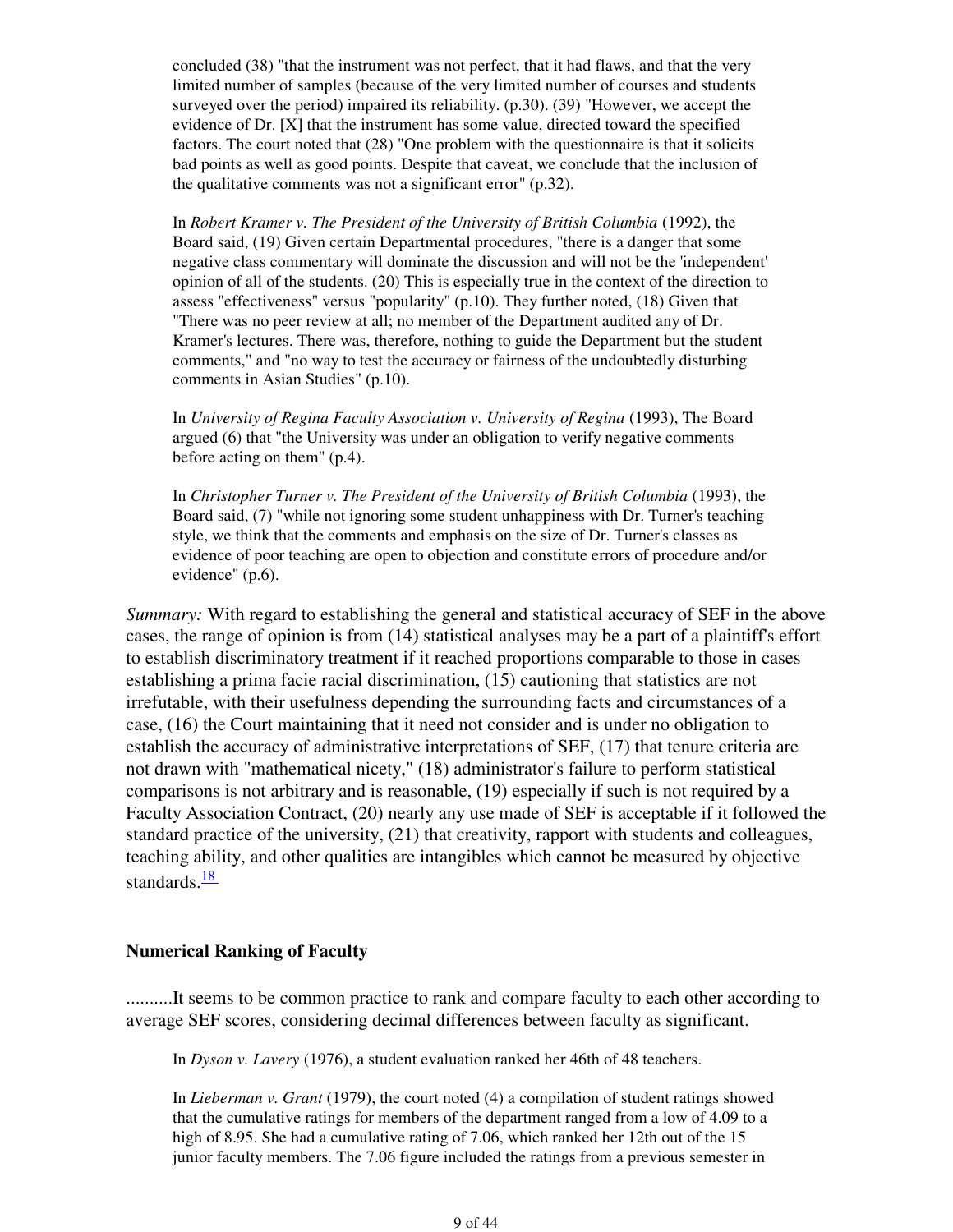which the plaintiff received a rating of 8.18. Prior to this rating in the spring of 1972, the plaintiff's cumulative rating was 6.7.

In *Carley v. Arizona Board of Regents* (1987), it was noted that (1) of the 13 faculty in his department of art, he was ranked fifth, (2) by his chairman he was ranked 7th, (3) student evaluations, however, ranked him last: 13th of 13 (p.1105).

In *Robert Kramer v. The President of the University of British Columbia* (1992), the court noted (24) scores in the other two courses were higher---3.45 in one, 3.91 in another, against a "faculty average" of 4.22. The board further noted, "In the result, one got a 2.82 and one got a 3.07...the difference is statistically invalid in any event" (p.10).

*Summary:* Numerical scores often result in faculty (22) being compared relative to other faculty, (23) being ranked relative other faculty, (24) with distinctions often being made on the basis of tenths of a decimal, (25) with most courts accepting these fine decimal distinctions.

## **Rulings on The Qualitative and Subjective Assessment of SEF**

#### **Acceptance of Administrative Subjective Judgements of SEF Data**

..........An issue directly related to both the reliance on and validity of SEF is views of the court regarding accepting or not accepting subjective administrative judgements of SEF.

In *Dyson v. Lavery* (1976), the court found that despite questionable errors it concluded that administrative judgements were acceptable because, "they were sincere and grounded on some evidentiary basis"  $(p.111)$ ; and  $(5)$  "In the absence of a finding that same were sexually motivated, the administration's professional judgment must be respected" (p.111).

In *William Sypher v. Vermont State Colleges Faculty Federation* (1982), (7) sufficient evidence exists from which the Dean and President could have reasonably concluded Sypher was not above average in his teaching effectiveness; (8) the Board went on to say that if they adopted the Colleges' view that Sypher was not reappointed because of his teaching effectiveness, no argument advanced by him defending his teaching was likely to persuade the President because his decision was made on the "vigor and variety of student criticisms" (p.135).

In *Carley v. Arizona Board of Regents* (1987), The court ruled (18) the University president was free to consider factual findings made by minority members of the academic freedom and tenure committee and any other evidence which he found relevant in determining whether to deny renewal of teaching contract to non tenured instructor. The president was not bound by factual findings made by majority members of committee (p.1103).

In *Yu Chuen Wei v. Vermont State Colleges Faculty Federation* (1995), it was noted that (28) The Dean and the President obviously had much experience in reviewing student evaluations, and could reasonably draw on that experience in each tenure review. (p.311); judgements "were not arbitrary or capricious and were exercised honestly upon due consideration,"....that Deans and Presidents have "much experience in reviewing student evaluations, and could reasonably draw on that experience" (p.311).

In *Dr. Brian Maclean v. President of The University of British Columbia* (1991), the court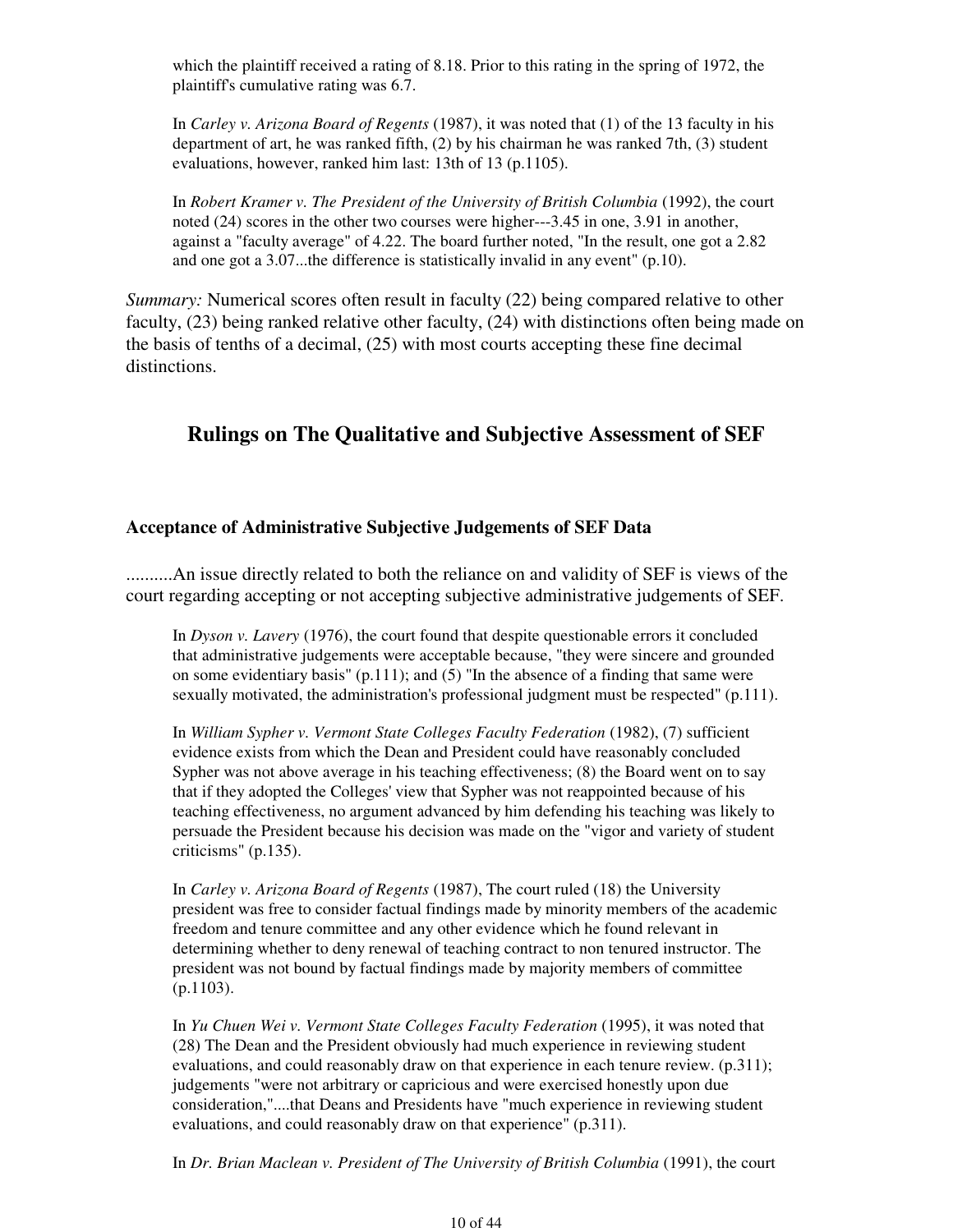said, (40) "The relevance and quality of the scores are "a matter of weight for the various decision-makers, and we assume that they were reasonably aware of the limitations of student evaluations and gave them the weight they deserve" (p.30).

In *Robert Kramer v. The President of the University of British Columbia* (1992), the board concluded, "In the final analysis, we feel that this review of the Head's comments on teaching, which would be the sole evidence upon which the Dean and the President could rely, shows that it was incomplete and might have been misleading" (p.12-14).

In *University of Regina Faculty Association v. University of Regina* (1993), he Board said teaching was wrongfully evaluated, but upheld denial of tenure on grounds of inadequate scholarship.

In *Christopher Turner v. The President of the University of British Columbia* (1993), The board concluded that (11) "there were sufficient errors of procedure and/or evidence to return the case for reconsideration" (p.11).

*Summary:* Courts have tended to accept administrative subjective judgements if (26) they are deemed sincere (27) grounded on some evidentiary basis (28) if made on the "vigor and variety of student criticisms" (29) "not arbitrary or capricious and were exercised honestly upon due consideration," (30) based upon "much experience in reviewing student evaluations, (31) reasonably draw on that experience (32) and have ruled that Presidents are not bound by factual findings made by majority members of a faculty.

#### **Use of Qualitative Written Student Comments**

..........Over and above quantitative data, the use of written comments, often single instances, by students on their SEF seems wide spread by both educational administrators, faculty evaluation committees, and the courts.

In *Dyson v. Lavery* (1976), the course said (1) "A number of students apparently had voiced displeasure over the quality of her class preparation and presentation" (p. 111 (3) "These *impressions*" said the court, "were largely confirmed after the initial decision to not rehire her had been made, by a student evaluation that ranked her 46th of 48 teachers in the Business Department" (p.111, italics added).

In *Johnson v. University of Pittsburgh* (1977), the court said, (3) "we have the *instance* referred to in Finding 27 (p.1359, italics added).

In *Lieberman v. Grant* (1979), the court noted (3) based on complaints received from "*several students*," to the effect that Lieberman's interest in feminism caused her to ignore other themes in literature (p.873, italics added).

In *William Sypher v. Vermont State Colleges Faculty Federation* (1982), (1) some of the student comments noted that, "When students try to disagree he shoots you down and tries to degrade you in front of the class," (p.115), while others said, "encourages student participation as much as possible... encourages student to express their ideas freely and not worrying how 'dumb' it may sound...always wants you point of view." (P.115) (2) With regard to the numerical ratings, the Board's opinion was that (3) "regardless of a strong majority of students' rating his teaching as above average, (4) the existence of a significant minority of students feeling degraded, humiliated, and embarrassed can reasonably lead an evaluator to question a teacher's effectiveness" (p.115).

In *Yu Chuen Wei v. Vermont State Colleges Faculty Federation* (1995), the Board said,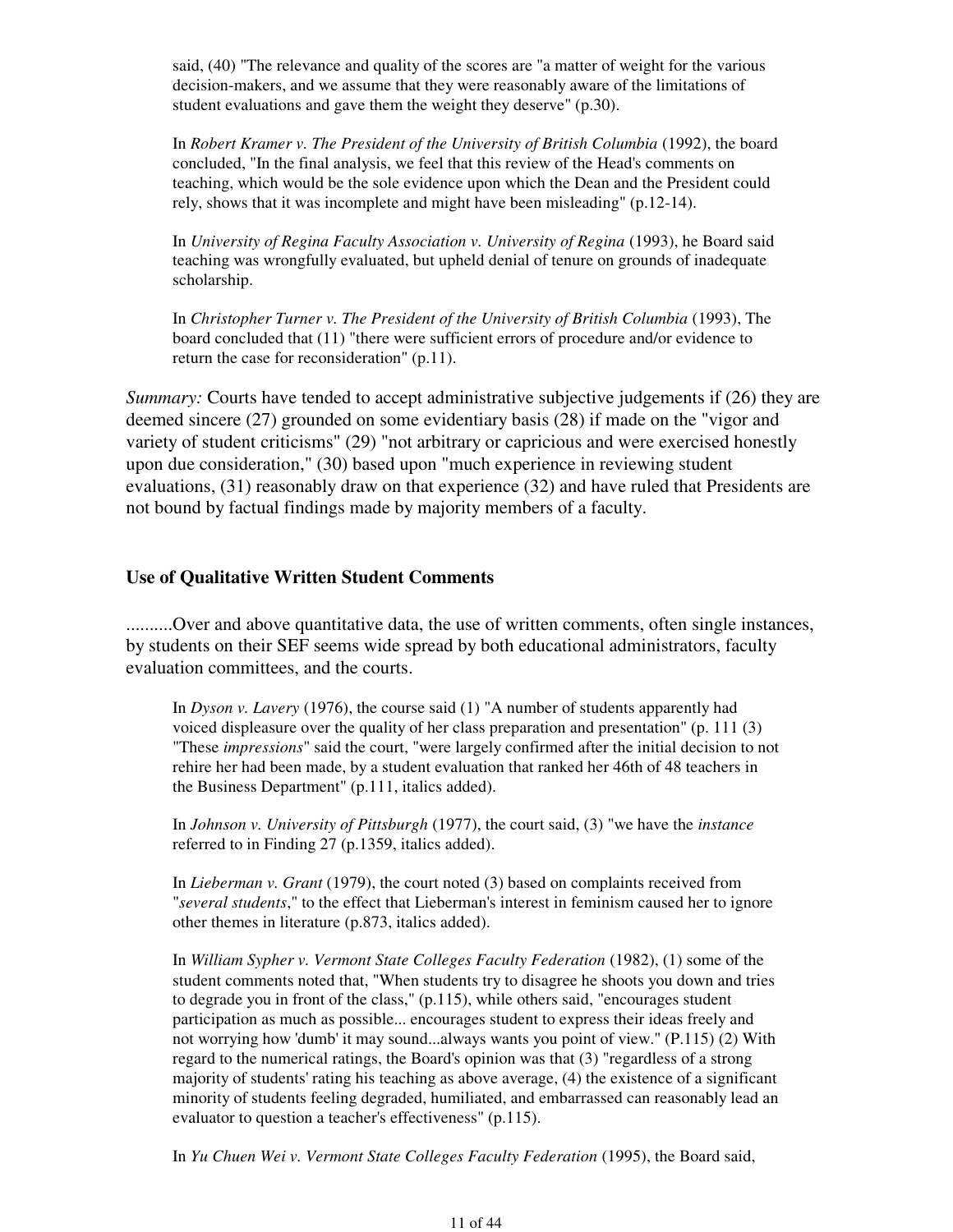(22) "the statistical comparison does not take account of the comments made by students on the evaluation forms. Grievant's student evaluations are striking in how often mention is made of Grievant's communication difficulties, particularly language difficulties (p.304-5). The board further noted with respect to comments that while some students had written that she was a "slant eyed bitch," and that she should "go back to China," (30) "We also are not persuaded that the racism evident in the student evaluations of Grievant made student evaluation results unreliable. The percentage of evaluations in which racism by students was evident was approximately one percent of the total evaluations" (p.306).

In *Robert Kramer v. The President of the University of British Columbia* (1992), (2). The department Head viewed Kramer's 1989-90 course evaluations "with some alarm"....(4) Even more disturbing to the department Head was that a considerable number of students in their written comments stated that Dr. Kramer was biased sarcastic, and hostile to the material and that a number of students had stated that Dr. Kramer's teaching would cause them to stay away from the Asian Studies department. (5) There were also some diametrically apposed positive comments" (p.10).

In *University of Regina Faculty Association v. University of Regina* (1993), The Board argued (6) that the University was under an obligation to verify negative comments before acting on them. Consequently, (7) the fact that Dr Jalan had received some negative evaluations from students could not be used to undermine the otherwise generally favorable comments he had received in his annual performance reviews" (p.4).

In *Dr. Brian Maclean v. President of The University of British Columbia* (1991), the court noted that (25) "With respect to the "qualitative" scores---i.e., the "comments," there was a clear error. The qualitative comments from a number of courses were read and commented on, and conclusions were drawn from them which went into the "file." Both Reviewing faculty read and commented on them, as did the Department Chair in her letter to the Dean. Yet the Dean had clearly stated in a departmental memo that the qualitative comments were not to be used for administrative or promotion purposes. (26) While in the abstract there is no reason why such comments would not be relevant, if the Department had a rule against their use, or in other words if they were "for the professor's eyes only," then it was a significant breach of Departmental rules to use them" (p.31). (27) In the opinion of the Board, so long as the comments were fairly presented, they offered the PAT [Promotion and Tenure Committee] and others a better balanced view of the teaching qualities and problems of Dr. MacLean than the quantitative statements alone" (p.31). (28) The court noted that "One problem with the questionnaire is that it solicits bad points as well as good points. Despite that caveat, we conclude that the inclusion of the qualitative comments was not a significant error" (p.32).

*Summary:* The use of student comments ranges from (33) placing importance on a single comment (34) to several comments as significant information, (35) maintaining that statistical analyses of SEF need to be bolstered by individual comments, (36) maintaining that while some very negative---e.g., racist, sexist---comments may be found, the court may find that they do not rendered the SEF unreliable, (18) that such instances or "impressions" may be validated after the fact, (37) negative comments often seem to outweigh positive ones, and (38) comments may often outweigh numerical data to the contrary, (39) negative comments need not be verified before acting on them, (40), that negative comments can not be used to undermine otherwise generally favorable comments received in an annual performance review.

#### **Mixed Student Comments**

..........Just as quantitative SEF data may be bimodal, so too written student comments may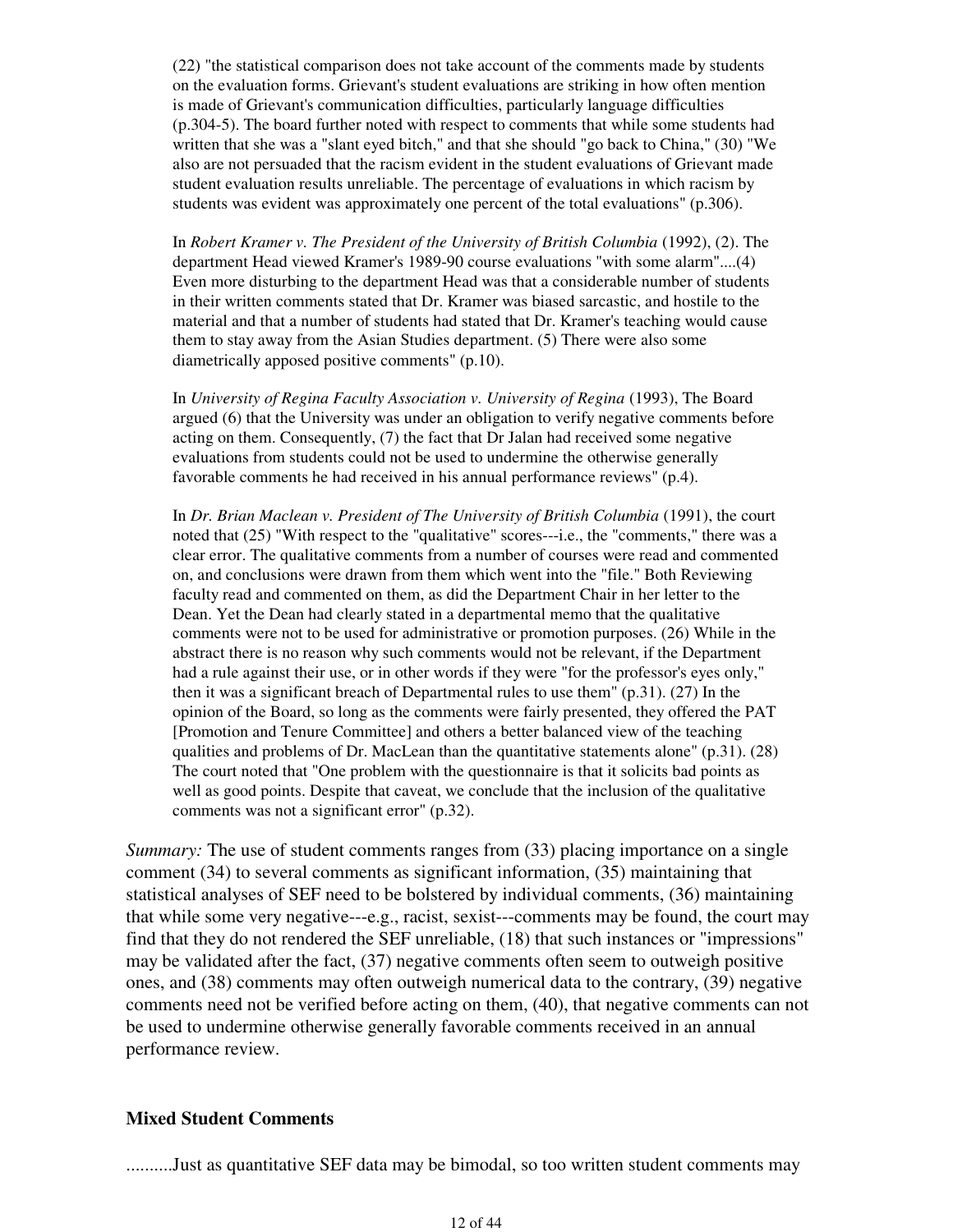also be bimodal or mixed. How do courts view and pronounce on such data?

In *Johnson v. University of Pittsburgh* (1977), the court noted (2) they "approached this question of teaching ability with considerable doubt, in view of the fact that in prior years there does not appear to have been any criticism of her teaching and also in view of the fact that...there was evidence that the department chairman, had informed her after one of her lectures in 1971 what a great lecture it had been"; On the other hand, the court said (3) "we have the *instance* referred to in Finding 27 (p.1359, italics added).

In *Fields V. Clark University* (1987, it was observed (3) a few of which, from students in Fields' seminars, were "wildly enthusiastic" about her enthusiasm, commitment and presentations; (4) a few were ambivalent; (5) with a considerable number being extremely negative, particularly (6) with regard to her large lecture classes in basic courses in sociology.

In *Yu Chuen Wei v. Vermont State Colleges Faculty Federation* (1995), moreover, they said, (19) "The statistical comparison demonstrates that Grievant was evaluated higher by students than [her male colleague] with respect to upper level classes, but that (20) [the male colleague] was evaluated higher than Grievant in lower level classes. Given (21) this "mixed" result, the statistical comparison of evaluations does not demonstrate by a preponderance of the evidence that Grievant's students rated her the same, or better, than [male colleague]" (p.305).

In *Dr. Brian Maclean v. President of The University of British Columbia* (1991), it was noted that (20) In general, the in-class peer reports were mixed but favourable. The in-class discussions were more problematic. (p.30). (21) While the knowledge, interest and enthusiasm of Dr. MacLean were acknowledged, "the problem appeared to be one of style or personality." It was further noted that (29) "As against the low figures, they disclosed a number of good qualities in Dr. MacLean---enthusiasm for his subject, wide knowledge of the literature, much out of class assistance to students, and a commitment to seeking good work from students. (p.31). (30) The reviewing faculty report noted the comments about Dr. MacLean's "derogatory manner, biased opinion, unwillingness to listen," were matched by "clear, stimulating, very helpful after class." And, (31) "some students have told us that the comments made were not representative of the class as a whole and were unduly influenced by the process" (p.41). (32) "A number of students, both from earlier years and from his current classes, furnished letters of support, and in preparation for the appeal, some furnished affidavits with respect to particular matters such as the 'intimidation' discussion in Soc. 250 and events in Soc. 490 and 520 in the fall of 1989." (p.33)

In *Robert Kramer v. The President of the University of British Columbia* (1992). (16) While a number of negative student comments were quoted in the department Head's letter, there were a number of very positive comments, and these were not mentioned at all. (25) "We have examined all of these written comments. There was a very wide range of comments. There were not 29 comments saying sarcastic and biased comments; but there were certainly 29 comments which included either cynical, sarcastic, biased, insulting, negative, condescending, belittling, opinionated, arrogant, nihilist, and destructive.... (29) However, it would only be fair to add that there were a number of comments in favour of Dr. Kramer, stating that the student "liked the course immensely," "now interested in Asian Studies"; "helps create a relaxed atmosphere," "really enjoyed him," "very approachable and knowledgeable," "very enthusiastic," "captivates audiences with his humour," "very effective" (p.12). (30) "In the other two courses, both small, both Japanese language, there were also some negative comments" (p.12).

In *Christopher Turner v. The President of the University of British Columbia* (1993), the board noted that (6) "While there is no question of Dr. Turner's competence as a teacher at all levels, teaching evaluations for the last several years show that his effectiveness is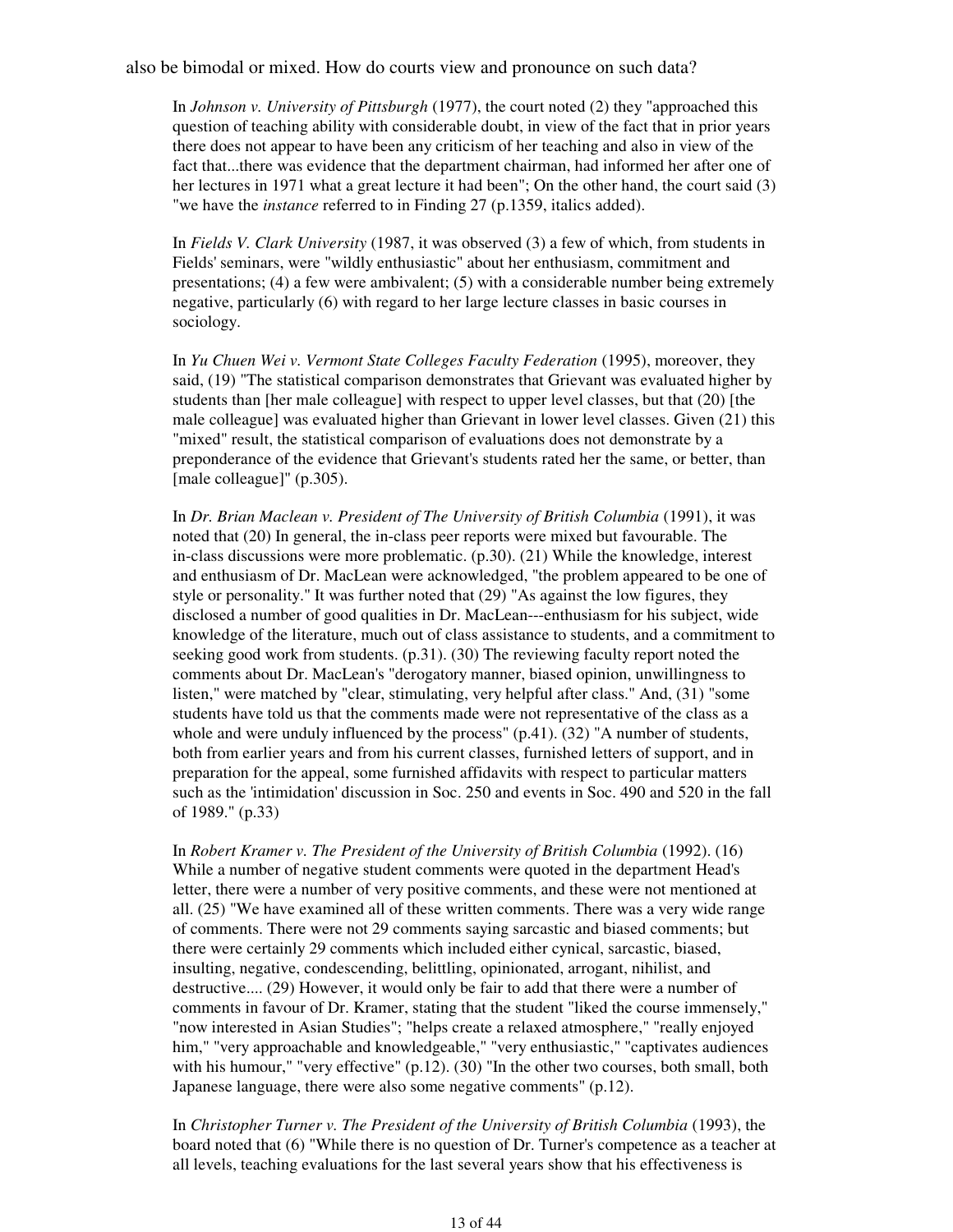marred by what students perceive as excessive formality, lack of enthusiasm and dullness....In a previous promotion attempt, his teaching was briefly described as "very competent" but student evaluations indicate further improvement to be "better than adequate" (p.2).

*Summary:* With regard to non numerically assessed written student comments, they are often qualitatively characterized as (41) a few were ambivalent, (42) a considerable number, (43) of mixed result, and selectively recognized: (44) it would only be fair to add that there were a number of comments in favor, (45) there were also some negative comments, (45) sometimes placing the greater weight on past evaluations of teaching over current comments, (47) sometimes placing greater weight on current comments over past positive evaluation of teaching.

## **Variables Not Taken Into Account When Assessing SEF**

### **Student Biases in Affecting SEF**

..........A significant issue is how courts view variables in assessing the reliability and validity of SEF is student bias affecting their evaluation of faculty.

In *Johnson v. University of Pittsburgh* (1977), the court noted that (10) "It has also been pointed out that in some cases difficult courses have to be given to the students and the material is such that it is difficult for even the best teacher to get it across.

In *Carley v. Arizona Board of Regents* (1987), he (7) characterized his professional style as being a "demanding teacher contrary to some student expectations," (8) Because of this, he maintained his popularity suffered and resulted in low student evaluations, (9) examination of his student comments indicated that Carley was correct in his assessment as 61% (49 out of 80) negative student comments focused on these values. The court ignored these findings.

In *Dr. Brian Maclean v. President of The University of British Columbia* (1991), it was noted that (21) While the knowledge, interest and enthusiasm of Dr. MacLean were acknowledged, "the problem appeared to be one of style or personality."

In *Robert Kramer v. The President of the University of British Columbia* (1992), the Board noted that (26) It was obvious that almost all of the classes were upset about an examination which was considered more geography than Asian Studies, and (27) they didn't like the marking. (28) They also felt the workload was far too heavy for an "introductory" course. The Board apparently only noted this variable.

*Summary:* Student bias variables include (48) being a demanding teacher, (49) thus thwarting student expectations, (50) difficult examinations (51) grading, (52) heavy workload in a course. (53) While most courts ignore these student biases in SEF, (54) occasionally a court will recognize that difficult courses have to be given to the students and that such material is difficult for even the best teacher to get the material across.

#### **Other Variables**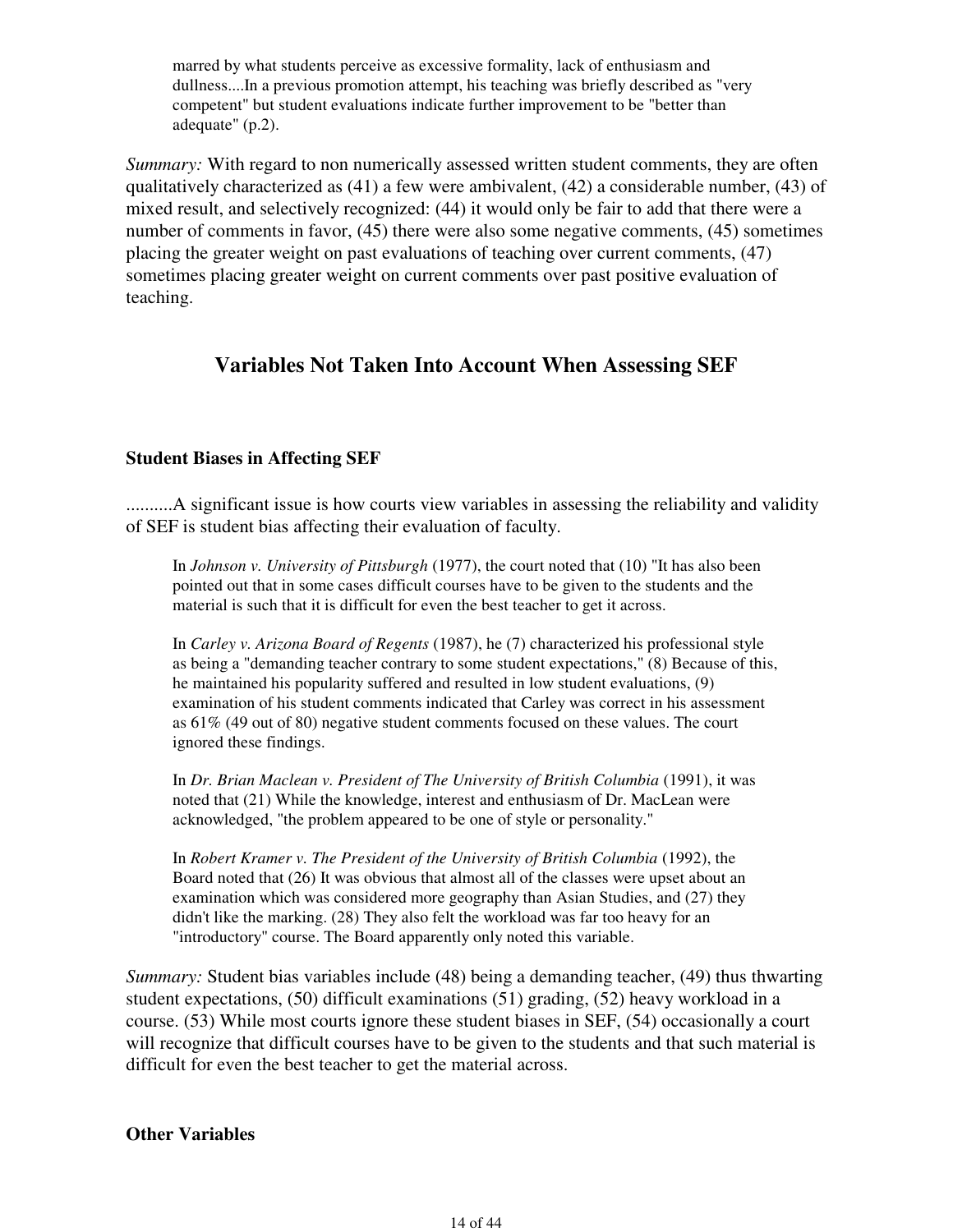..........Cases concerned with the validity of SEF note various factors that were not controlled in the evaluation of the faculty process. Courts sometimes weigh these factors heavily, sometimes they do not.

In *Lieberman v. Grant* (1979), Lieberman attempted to introduce approximately ten personnel files concerning the tenure proceedings of other faculty in the English department for comparison. (6) Recognizing that such evidence would have had some minimal probative value, the Court, exercised its discretion under Fed. R.Ev. 403, and excluded it on the ground that "such probative value would be substantially outweighed by the delay and waste of time, which introduction of such evidence would have necessarily entailed....The plaintiffs case without such evidence seemed almost interminable, consuming 52 trial days over a two-year period. That is long enough" (p.873).

In *Fields V. Clark University* (1987) the court notes but does not admonish the non separation of student remarks from small seminar courses and those from large lecture classes.

In *Cynthia J. Fisher v. Vassar College* (1995), the district court found (2) that the biology department distorted Fisher's teaching recommendations by (3) "selectively exclud[ing] favorable ratings," by "focus[ing] on the two courses in which Dr. Fisher had difficulties" and (4) by "applying different standards to her than were applied to other tenure candidates" (p.1209).

In *Yu Chuen Wei v. Vermont State Colleges Faculty Federation* (1995), it was noted that (19) "The statistical comparison demonstrates that Grievant was evaluated higher by students than her [male colleague] with respect to upper level classes, but that (20) [male colleague] was evaluated higher than Grievant in lower level classes." Given (21) this "mixed" result, the statistical comparison of evaluations does not demonstrate by a preponderance of the evidence that Grievant's students rated her the same, or better, than [male colleague]" (p.305). Wei maintained that (16) her students rated her the same or higher than the male colleague's students rated him. The Board disagreed, saying, (19) "We note that the comparison offered by Grievant is somewhat weak since [male colleague] was tenured in 1988, and those student evaluations of his which were compared with Grievant post-dated his tenure review by a number of years & quot...further saying, "we decline to hold such an involved comparison is necessary before a reasonable tenure determination can be made" (p.305).

In *Dr. Brian Maclean v. President of The University of British Columbia* (1991), the Board noted that (19) the reviewing faculty held in-class discussions about his teaching.

In *Robert Kramer v. The President of the University of British Columbia* (1992), Kramer argued that the most significant mistake was the failure to consider all aspects of his teaching. For example, only his teaching in 1989-90 was considered, whereas (9) he had taught a wide range of courses over the previous three years (10) had three new courses that year, (11) plus a graduate course. Moreover, (17) The department head indicated that his teaching was not up to the departmental "standard." The standard appeared to be the performance of the tenure-track faculty, though Kramer was one of the most junior faculty members (p.8). (15) Only one of the more than thirty numerically rated questions was used: "Rate instructor bad to good." (16) While a number of negative student comments were quoted in the department Head's letter, there were a number of very positive comments, and these were not mentioned at all.

In *Christopher Turner v. The President of the University of British Columbia* (1993), the Dean said, "there were few students in undergraduate literature courses since 1986/7---(3,8, and 6 respectively," thus mistaking student 'response' figures for actual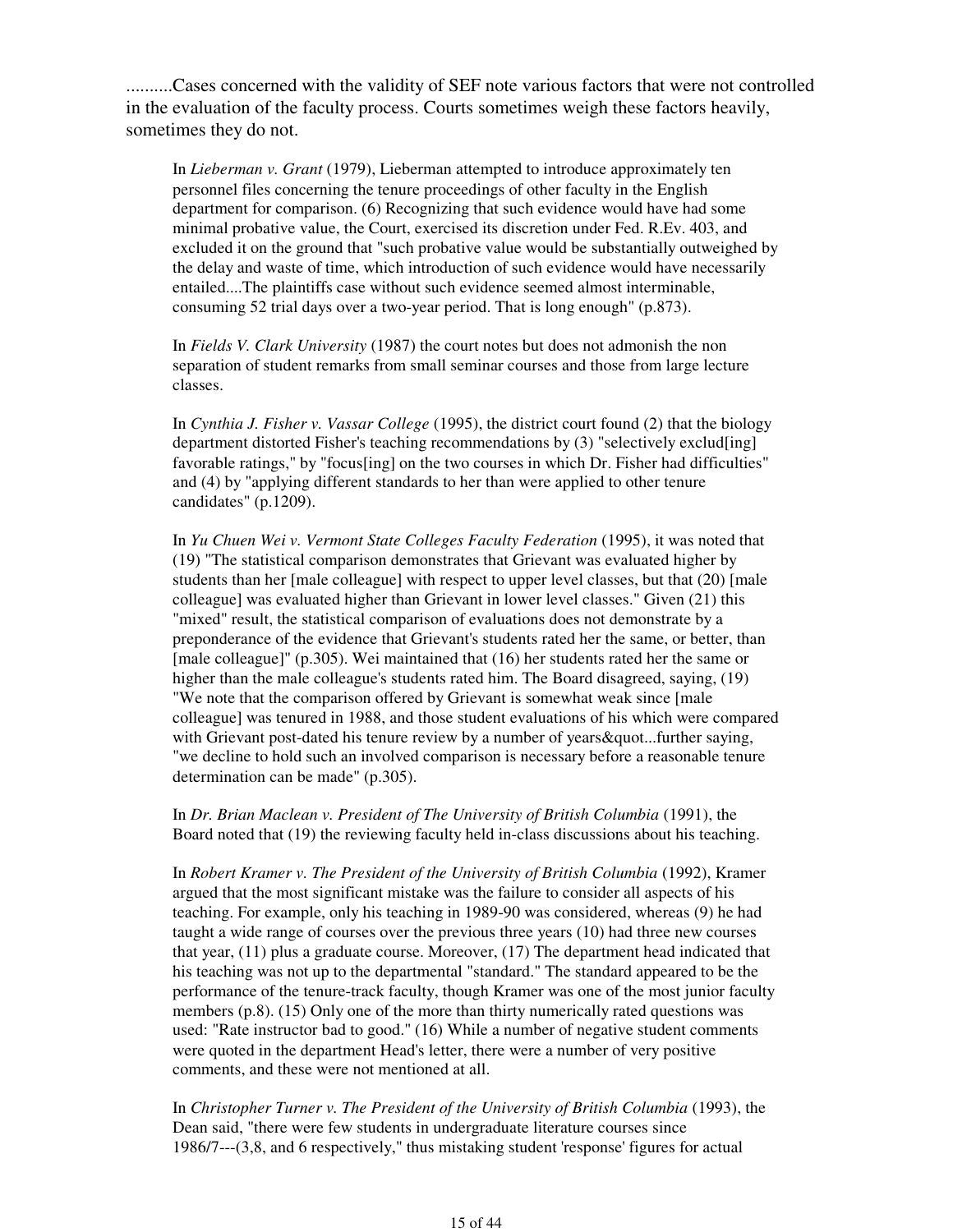student enrolment. The Board concluded that (5) "This misunderstanding is in our opinion sufficient in itself for a reconsideration, since teaching was the focus..."  $(p.3)$ , and  $(7)$  "we think that the comments and emphasis on the size of Dr. Turner's classes as evidence of poor teaching are open to objection and constitute errors of procedure and/or evidence" (p.6).

*Summary:* The variables noted in these cases include, (55) not controlling for class size, i.e., those obtained in small seminars from those obtained in large lecture classes, (56) those obtained from tenured faculty from those obtained from non tenured junior faculty, (57) not performing appropriate comparisons of SEF with other faculty, (58) noting SEF in all courses, not just to problem courses, (59) not mistaking student 'response' figures for actual student enrolment figures when using them to determine student attraction to a course, (60) using all courses taught, (61) taking into consideration the faculty teaching a wide range of courses, versus those with lighter teaching loads, (62) number of new courses taught in a year, (63) whether graduate courses were taught at the same time as teaching undergraduate courses, (64) selectively mentioning only negative student comments, or (65) overly weighting negative comments, and (66) different procedures for gathering student opinion.

## **Courts Impact On Academic Matters**

#### **Impact on Academic Standards**

..........It has historically been the case that faculty as a collective body and the institution set the expected level of student performance.

In *William Sypher v. Vermont State Colleges Faculty Federation* (1982), it was observed (9) With regard to the "political" aspect of the case, Sypher had written a letter in defense of his student rating level at the college which said, "it is certainly distressing when very good is not good enough, especially at a college with a modestly-talented student body that often discourages efforts at subtlety, wit and deeper penetration of subjects." (10) The Board responded to this letter saying, "other actions and statements by Grievant constituted legitimate reasons for not retaining him. In a May, 1980, letter to, Dean Beston, Grievant expressed his contempt for Castleton students" (p.135), (11) concluding, "Accordingly, we find credible the College's contention that Grievant was not reappointed because of his teaching effectiveness. [Italics added] (p.135).V.

In *Lovelace v. Southeastern Massachusetts University* (1986), the court said, (4) A school sets itself up to attract and serve only the best and the brightest students or whether it instead gears its standard to a broader, more average population is a policy decision which, we think universities must be allowed to set....matters such as course content, homework load, and grading policy are core university concerns  $(p.424)$ .<sup>19</sup>

In *Robert Kramer v. The President of the University of British Columbia* (1992), the Board said (30) "One perceptive student noted that some of the unhappiness came from the fact that the levels of Japanese language ability were badly divided; some found it easy, others very hard" (p.12).

*Summary:* From the above limited cases, the courts have clearly said (67) universities must be allowed to set (68) standards, including (69) course content, (70) homework load, and (71) grading policy.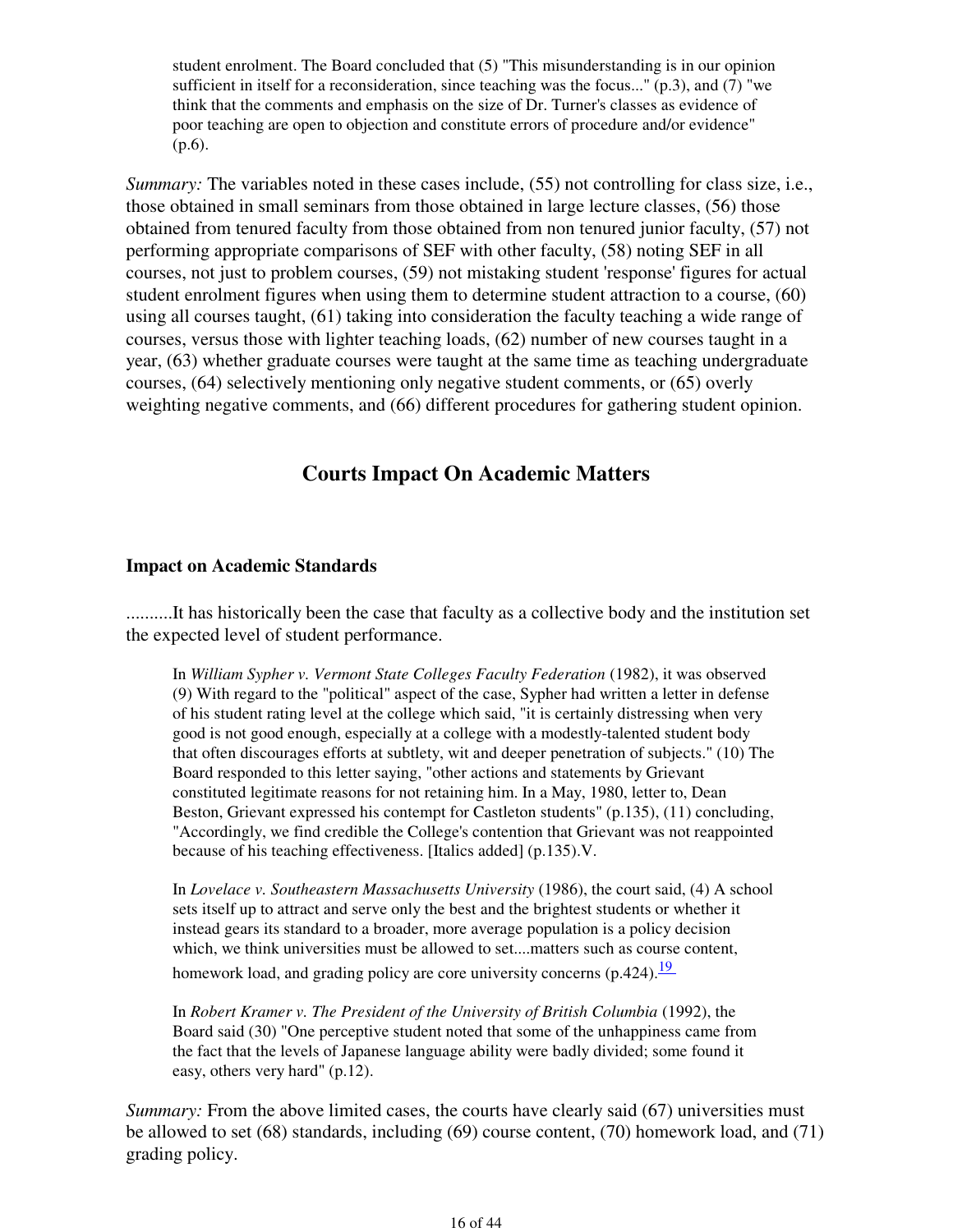#### **Methods of Instruction and Academic Freedom**

..........It is generally accepted that academic freedom clearly pertains to speech in the classroom. In like manner, most faculty seem to believe that academic freedom also pertains also to how a course is taught. How do courts view teaching method in relation to SEF an academic freedom?

In *Lovelace v. Southeastern Massachusetts University* (1986), the court's ruled, (1) "It is important to note what plaintiffs first amendment claim is and to separate speech from action. Plaintiff has not contended that he was retaliated against simply because he advocated that the university elevate its standards.... Plaintiffs complaint instead is that he was retaliated against when he refused to change his standards" (p.425), (2) citing other cases, the court rejected his contention that university teacher has first amendment right to disregard established curriculum content, that the first amendment does not prevent a university from terminating an untenured faculty whose pedagogical style and philosophy does not conform to those of the school's administration, (3) "is a policy decision which, we think, universities must be allowed to set" (p.426). Further, the court ruled that (4) "We will assume for purposes of this opinion that plaintiffs refusal to lower his standards was a substantial motivating factor, (see Mount Health Board of Education v. Doyle, 429 U.S. 274, 283-284, 97 S.Ct. 568, 574-575,50 LEd.2d 471 (1977), in the decision not to renew his contract.

In *Carley v. Arizona Board of Regents* (1987), (4) he claimed as "protected speech" his teaching methods where his goal in his commercial art course was to promote a business atmosphere by requiring attendance, promptness, and self-reliance, and required them to meet deadlines. The court ruled, (19) his teaching style is not a form of speech protected under the First Amendment. (20) Decision not to retain a non tenured instructor, even if based, in part, upon student evaluations expressing disapproval of his teaching methods, did not violate instructor's First Amendment right to academic freedom; (21) Carley was not denied a contract because of expressing unpopular opinions or otherwise presenting controversial ideas to his students. (22) Thus, we conclude that the decision not to retain Carley, even if based, in part, upon student evaluations expressing disapproval of his teaching methods, did not violate his first amendment rights. (p.1103).

*Summary:* Teaching method (72) because it is an action, not speech, (73) is not a form of free speech, nor (74) covered under academic freedom, (75) except if noted in specific contractual faculty agreements.

#### **Release of SEF To Students and To the Public**

..........In addition to the administrative use of SEF, in recent years, other uses of SEF have become controversial, including releasing SEF to students and to the public.

*University of Idaho*: A legal ruling, cited on the World Wide Web site of the *Topical Interest Group: Assessment in Higher Education* (Evaluating teacher evaluations, 1996),  $\frac{20}{ }$ notes that the University of Idaho also recently went to court over the issue of whether SEF can be published. The student newspaper initiated a lawsuit when it was refused access to SEF for publication. The legal question was whether SEF is protected under privacy rights by the Idaho Code. In a ruling that seems to strain logical credulity the court ruled that since the University did not consider students as the general public, the University was not breaking the law by allowing students access to the evaluations.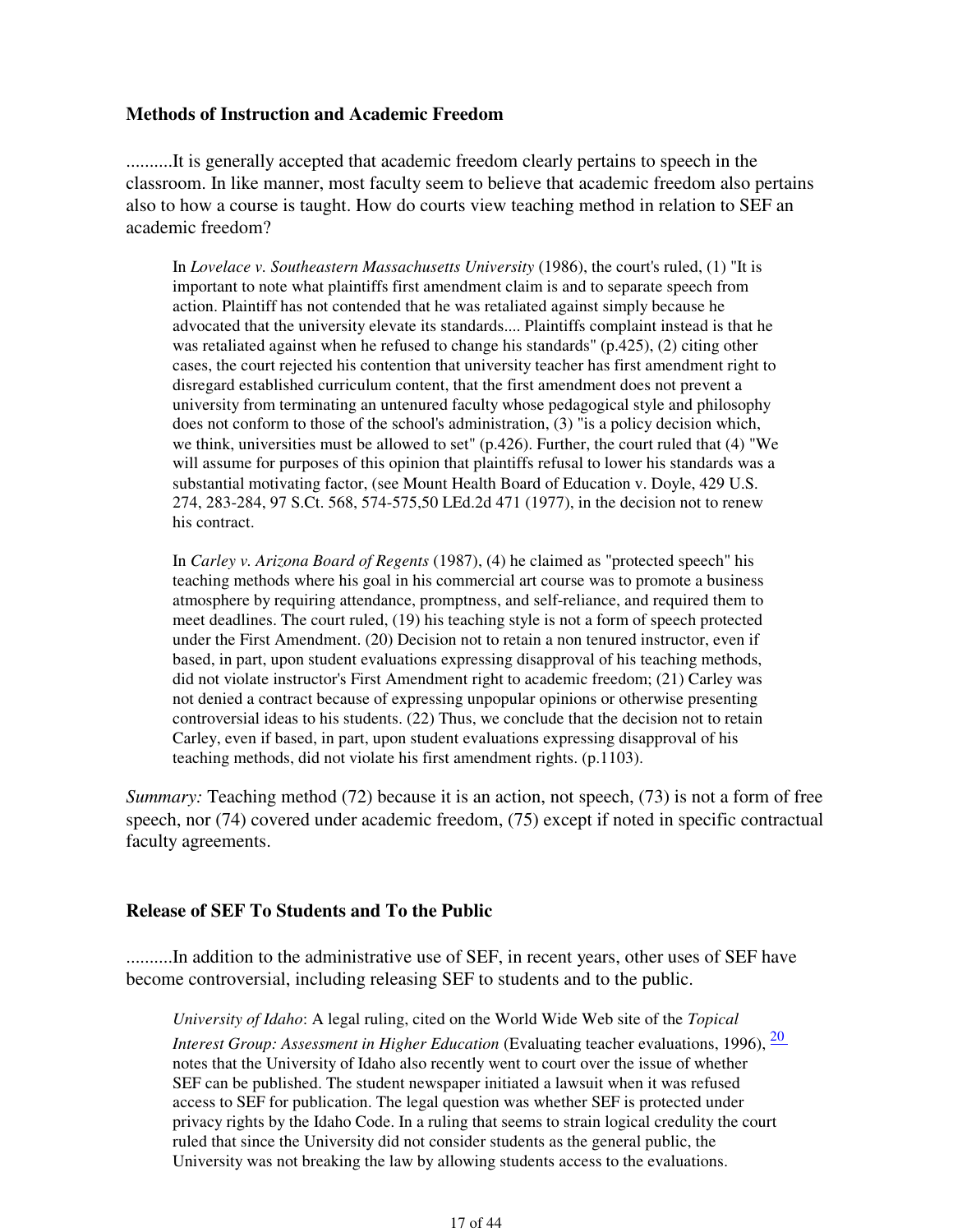Further, the opinion of the court was that according to State law, teacher evaluations are not protected as part of personnel records.

*University of Wisconsin*: In another ruling, the Chancellor at the University of Wisconsin refused to release SEF, citing a statute that disallows personnel evaluations from being released to public view. Students took the chancellor to court. However, after being advised by the state's Attorney General, citing Wisconsin's open-records law, the University of Wisconsin's campus released SEF to the public. Both the student and faculty senates, passed resolutions in support of the Chancellor's refusal, and the university's lawyer concurred. Despite these resolutions, the Attorney General disagreed, writing that "the requested records are public records and the university's stated reasons for withholding access do not outweigh the public interest in the records" (Chronicle of Higher Education, 1994a, 1994b).

*Summary:* (76) Unlike most personnel records, SEF can be released to students and the public, on the grounds, that (77) students are not considered the general public, and (78) that SEF are public records and withholding them from public access does not outweigh the public interest in them.

## **Conclusion**

..........From the above cases, it is clear that "a view from the courts" on SEF does not mean a coherent set of rulings. Given the lack of legal attention to SEF, this is not surprising. A collectively incoherent set of rulings, however, is not restricted to the concept of SEF but for the time-honored concept of academic freedom as well. As Kaplin and Lee (1995) conclude,

The foregoing discussions have made clear that academic freedom is an area in which the law provides no firm guidelines for administrators. This is particularly true for private institutions, since the decided cases are almost all constitutional decisions applicable only to public schools. Even the constitutional cases are sometimes incompletely reasoned or difficult to reconcile with one another. The fact that decisions often depend heavily on a vague balancing of faculty and institutional interests in light of the peculiar facts of the case makes it difficult to generalize from one case to another (p.192).

When we speak of "the courts," then, we are speaking of a hydra with some common but many disparate voices.

..........Given the above rulings and the courts propensity to accept faculty/institutional agreements, it would seem clear as Kaplin and Lee advise, that, "it is especially crucial for institutions to develop their own guidelines on academic freedom and to have internal systems for protecting academic freedom in accordance with institutional policy" (p. 192). This would appear to be especially true for SEF policy.

..........From most of the above cases---even given that, as challengers, the burden of proof has been on faculty --- it seems clear that the courts have not been kind to faculty with regard to student evaluations. $\frac{21}{1}$  It is the burden of the two following papers to explore, analyze, and comment on the implications of the views from the court presented here.

## **Notes**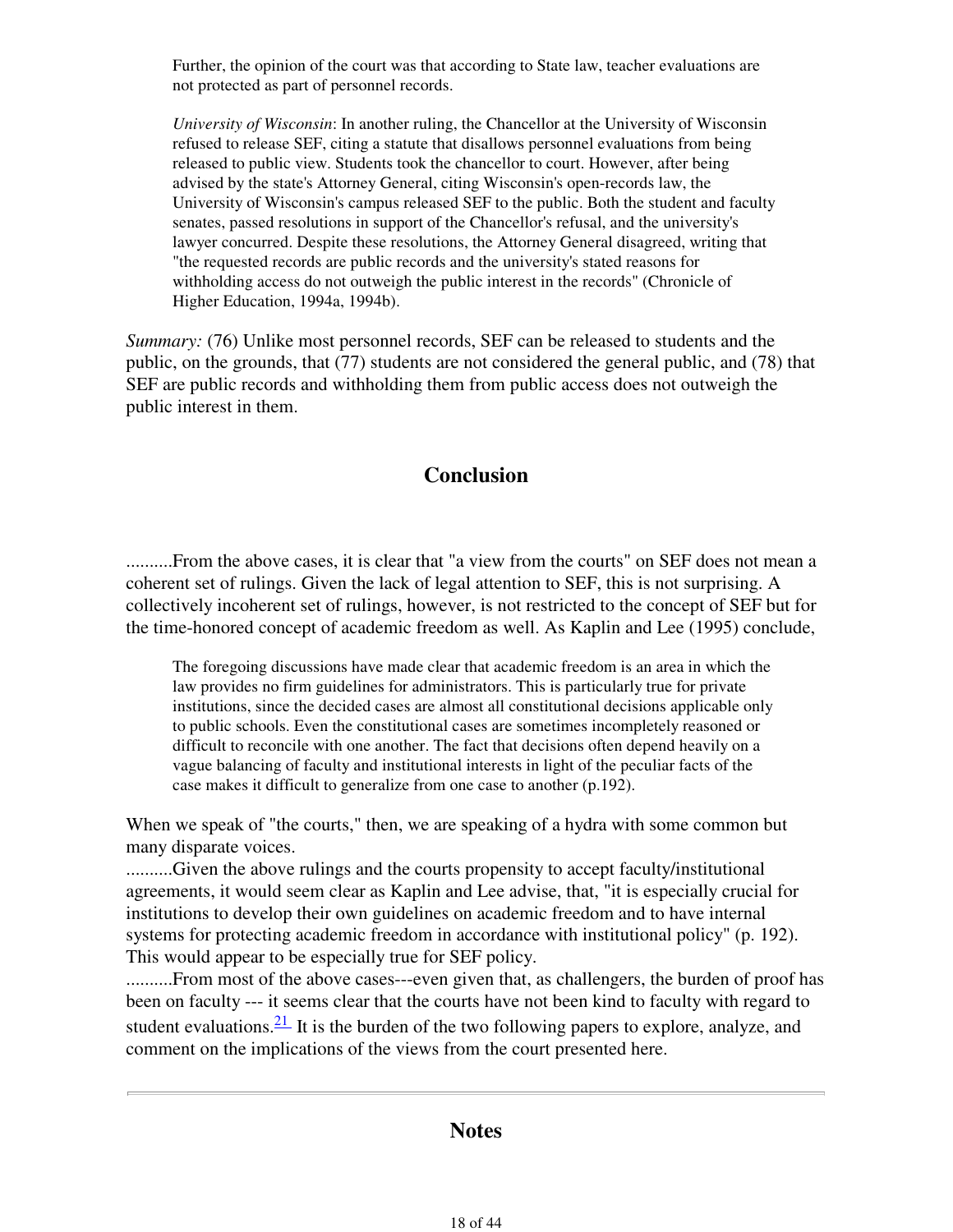1. Address correspondence to: Robert E. Haskell, Ph.D. Professor of Psychology, Department of Social and Behavioral Sciences, University of New England, Biddeford, ME 04005. Email: rhaskel1@maine.rr.com. I would like to thank Mr. Nicholas DiGiovanni, Jr., attorney at law, of Morgan, Brown & Joy, Boston, MA, Mr. Gary Founds of College Legal Information, Inc., especially Professors William A. Kaplin, School of Law, Catholic University of America, and John Damron, of Douglas College for continually providing me with sources and support.

[BACK to document]

2. The issue of needing some form of faculty performance evaluation is an immediate and pragmatic one that can not be dealt with here. If used correctly (see Copeland and Murry, 1996; Kemp and Kuman, 1990; Scriven, 1995, 1993, 1991,1988; Seldin, 1984), SEF can be very useful instructionally, and when used in conjunction with other methodologically sound evaluation procedures and criteria, it can assist in informing an institution when a faculty may be having problems with his or her teaching and/or relations with students. [BACK to document]

3. In addition to there having been no categorical mention on the professional level of SEF as an infringement on academic freedom, the reasons for SEF not being examined as an infringement on academic freedom and tenure rights are that many faculty (1) are often embarrassed to admit that student evaluations may influence their professional behavior in the classroom, (2), seem to accept that to question the right of students to evaluate faculty is considered unprofessional if not undemocratic, (3) seem also to accept that to question the right of students to evaluate faculty is seen as self serving, if not downright mean spirited, and (4) see research on such SEF as not high status research.

Based on a review of statements in the literature, in a previous paper I have, outlined faculty attitudes on SEF impinging on tenure and academic freedom (Haskell, 1997). Statements by faculty contend that SEF (1) is prime facie evidence of administrative intrusion into the classroom, (2) are often used as an instrument of intimidation forcing conformity to selected standards (Young, 1993), (3) create pressure for lowered teaching standard (Bonetti, 1994), (4) are responsible for a considerable amount of grade inflation (Greenwald, 1997), (5) function as prescriptions for classroom demeanor (Damron, 1996), (6) when used for promotions, salary raises or continued employment, SEF becomes a potent means of manipulating the behavior of faculty (Stone, 1995), (7) when salary and promotion are possible consequences of SEF there is pressure for faculty to teach in a manner that results in higher student evaluations (Damron, 1996), (8) contrary to their original intent of improving instruction, do not eliminate poor or below-average instructors but instead increases poor teaching practices (Carey, 1993; Barnett,1996), (9) illustrate a mercantile philosophy of "consumerism" (Benson, and Lewis, 1994), which erodes academic standards (Goldman, 1993; Renner, 1981), (10) have thus lowered the quality of U.S. education (Carey, 1993; Crumbley, and Fliedner, 1995; Young, 1993), (11) lead to the inappropriate dismissal of faculty (Parini, 1995), and (12) constitute a threat to academic freedom (Dershowitz, 1994). Finally, SEF creates an educational conflict of interest between faculty and student that negatively impacts on the quality of instruction. [See also Furedy, 1995.] [BACK to document]

4. Based on a review of statements in the literature, in a previous paper I have, outlined faculty attitudes on SEF impinging on tenure and academic freedom (Haskell, 1997). Statements by faculty contend that SEF (1) is *prime facie* evidence of administrative intrusion into the classroom, (2) are often used as an instrument of intimidation forcing conformity to selected standards (Young, 1993), (3) create pressure for lowered teaching standard (Bonetti,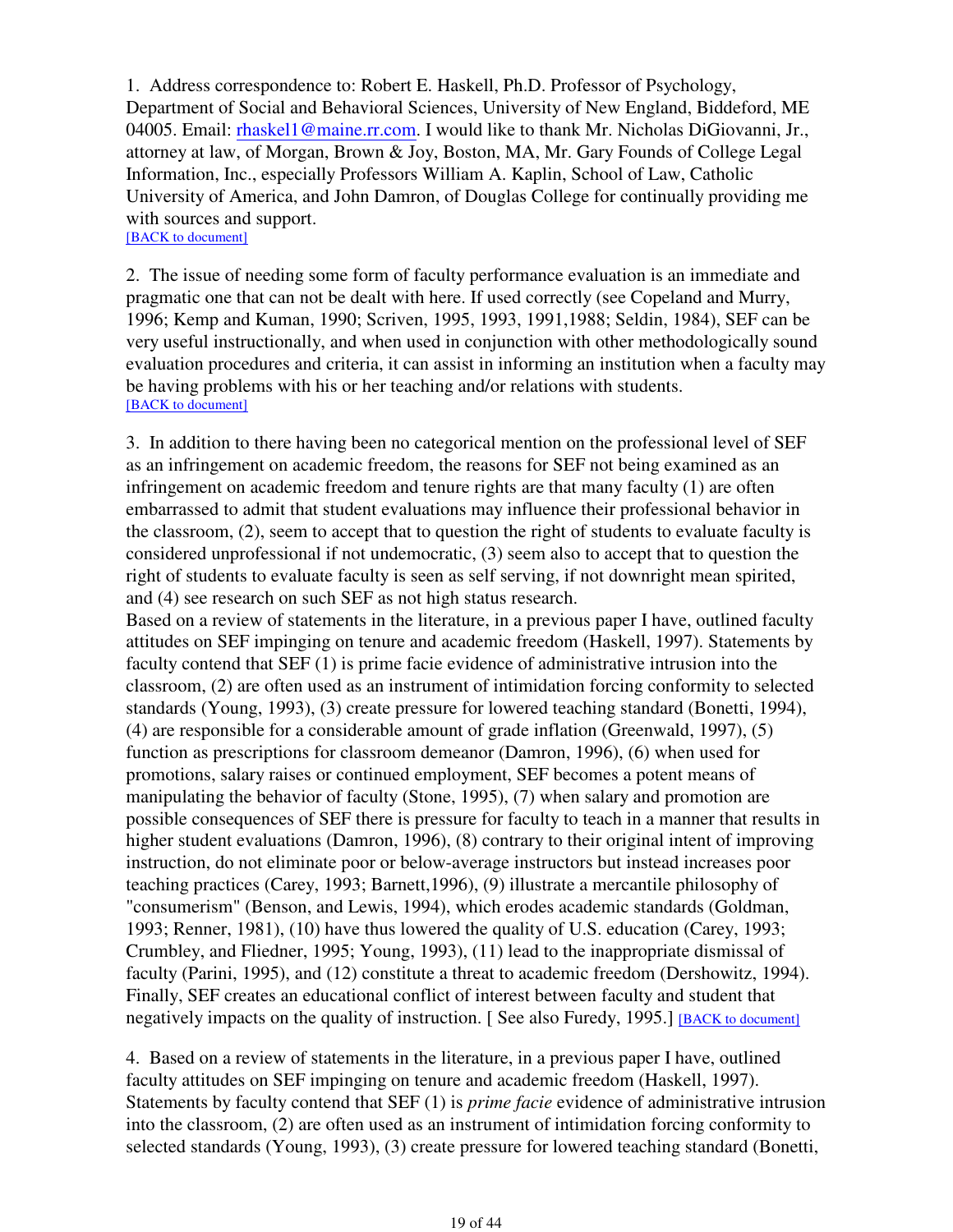1994), (4) are responsible for a considerable amount of grade inflation (Greenwald, 1997), (5) function as prescriptions for classroom demeanor (Damron, 1996), (6) when used for promotions, salary raises or continued employment, SEF becomes a potent means of manipulating the behavior of faculty (Stone, 1995), (7) when salary and promotion are possible consequences of SEF there is pressure for faculty to teach in a manner that results in higher student evaluations (Damron, 1996), (8) contrary to their original intent of improving instruction, do not eliminate poor or below-average instructors but instead increases poor teaching practices (Carey, 1993; Barnett,1996), (9) illustrate a mercantile philosophy of "consumerism" (Benson, and Lewis, 1994), which erodes academic standards (Goldman, 1993; Renner, 1981), (10) have thus lowered the quality of U.S. education (Carey, 1993; Crumbley, and Fliedner, 1995; Young, 1993), (11) lead to the inappropriate dismissal of faculty (Parini, 1995), and (12) constitute a threat to academic freedom (Dershowitz, 1994). Finally, SEF creates an educational conflict of interest between faculty and student that negatively impacts on the quality of instruction. [BACK to document]

5. Increasingly, SEF are becoming a primary and single factor in denial cases. [BACK to document]

6. I had a Lexis Nexus search conducted but with only a couple of usable cases found. I have been in contact with a number of legal scholars who have written compendia of legal cases regarding the denial of tenure and promotion. Few were able to refer me to cases involving SEF.

[BACK to document]

7. The term "court" as used here will also include rulings by state Arbitration Boards. Since this paper is only concerned with how ruling bodies view SEF data, this paper will not distinguish between state courts, federal courts or arbitration boards. [BACK to document]

8. Because the concept of context in itself is complex, it would take this paper too far afield to attempt to explicate why certain case data were included while other omitted. [BACK to document]

9. I will explore the consequences of this issue for SEF my third paper. [BACK to document]

10. The weight given to SEF of faculty vary according to the institution, with research oriented institutions not according them the weight that teaching oriented institutions do. The latter, of course, constitute the vast majority of campuses. [BACK to document]

11. The question, of course is: does student feedback to faculty result in improved teaching and student learning. In a review of studies, Marsh (1984) suggests that there is a small positive correlation for improved student learning if SEF feedback to faculty if used in a carefully constructed collegial consultation process. A condition which seldom occurs. [BACK to document]

12. In the appendix, I have provided an abstracting of each case relative to its SEF content. What is needed are legal scholars to locate and review a larger data set and to perform a statistical content and comparative analysis of court rulings on SEF relative to different contextual variables.

[BACK to document]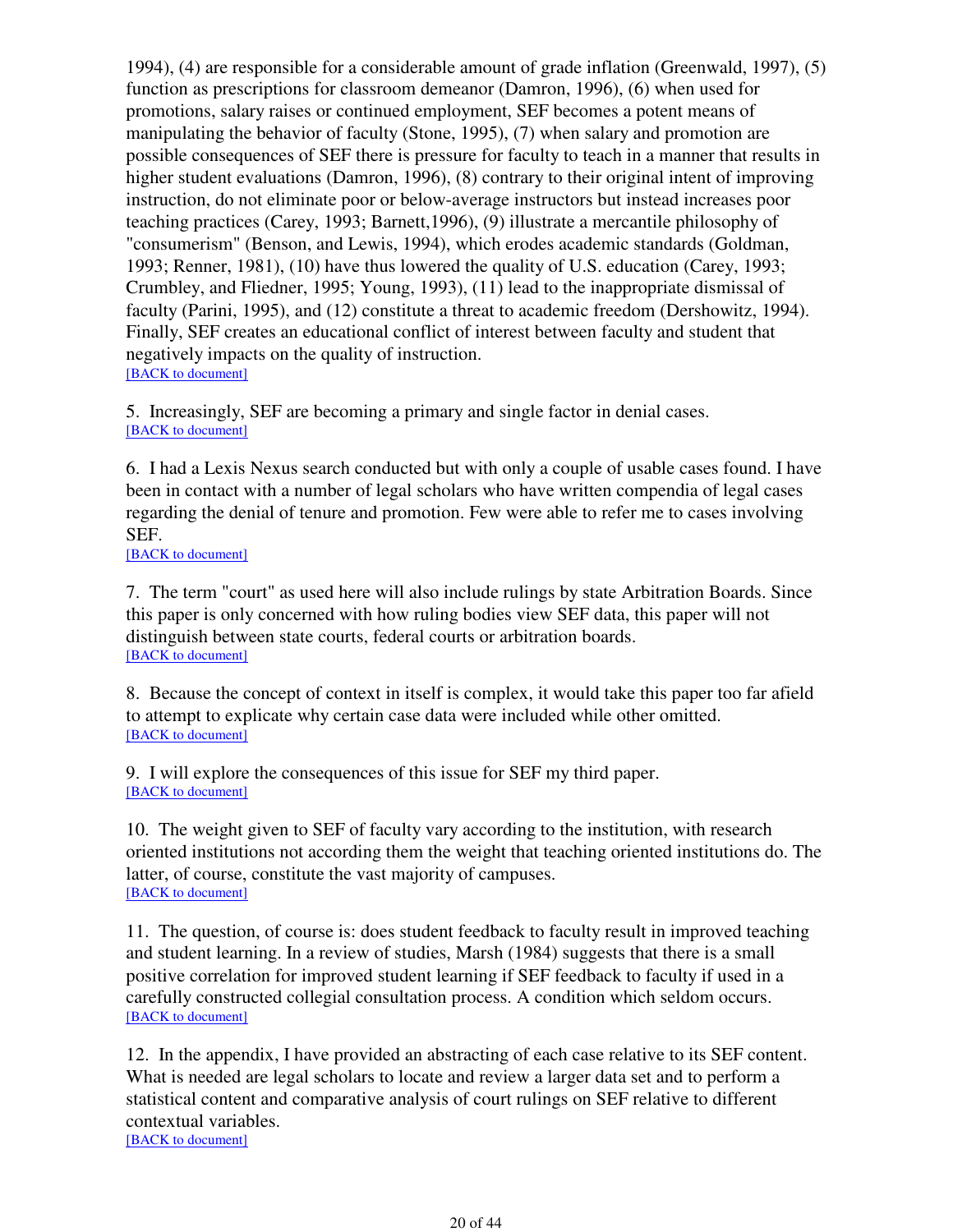13. While there are certainly insufficient cases cited here to draw any firm conclusions, it does appear that at least in relations to SEF that Canadian Boards seem to take a more critical look at their use than do courts in the U.S. As I understand it, arbitrations are adjudicated by a panel made up of a arbitrator who is a lawyer and is officially recognized by the government; typically, two other lawyers are selected by the university the Faculty Association. This procedure is circumscribed in provincial law and decisions rendered by the panel have legal standing. I would like to specifically thank Dr. John Damron of Douglas College for providing me with all of the Canadian cases with the assistance of the Canadian Association of University Teachers (CAUT). [BACK to document]

14. While many educational issues in Canada and the U.S., are quite similar (see Emberley, P. C. & Newell, W.R. 1994; Emberley, P. C., 1995), it is well known that Canadian jurisprudence does not define free speech and academic freedom as broadly as does the U.S., system. While there are certainly insufficient cases cited here to draw any conclusions, it does appear that at least in relations to SEF that Canadian Boards seem to take a more critical look at their use than do courts in the U.S. [BACK to document]

15. For reference convenience, the numbers in parentheses have been retained and correspond to the numbers in the abstracted appendices relative to the specific case. [BACK to document]

16. The numbers in these brief summaries will be cumulative throughout the following summaries and a cumulative summary is presented in the appendix. [BACK to document]

17. The problem, however, is assessing the validity of SEF data. At this time, state-of-the-art analyis of SEF Barnett, 1996; Greenwald, 1997; Greenwald & Gillmore (1996) for state of the art statistical analyses of previous studies suggesting their validity. [BACK to document]

18. In general, courts have tended to only require precise accuracy in cases where EEOC issues are involved. I will address this issue in more depth in a following paper. [BACK to document]

19. An important issue here is: who is the university? Faculty or administration. According to Kaplin (personal communication, April 1, 1997) "When courts seem to equate the university administration or a single administrator with the "university," it is generally because the university's governing body has delegated the pertinent authority to the administration or administrator." I will be exploring the implications of this issue in more detail in Part IV.

[BACK to document]

20. See http://marsquadra.tamu.edu/TIG/GeneralArticles/evaluatingteacherevaluations.ht. [BACK to document]

21. As one scholar (Damron, personal communication, April, 1997) who read a draft of this paper observed: from

"the legal decisions you review in your paper it is clear that untenured and/or politically incorrect faculty are often considered to be "fair game" by administrators, with literally \_any\_ superficially plausibly excuse serving as a rationale for dismissal. Use of such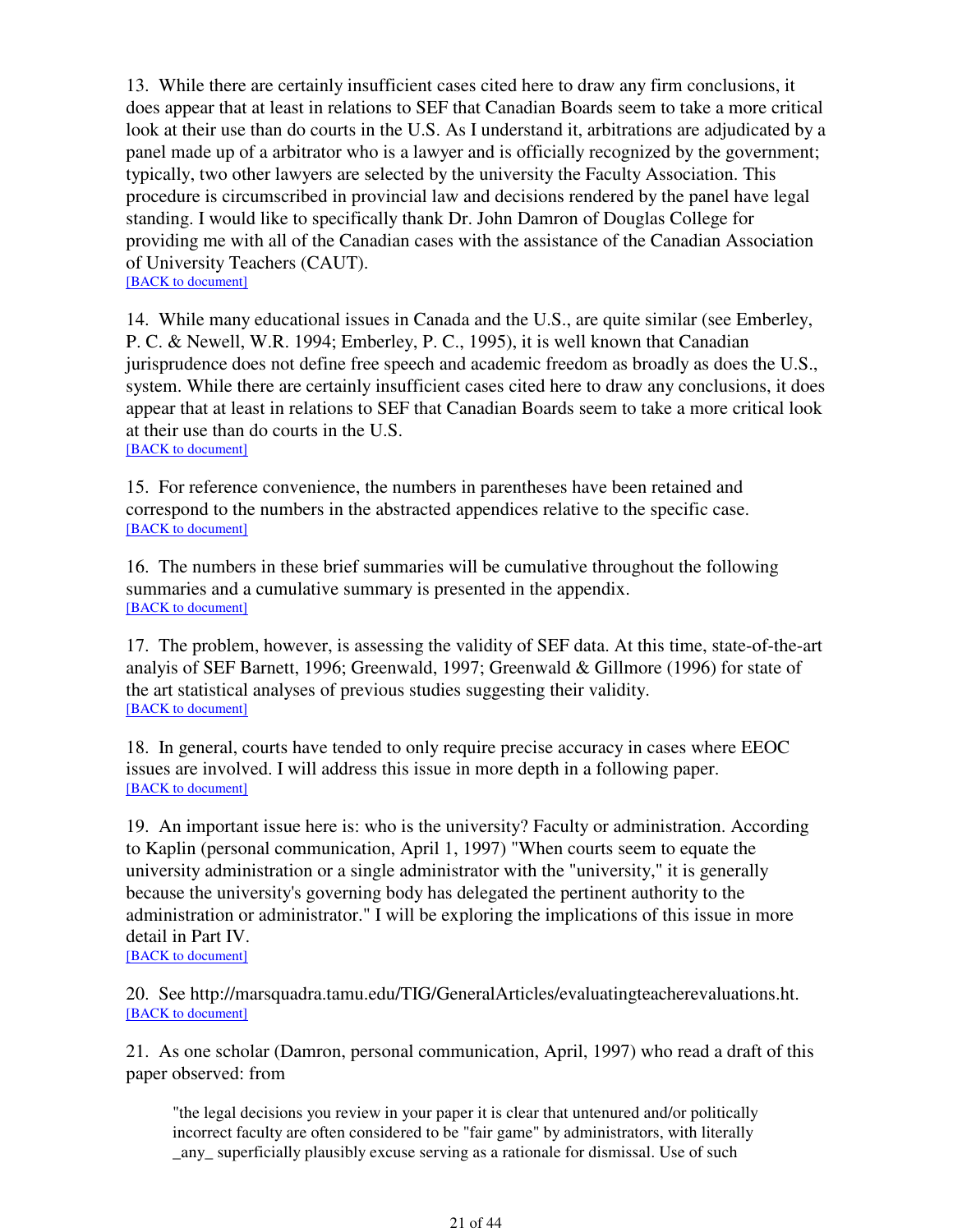strategies reveal that faculty are often regarded as little more than term employees who are as disposable (and replaceable) as tissues. Clearly, there is a very serious ethical issue here, and a hugely hostile attitude toward academic freedom and faculty in general....the great variety of decisions you've reviewed and their assorted implications for the coherence and ethics of the legal processes that gave rise to them...it seems to me that many judges and arbitration panelists have little sense of how to proceed in hearing[s] involving academics."

#### [BACK to document]

22. In general, courts have tended to only require precise accuracy in cases where EEOC issues are involved. I will address this issue in more depth in the fourth and final paper of this series.

[BACK to document]

## **References**

Allegre, M., and Guista, M. (1993). What every English teacher ought to know about using student evaluations. *Teaching English in the Two-year College*, *20*(1), 57-63.

Baez, B, and Centra, J. (1995). Tenure, promotion, and reappointment: Legal and administrative implications. *Ashe-eric Higher Education Report*, No. 1.

Barnett, L.D. (1996). Are teaching evaluation questionnaires valid? Assessing the evidence. *Journal of Collective Negotiations in the Public Sector*, *25*(4), 335-349.

Benson, D.E., and Lewis, J.M. (1994). Students' evaluation of teaching and accountability: Implications from the Boyer and the ASA reports. *Teaching Sociology*, *22*, 195-99.

Blum, D.E. (1990, October 3). U. of Guam removes evaluations from files. *The Chronicle of Higher Education*. Section: Personal & Professional, A21.

Bonetti, S. (1994). On the use of student questionnaires. *Higher Education Review*, *26*, 57-64.

Brian Maclean v. President of The University of British Columbia (1991). Held at Vancouver, B.C. January 28--June 20.

Carey, G. W. (1993). Thoughts on the lesser evil: Student evaluations. *Perspectives on Political Science*, *22*, 17-20.

Carley V. Arizona Board of Regents, 737 P.2d 1099 (Ariz. App. 1987).

Cashin, W. E. (1995). Student ratings of teaching: The research revisited. *IDEA Paper No. 32*. Manhattan, KS: Kansas State University, Center for Faculty Evaluation and Development.

Christopher Turner v. The President of the University of British Columbia (1993). Arbitration Appeals Board Case No.: AI-256 Vancouver, B.C. July 19,20 and 21.

*The Chronicle of Higher Education*. (1994a, April 27). State calls for release of faculty evaluations, p. A4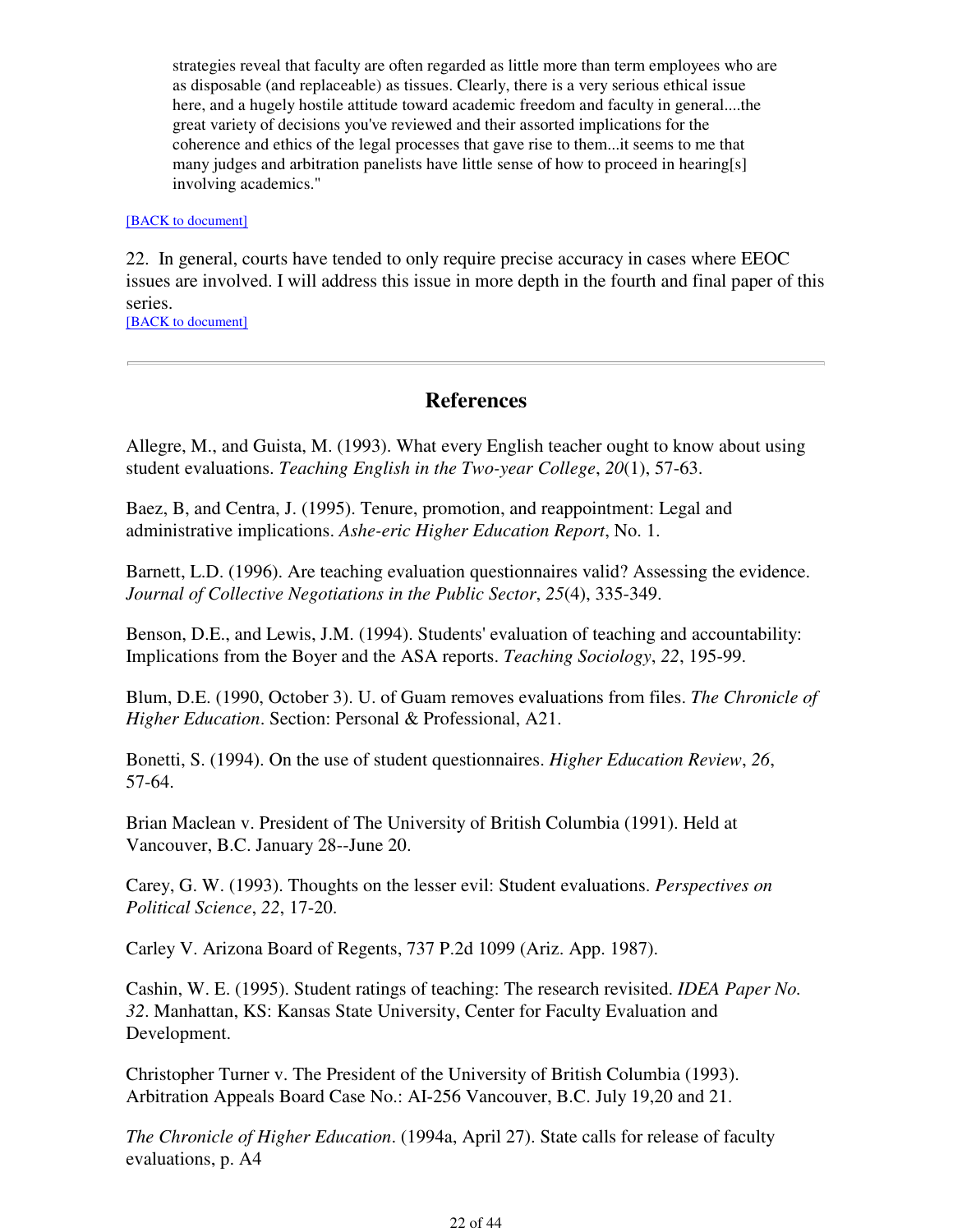*The Chronicle of Higher Education*. (1994b, December 14). Faculty evaluations to go on line at u. of Texas at Austin, p. A21

Chuen Wei and the Vermont State Colleges Faculty Federation, 18 VLRB 261 (1995)

Copeland, J.D. and Murry, J. W., Jr. (1996). Getting tossed from the ivory tower. *Missouri Law Review*, *61*, 233-327.

Crumbley, L.D., and Fliedner, E. (1995). *Accounting administrators' perceptions of student evaluation of teaching (SET) information*. Manuscript, Department of Accounting, Texas A&M University.

Cynthia J. Fisher v. Vassar College (1995). United States Court of Appeals for the Second Circuit Nos. 1179, 1303, 2275 Docket Nos. 94-7737, 94-7785, 94-9125

Damron, J.C. (1996). *Instructor personality and the politics of the classroom*. Manuscript, Douglas College, New Westminster, British Columbia, Canada V3L 5B2. (An Earlier Version in the June 1994 Issue of Faculty Matters (No. 5, Pages 9-12) and the September, 1994 Issue of Update (The Newsletter of the Okanagan University College Faculty Association). Available online at http://vax1.mankato.msus.edu/~pkbrandon/Damron\_politics.html

Damron, (1997). Personal communication.

Dershowitz, A. (1994). *Contrary to popular opinion*. New York: Berkeley Books.

Dyson V. Lavery, 417 F.supp. 103 (E.d. Va. 1976).

Evaluating teacher evaluations. (1996). This article submitted by glen9579@novell@uidaho.edu on 11/12/96. http://marsquadra.tamu.edu/TIG/Forum.html. (See, Topical Interest Group:Assessment in Higher Education at http://marsquadra.tamu.edu/TIG/GeneralArticles/evaluatingteacherevaluations.ht )

Fields V. Clark University, Civil Action No. 80-1011-s, United States District Court for the District of Massachusetts, 40 Fair Empl. Prac. Cas. (Bna) 670, March 14, 1986; Vacated and Remanded May 8, 1987.

Furedy, John J. (1995). Academic freedom, opinions and acts: The voltaire-mill perspective applied to current canadian cases University of New Brunswick Law Journal, 44, 131-4.

Goldman, L. (1993). On the erosion of education and the eroding foundations of teacher education. *Teacher Education Quarterly*, *20* (Spring), 57-64.

Greenwald, A.G. (1996). *Applying social psychology to reveal a major (but correctable) flaw in student evaluations of teaching*. University of Washington, Draft Manuscript, March 1, submitted for publication.

Greenwald, A., and Gillmore, G. (1997). No pain, no gain? The importance of measuring course workload in student ratings of instructions. *Journal of Educational Psychology* (forthcoming).

Haskell, R.E. (1997). Academic freedom, tenure, and student evaluation of faculty: Galloping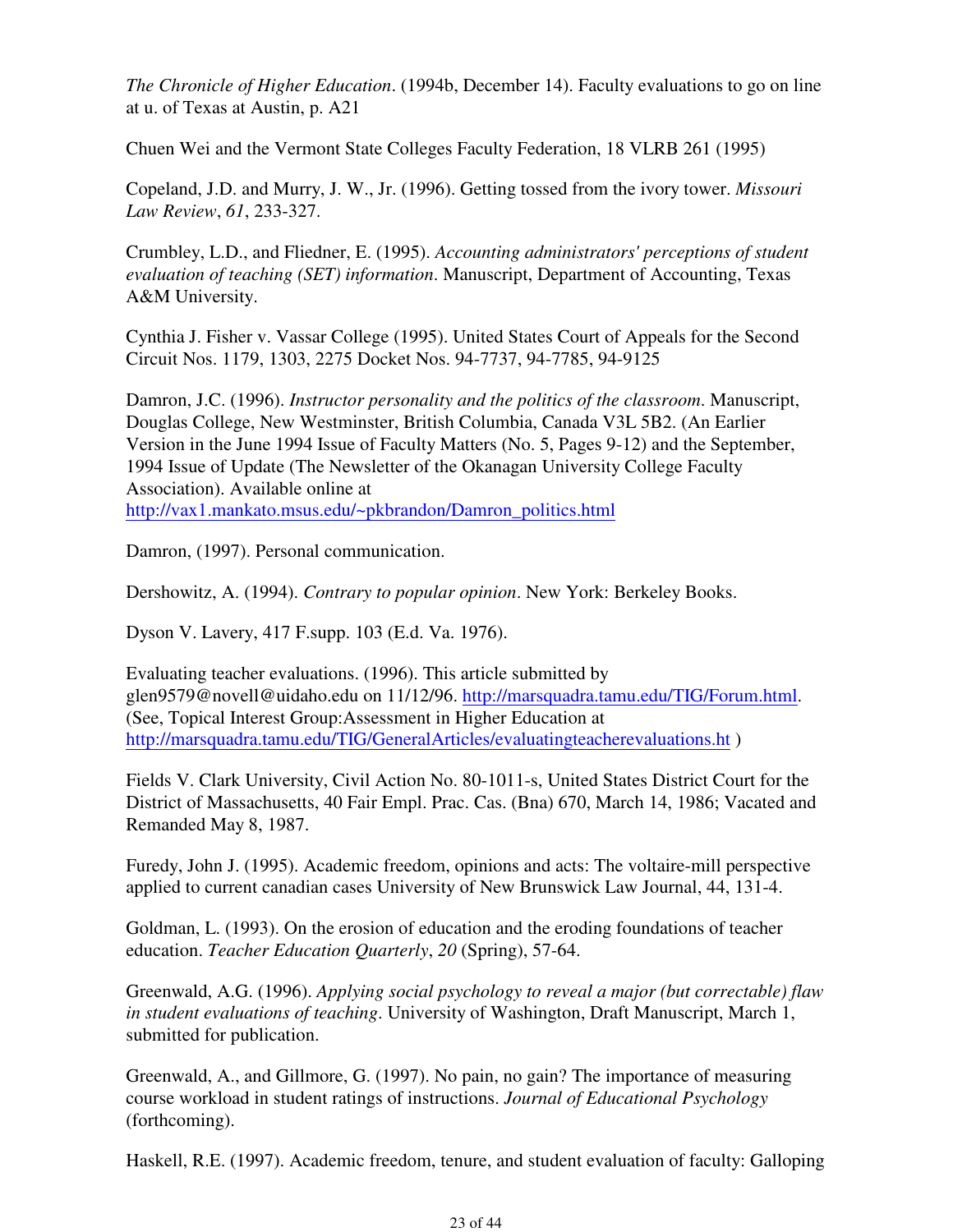polls in the 21st century. *Education Policy Analysis Archives*, *5*(6), [Refereed Online Journal] Available: http://olam.ed.asu.edu/epaa/v5n6.html

Husbands, C., and Fosh, P. (1993). Student's evaluation of teaching in higher education: Experiences from four European countries and some implication of the practice. *Assessment & Evaluation on Higher Education*, *18*, 95-114

Johnson V. University of Pittsburgh, 435 F.supp. 1328 (W.d. Pa. 1977).

Kaplin, W.A. (1997). Personal communication. January 20th, School of Law, Catholic University of America.

Kaplin, W.A., and Lee, B. (1995). *The law of higher education: A comprehensive guide to legal implications of administrative decision making (3rd Ed)*. San Francisco: Jossey Bass.

Kemp, B.W., and Kuman, G.S. (1990). Student evaluations: Are we using them correctly? *Journal of Education for Business*, *65*, (November/December). 106-11.

Lieberman V. Grant, 474 F.supp. 848 (D.conn. 1979).

Lovelace v. Southeastern Massachusetts University, 793 F.2d 419 (1st Cir.1986).

Marsh, H.W. (1984). Students' evaluations of university teaching: Dimensionality, reliability, validity, potential biases, and utility. *Journal of Educational Psychology*, *76*, 707-754.

Parini, J. (1995, July 14). Tenure and the loss of faculty talent. *The Chronicle of Higher Education*, Section: Opinion, POV.

Peters V Middlebury College, 409 F.supp. 857 (D. Vt. 1977).

Poch, R.K. (1993). Academic freedom in American higher education: Rights, responsibilities, and limitations. *Ashe-eric Higher Education Report No. 4*.

Renner, R.R. (1981). Comparing professors: How student ratings contribute to the decline in quality of higher education. *Phi Delta Kappan*, *63*, (2 Oct.), 128-30.

Robert Kramer v. The President of the University of British Columbia (1992). Arbitration Appeals Board Case No. AI-245. Held at the University April 22 and 23.

Scriven, Michael. (1988). The new crisis in teacher evaluation: The improper use of 'research-based' indicators. *Professional Personnel Evaluation News*. (January) p.4.

Scriven, M. (1991). *Evaluation Thesaurus*. (4th Ed.) Newbury Park, CA : Sage Publications.

Scriven, M. (1993). The validity of student ratings: In teacher evaluation. *Evaluation & Development Group*.

Scriven, M. (1995). A unified theory approach to teacher evaluation. *Studies in Educational Evaluation*, *21*, 111-129

Seldin, P. (1993, July 21). When students rate professors. *The Chronicle of Higher Education*. Opinion p. POV.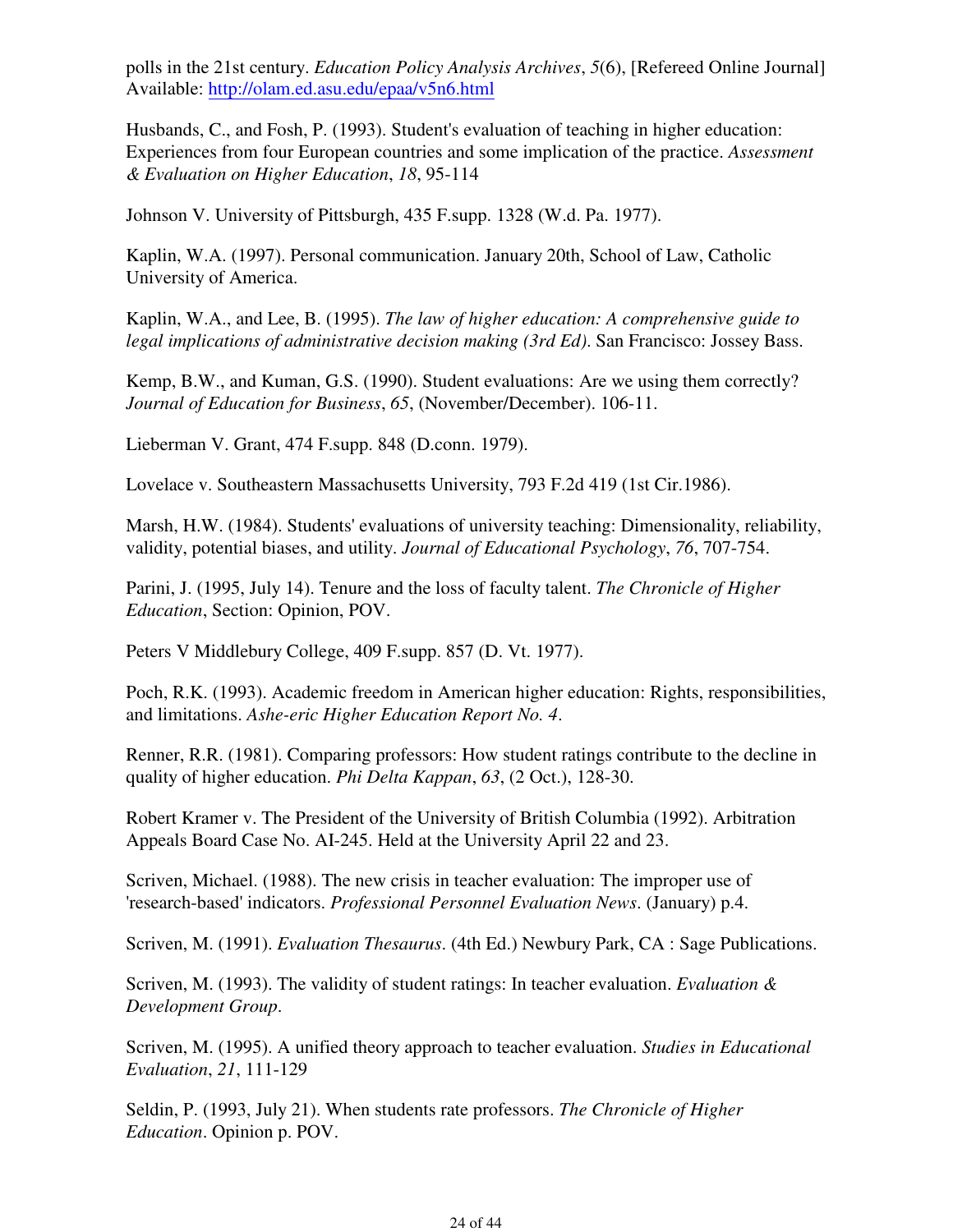Stone, J.E. (1995). Inflated grades, inflated enrollment, and inflated budgets: An analysis and call for review at the state level. *Education Policy Analysis Archives*, *3*, Number 11 (2075) [Online] Available: http://olam.ed.asu.edu/epaa/v3n11.html

University of Regina V. University of Regina Faculty Association and Dr. Pradeep Jalan (1993). Case No.: AI-298 Regina, Saskatchewan, July 9.

Weeks, K. M. (1996). *Managing departments: Chairpersons and the law*. Nashville, Tennessee: College Legal Information, Inc.

William Sypher v. Vermont State Colleges Faculty Federation, 5 VLRB 102 (1982).

Young, R. D. (1993). Student evaluation of faculty: A faculty perspective. *Perspectives on Political Science*, *22*, 12-16.

Yunker, B.J., and Sterner, J (1988). A survey of faculty performance evaluation in accounting. *Accounting Educators' Journal*, (Fall). 63-74.

Zirkel, P.A. (1996). *The law of teacher evaluation*. Bloomington, In: Phi Delta Kappa Educational Foundation.

## **Appendix A: Summary of 78 Findings**

..........From the cases reviewed, it can be seen that court rulings range from saying that (1) relying primarily or solely on student evaluations is acceptable, to (2) placing little exclusive reliance on SEF, (3) in rare cases SEF can not be permitted to stand in the way of promoting or retaining professors who are excellent in non teaching areas, (4) tenure decisions can not be based solely on SEF by students who have not been made aware of the ramifications of their evaluations, (5) anonymous documents or those "based on hearsay" should not be included in a faculty member's file, (6) students should be made aware of the purpose and ramifications of their evaluations of faculty, (7) anonymous student evaluations should not be used, (8) peer evaluations must also be a part of evaluating teaching, that (9) in cases of exceptional research faculty that popularity should not play a role in termination due to teaching, to (10) in normal cases that a measure of popularity is related to teaching effectiveness.

..........If (11) the courts and educational administrations can not allow low SEF to stand in the way of promoting or retaining professors who may be world renowned scientists, (12) deemed nationally or internationally exceptional as a researcher courts may disregard SEF, (13) but at least in these two cases they did not find the faculty exceptional. With regard to establishing the general and statistical accuracy of SEF in the above cases, the range of opinion is from (14) statistical analyses may be a part of a plaintiff's effort to establish discriminatory treatment if it reached proportions comparable to those in cases establishing a prima facie racial discrimination, (15) cautioning that statistics are not irrefutable, with their usefulness depending the surrounding facts and circumstances of a case, (16) the Court maintaining that it need not consider and is under no obligation to establish the accuracy of administrative interpretations of SEF, (17) that tenure criteria are not drawn with "mathematical nicety," (18) administrators failure to perform statistical comparisons is not arbitrary and is reasonable, (19) especially if such is not required by a Faculty Association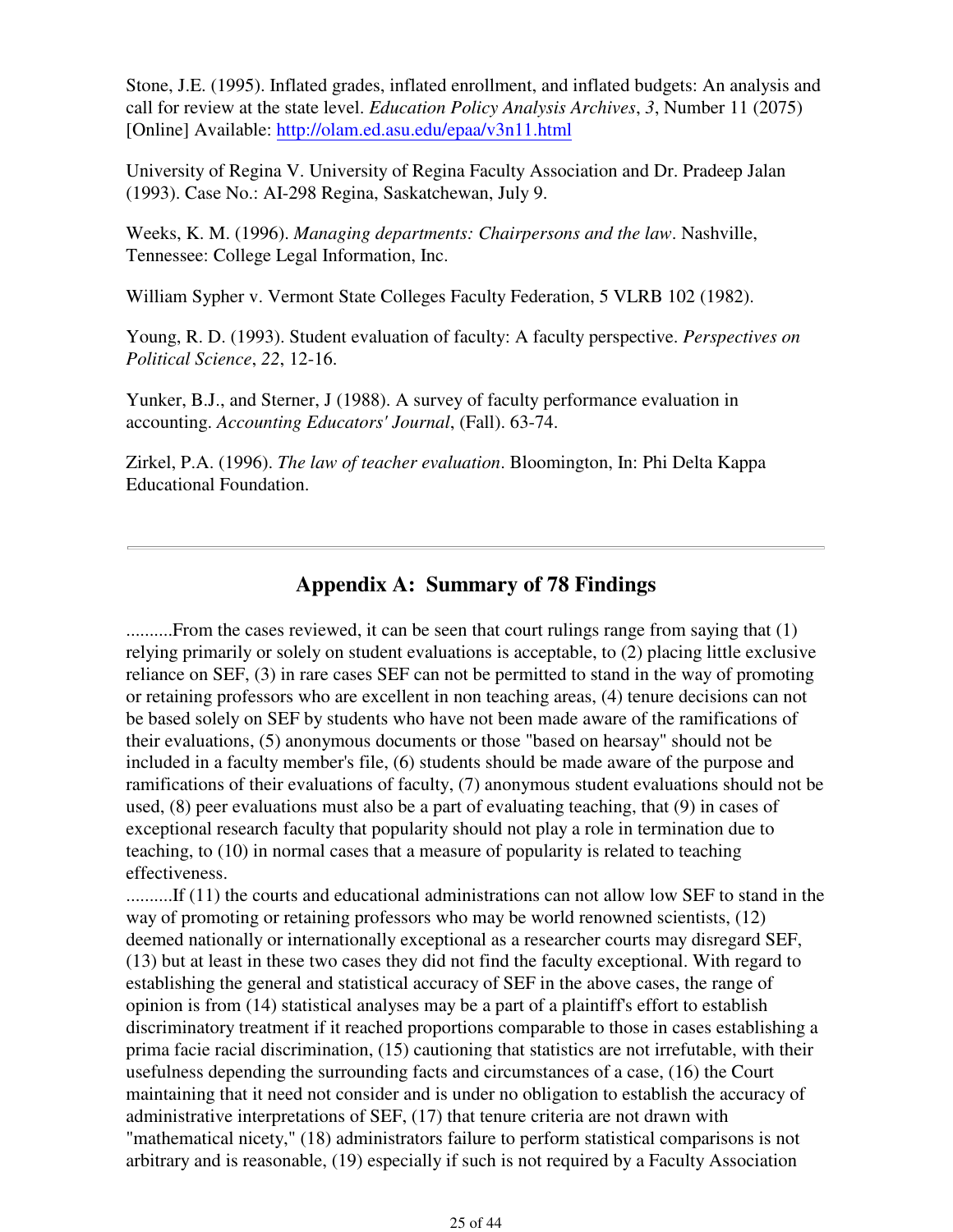Contract, (20) nearly any use made of SEF is acceptable if it followed the standard practice of the university, (21) that creativity, rapport with students and colleagues, teaching ability, and other qualities are intangibles which cannot be measured by objective standards.  $\frac{22}{2}$ ..........Numerical scores often result in faculty (22) being compared relative to other faculty, (23) being ranked relative other faculty, (24) with distinctions often being made on the basis of tenths of a decimal, (25) with most courts accepting these fine decimal distinctions.Courts have tended to accept administrative subjective judgements if (26) they are deemed sincere (27) grounded on some evidentiary basis (28) if made on the "vigor and variety of student criticisms" (29) "not arbitrary or capricious and were exercised honestly upon due consideration," (30) based upon "much experience in reviewing student evaluations, (31) reasonably draw on that experience (32) and have ruled that Presidents are not bound by factual findings made by majority members of a faculty. The use of student comments ranges from (33) placing importance on a single comment (34) to several comments as significant information, (35) maintaining that statistical analyses of SEF need to be bolstered by individual comments, (36) maintaining that while some very negative---e.g., racist, sexist---comments may be found, the court may find that they do not rendered the SEF unreliable, (18) that such instances or "impressions" may be validated after the fact, (37) negative comments often seem to outweigh positive one, and (38) may often outweigh numerical data to he contrary, (39) negative comments need not be verified before acting on them, (40), that negative comments can not be used to undermine otherwise generally favorable comments received in an annual performance review.

..........With regard to non numerically assessed written student comments, they are often qualitatively characterized as (41) a few were ambivalent, (42) a considerable number, (43) of mixed result, and selectively recognized: (44) it would only be fair to add that there were a number of comments in favor, (45) there were also some negative comments, (45) sometimes placing the greater weight on past evaluations of teaching over current comments, (47) sometimes placing greater weight on current comments over past positive evaluation of teaching. Student bias variables include (48) being a demanding teacher, (49) thus thwarting student expectations, (50) difficulty examinations (51) grading, (52) heavy workload in a course. (53) While most courts ignore these student biases in SEF, (54) occasionally a court will recognize that difficult courses have to be given to the students and that such material is difficult for even the best teacher to get the material across.

..........Some of the variables noted in cases include, (55) not controlling for class size, i.e., those obtained in small seminars from those obtained in large lecture classes, (56) those obtained from tenured faculty from those obtained from non tenured junior faculty, (57) not performing appropriate comparisons of SEF with other faculty, (58) noting SEF in all courses, not just to problem courses, (59) not mistaking student 'response' figures for actual student enrolment figures when using them to determine student attraction to a course, (60) using all courses taught, (61) taking into consideration the faculty teaching a wide range of courses, versus those with lighter teaching loads, (62) number of new courses taught in a year, (63) whether graduate courses were taught at the same time as teaching undergraduate courses, (64) selectively mentioning only negative student comments, or (65) overly weighting negative comments, and (66) different procedures for gathering student opinion. Courts sometimes weigh these factors heavily, sometimes they do not (67) universities must be allowed to set (68) standards, including (69) course content, (70) homework load, and (71) grading policy Teaching method (72) because it is an action, not speech, (73) is not a form of free speech, nor (74) covered under academic freedom, (75) except if noted in specific contractual faculty agreements, (76) since students may not be considered the general public students may have access SEF, (77) in some State law, teacher evaluations are not protected as part of personnel records. (78) SEF are public records because withholding access does not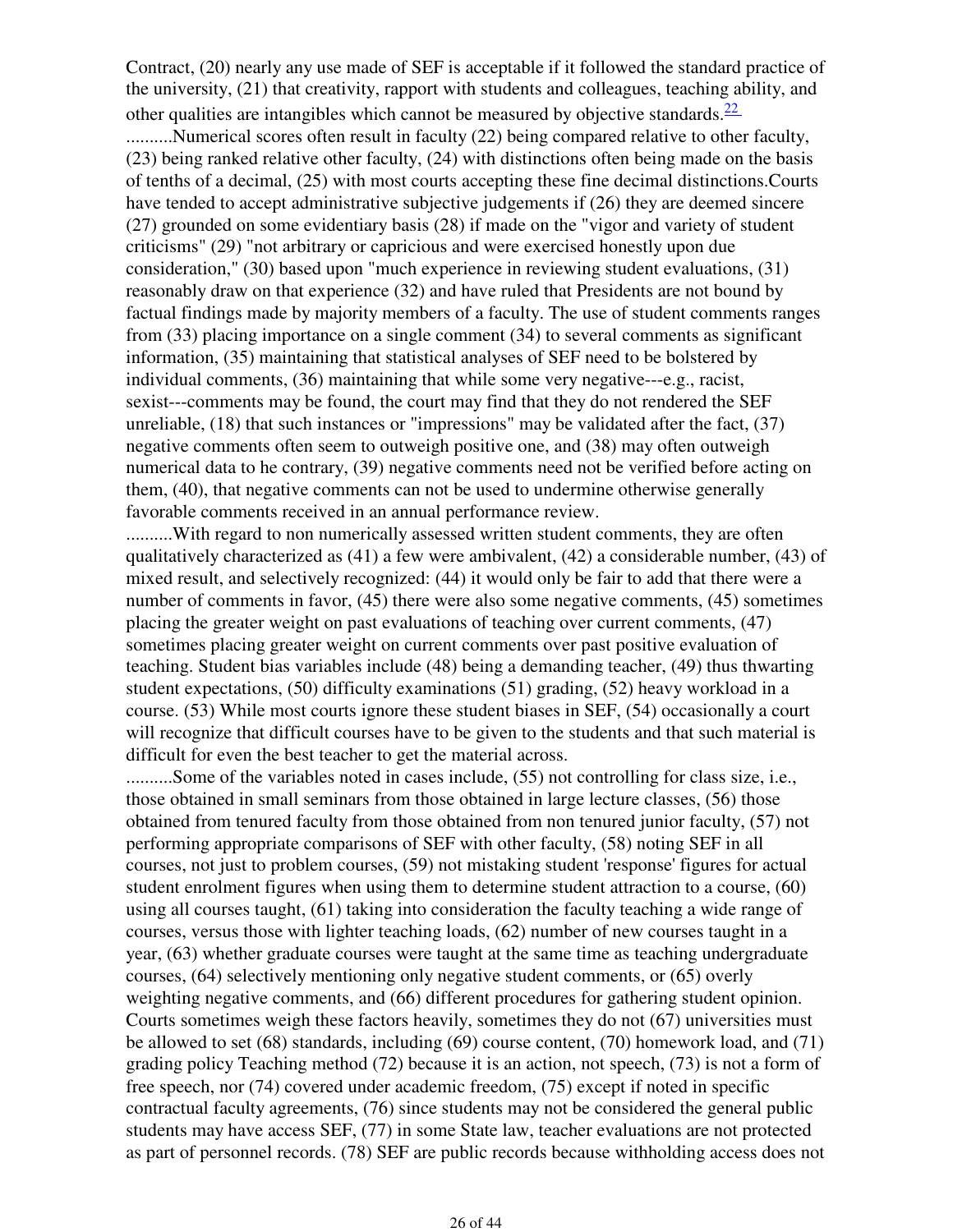## **Appendix B: Summary of Case Outcomes**

## **I. Dyson v. Lavery, (1976).**

..........Patricia Dyson, a lawyer, in not renewing her contract, filed suit alleging sex and salary discrimination in both her initial employment and in the decision not to renew her contract. The Court concluded that Dyson's termination was not the product of sex discrimination.

## **II. Johnson v. University of Pittsburgh, (1977).**

Sharon Johnson, at the end of her second three-year contract as an assistant professor was denied promote to the rank of associate professor and wan not granted tenure. She contended that her termination was based on sex discrimination. The University of Pittsburgh, claimed that the denial was a result of Johnson's inadequacy as a teacher and as a researcher and writer.

..........The court found that plaintiff's teaching was not adequate, upholding the university decision.

## **III. Peters v. Middlebury College, (1977).**

..........Joan Peters file suit for sexual discrimination after being denied reappointment on the basis of her scholarship and teaching. Court found that she did not merit tenure, but was discriminated against.

## **IV. Lieberman v. Grant, 474 F.Supp. 848 (D.Conn. 1979).**

..........Marcia R. Lieberman, denied tenure, claimed sex discrimination. The court concluded that sexual prejudice did not play any significant role in the tenure proceedings.

## **V. William Sypher v. Vermont State Colleges Faculty Federation (1982).**

..........Sypher contented his denial of reappointment after his third year violated his academic freedom rights as stated in the faculty collective bargaining agreement. The faculty contended he was not reappointed because of his "political" activity on campus. The college contented he was not reappointed because of his inadequate teaching evaluations. The court found credible the College's contention that Grievant was not reappointed because of his teaching effectiveness.

## **VI. Lovelace v. Southeastern Massachusetts University, 793 F.2d 419 (1st Cir.1986).**

..........Matthew Lovelace, a non tenured faculty challenged the decision not to renew his contract based on various constitutional claims, including a claim that the use of student ratings violated his academic freedom. He contended that his contract had not been renewed because he was a demanding teaching. When he refused to change his standards, his contract was not renewed. The court upheld the university.

## **VII. Fields V. Clark University (1987).**

..........Fields contended she was being discriminated against on the basis of her sex. The university claimed she was denied reappointment because of inadequate teaching. The court ruled in Fields' favor.

## **VIII. Carley v. Arizona Board of Regents, (1987).**

..........Denny Carley was denied reappointment largely on the basis of student evaluations of his teaching. This appeal is from a superior court judgment affirming a decision of Northern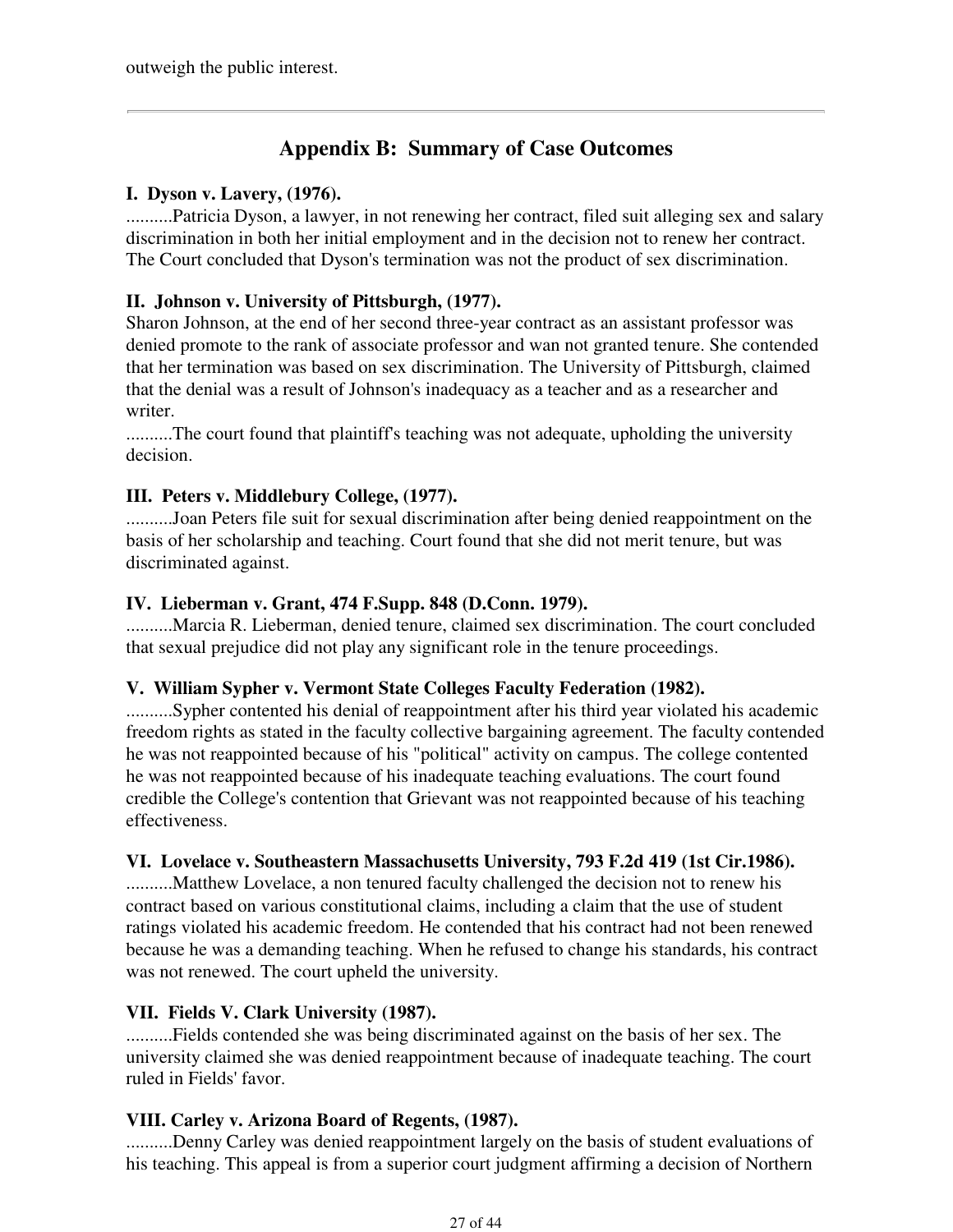Arizona University President to deny the renewal of a teaching contract to Carley. The issues on appeal involved: (1) whether his right to academic freedom was violated because student evaluations were utilized as the primary tool to determine his teaching effectiveness. The court concluded that the decision not to retain Carley, even if based, in part, upon student evaluations expressing disapproval of his teaching methods, did not violate his first amendment rights.

## **IX. Robert Kramer v. The President of the University of British Columbia (1992).**

..........Kramer, an Assistant Professor, was denied his first two-year reappointment. He maintained that there were errors of procedure, failures to obtain relevant evidence, and that the denial was based on a defective dossier. The Board upheld Kramer.

## **X. Christopher Turner v. The President of the University of British Columbia (1993).**

..........Christopher Turnerwas denied promotion to full professor. The board concluded that (11) there were sufficient errors of procedure and/or evidence to return the case for reconsideration.

## **XI. University of Regina Faculty Association v. University of Regina (1993).**

..........Pradeep Jalan, an Associate professor in his fifth year at the University. Denial of tenure was on the basis that he had not met the standard for an Associate Professor in the areas of scholarly performance and teaching. The Board ruled that the evidence relied upon by the employer to suggest that the standard was not met, in our view, was not sufficient.

## **XII. Cynthia J. Fisher v. Vassar College, (1995).**

..........Cynthia Fisher was denied tenure. The college maintained the denial was because of her performance. Following a bench trial, the district court found that the college had discriminated against her by reason of her sex and age.

## **XIII. Yu Chuen Wei v. Vermont State Colleges Faculty Federation (1995).**

..........Yu Chuen Wei was denied tenure. The case involved SEF as a part of a wider issue of racial discrimination. The Board concluded that Wei did not established discrimination. The Board concluded that Wei had not established that the tenure decision in her case was unreasonable, arbitrary or based on erroneous reasons.

## **XIV. Guam Federation of Teachers v. The University of Guam (1990).**

..........

## **XV. Dr. Brian Maclean v. President of The University of British Columbia (1991).**

..........Denied reappointment after his first two-year term. The court upheld the university decision.

## **Appendix C: Abstracted Case Material**

..........From each case, I abstracted out the material that was relevant to teaching effectiveness and SEF.

## **I. Dyson v. Lavery, (1976).**

..........Patricia Dyson, a lawyer, hired to teach in the Business Department at Virginia Polytechnic Institute (VPI) in February, 1970, When VPI failed to renew her contract, she filed suit against the president of the university alleging sex and salary discrimination in both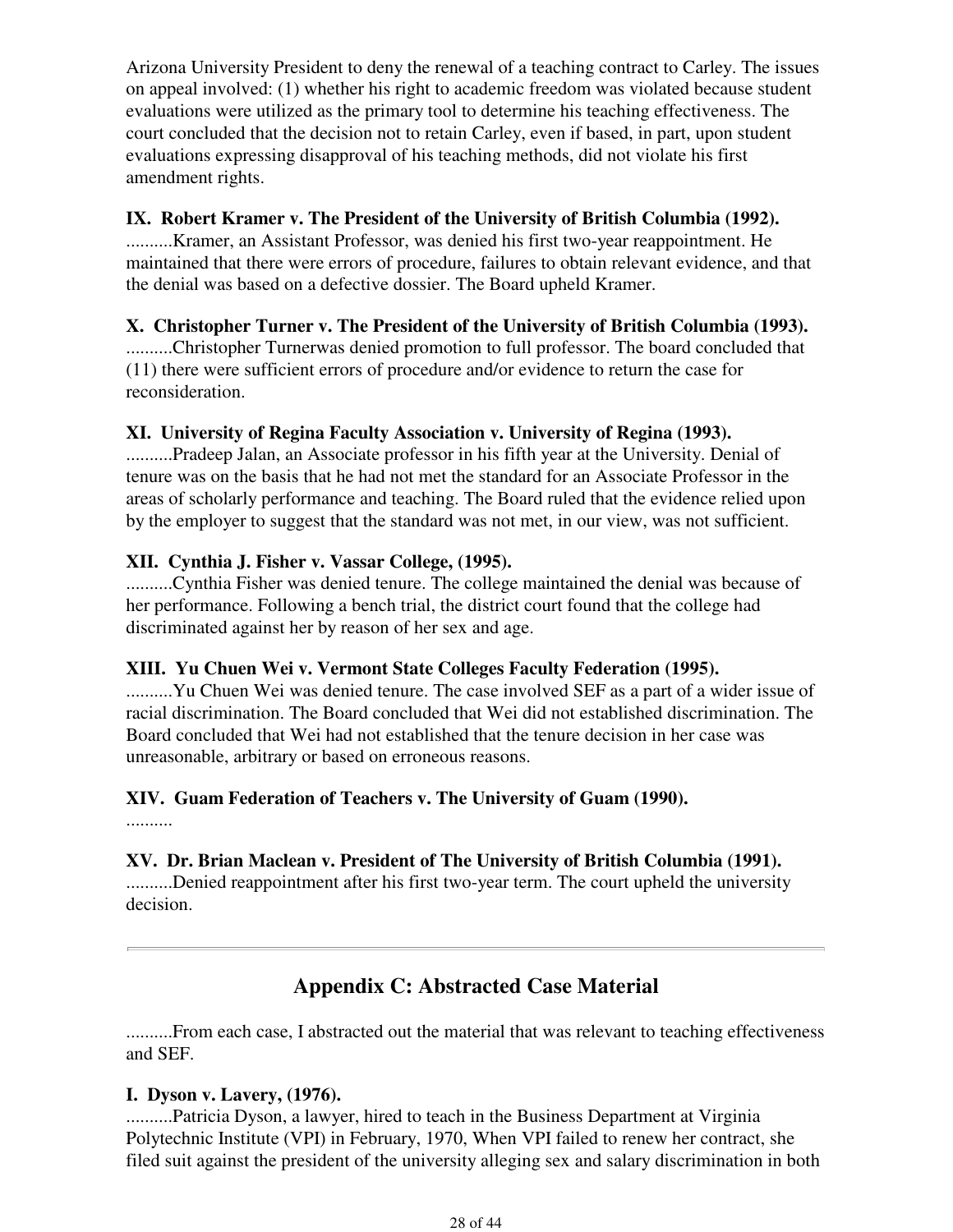her initial employment and in the decision not to renew her contract. The court carried out a compete statistical analysis of salary and promotion by gender.

..........In terms of her teaching, the court said, "the Business Department Administrators testified that (1) the input received through normal channels for Ms. Dyson's teaching performance had been generally negative. A number of students apparently had voiced displeasure over the quality of her class preparation and presentation" (p. 111) and (2) she refused to follow normal procedures not posting student grades; (3) "These impressions" said the court, "were largely confirmed after the initial decision to not rehire her had been made, by a student evaluation that ranked her 46th of 48 teachers in the Business Department." Further, it was ruled that, (4) "The Court need not consider the accuracy of these administrative determinations, for it concludes that they were sincere and grounded on some evidentiary basis" (p.111); and  $(5)$  "In the absence of a finding that same were sexually motivated, the administration's professional judgment must be respected" (p.111 all italics added). The Court concluded that Dyson's termination was not the product of sex discrimination.

#### **II. Johnson v. University of Pittsburgh (1977).**

..........Sharon Johnson was an assistant professor at the University of Pittsburgh in the Biochemistry Department of the School of Medicine. At the end of her second three-year contract as an assistant professor, the university decided not to promote her to the rank of associate professor and not to grant her tenure. She contended that her termination was based on sex discrimination. The University of Pittsburgh, on the other hand, claimed that the denial of promotion and tenure was a result of Johnson's inadequacy as a teacher and as a researcher and writer.

..........The tenured faculty (1) described her teaching as "disastrous" and stated she demonstrated "a virtually complete inability to organize and convey a substantive body of information to students"; (2) the court noted they "approached this question of teaching ability with considerable doubt, in view of the fact that in prior years there does not appear to have been any criticism of her teaching and also in view of the fact that at...there was evidence that the department chairman, had informed her after one of her lectures in 1971 what a great lecture it had been"; On the other hand, the court said, (3) "we have the instance referred to in Finding 27 and the fact that in recent years increasing weight has been placed upon teaching ability"; (4) "We further have an evaluation by another faculty who impressed the court as completely impartial and credible who stated...that plaintiff's teaching performance was inadequate"; in addition, (5) "The court has placed little reliance on students' surveys. The value of these surveys was deprecated by the Dean and it was further testified that student surveys always result in the students in a given course rating a teacher, or professor, some of them as excellent, others as terrible and in between many who say passable, mediocre etc"; (6) "While the court is reluctant to rely upon student's surveys as demonstrating the fitness or unfitness of a faculty member nevertheless we cannot say it was unreasonable for the tenured faculty to consider this along with other matters in the meeting" (p.1359). ..........(7) Citing a previous case (International Brotherhood of Teamsters v. U. S, -- U.S. --, 97 S.Ct. 1843, 52 L.Ed.2d 396 (1977), where in a class action case the court cited McDonnell Douglas for the use of statistics) went on to say: "We have repeatedly approved the use of statistical proof where it reached proportions comparable to those in this case to establish a prima facie case of racial discrimination in jury selection cases . . Statistics are equally competent in proving employment discrimination. We caution only that statistics are not irrefutable. They come in an infinite variety and, like any other kind of evidence they may be rebutted. In short, their usefulness depends on all of the surrounding facts and circumstances" (8) The court further in Footnote # 20 said: "Considerations such as small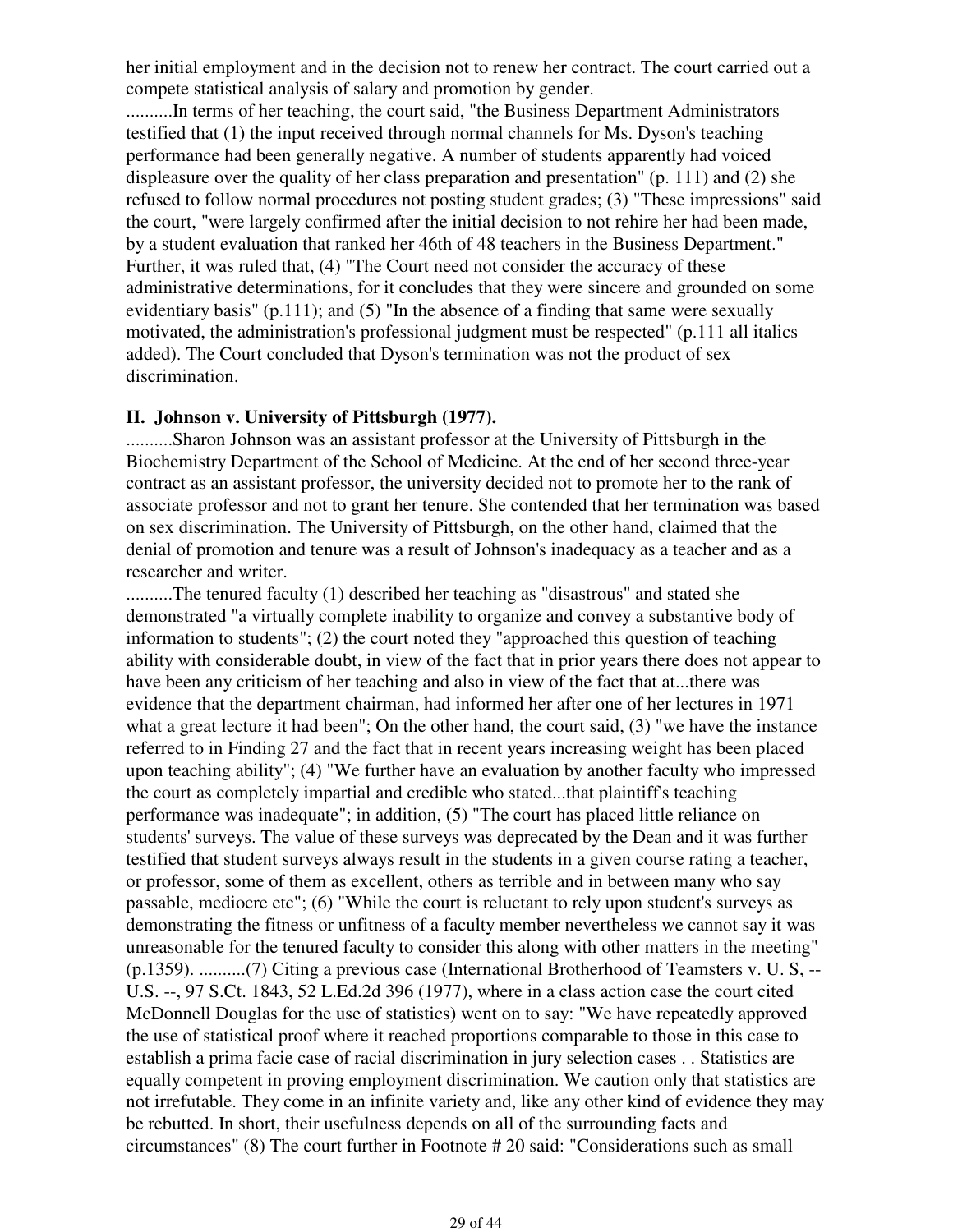sample size may of course detract from the value of such evidence" (p.1361); the court also noted, "It is obvious that a professor may be possessed of excellent qualifications as a research scientist and not necessarily be able to prove his or her worth as a teacher. It is also obvious that the court and the administration of universities cannot permit students to exercise a veto over professors who may be world renowned scientists and yet if the students rate them unfavorably can be terminated at any time because of unpopularity"; concluding that, (9) "in cases where one has an outstanding scientist of national or international reputation, one may decide to promote and give tenure notwithstanding inability to come across as a teacher, this however is not one of those cases. Finally, it said, (10) "It has also been pointed out that in some cases difficult courses have to be given to the students and the material is such that it is difficult for even the best teacher to get it across. (11) The court finds the weight of the evidence is that plaintiff's teaching was not adequate and while there are some allegations to the contrary and there had previously been no criticism of her performance, nevertheless the court cannot say that the tenured faculty was unreasonable in considering this factor and in arriving at the conclusion they did" (p.1366-7).

#### **III. Peters v. Middlebury College, (1977).**

..........Joan Peters file suit against Middlebury College for sexual discrimination after her being denied reappointment on the basis of her scholarship and teaching. The basic reason for the denial of reappointment was that she did not meet the standards of professional competence, especially in the upper division courses to which the English department aspired.

..........With regard to her (1) student evaluations, they were varied but with support for Peters predominating, but it was said that the students "ability to evaluate in the advanced and specialized areas of the English department was not established" ( p.867). (2) The department chair sent a letter to the president of the college, saying, "The course of action I recommend is not likely to be popular with students who, though they in part recognize her intellectual limitation, are warmly responsive to her enthusiasm, energy, openness and ready human concern" (p.860). (3) The court ruled that "the reasons given by the institution for non promotion showed that by a preponderance of the evidence she was not professionally qualified for tenure and that the reasons given were not pretextual, and that there was substantial evidence to show that plaintiff's teaching was not satisfactory....(4) An evaluation of one's teaching ability is necessarily a matter of judgment. (5) A professor's value depends upon his creativity, his rapport with students and colleagues, his teaching ability, and numerous other intangible qualities which cannot be measured by objective standards" (p.860). Court found that she did not merit tenure, but was discriminated against.

#### **IV. Lieberman v. Grant, 474 F.Supp. 848 (D.Conn. 1979).**

..........Marcia R. Lieberman was hired by the University of Connecticut English department. Among her allegations was sex discrimination, but prior to her tenure review, she had been repeatedly warned by her department and its personnel committee that she had inadequacies in both teaching and scholarship.

..........(1) A five member departmental promotion and tenure committee all voted for tenure on the initial preliminary vote. After (2) being sent to a joint faculty committee on her department chair's negative recommendation (3) based on complaints received from "several students", to the effect that Lieberman's interest in feminism caused her to ignore other themes in literature, on close vote she was denied tenure; (4) a compilation of student ratings was showed that the cumulative ratings for members of the department ranged from a low of 4.09 to a high of 8.95. She had a cumulative rating of 7.06, which ranked her 12th out of the 15 junior faculty members. The 7.06 figure included the ratings from a previous semester in which the plaintiff received a rating of 8.18. Prior to this rating in the spring of 1972, the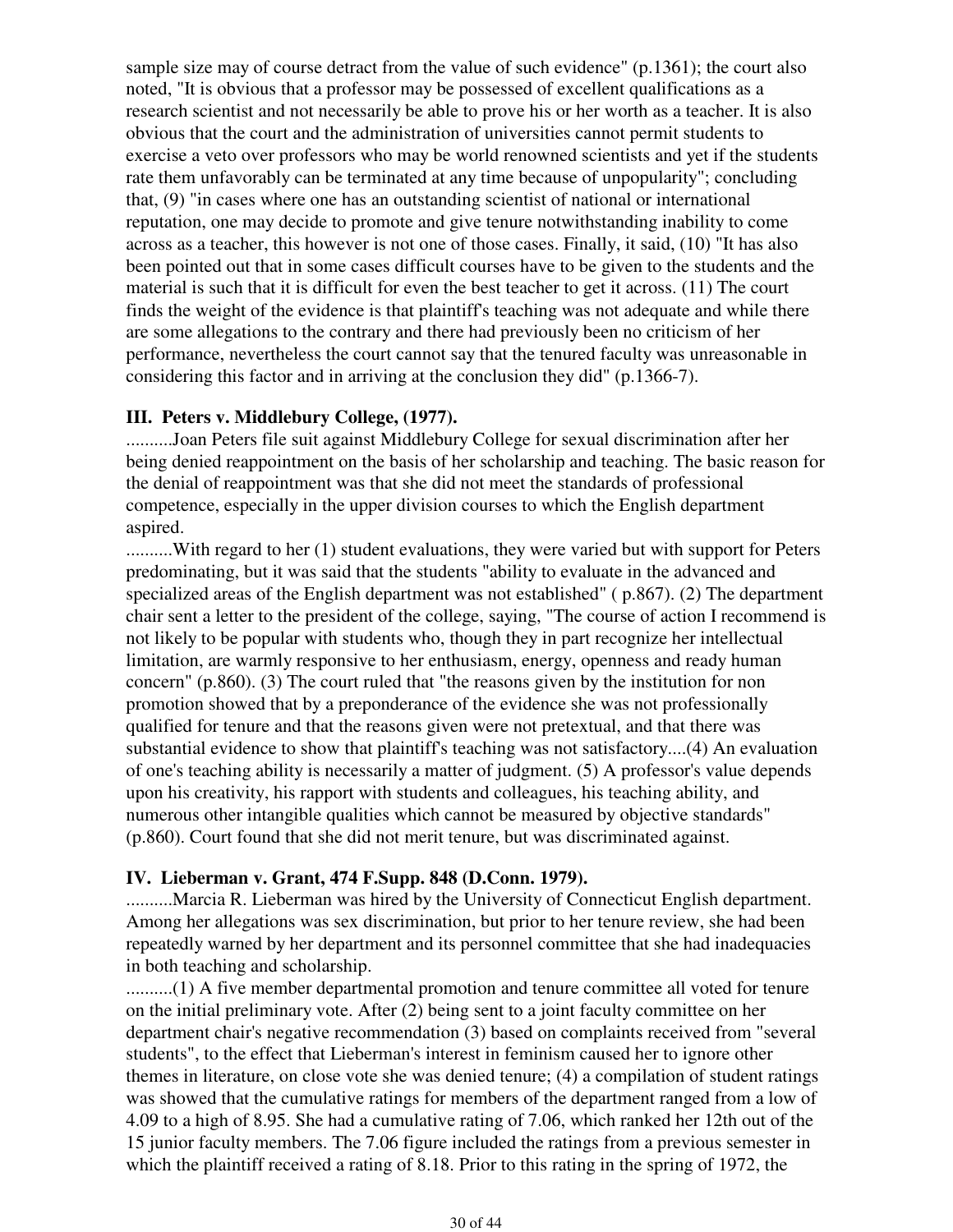plaintiff's cumulative rating was 6.7; (5) Lieberman also attempted to introduce approximately ten personnel files concerning the tenure proceedings of other faculty in the English department for comparison; (6) Recognizing that such evidence would have had some minimal probative value, the Court, exercised its discretion under Fed. R.Ev. 403, and excluded it on the ground that "such probative value would be substantially outweighed by the delay and waste of time, which introduction of such evidence would have necessarily entailed....The plaintiffs case without such evidence seemed almost interminable, consuming 52 trial days over a two-year period. That is long enough" (p.873). The court concluded that sexual prejudice did not play any significant role in the tenure proceedings.

#### **V. William Sypher v. Vermont State Colleges Faculty Federation (1982).**

..........A faculty member contented that he was denied reappointment by Castleton State College, after his third year violated his academic freedom rights as stated in the faculty collective bargaining agreement. The faculty contended he was not reappointed because of his "political" activity on campus. The college contented he was not reappointed because of his inadequate teaching evaluations.

..........(1) Some of the student comments noted that, "When students try to disagree he shoots you down and trys to degrade you in front of the class," (p.115), while others said, "encourages student participation as much as possible... encourages student to express their ideas freely and not worrying how 'dumb' it may sound...always wants you point of view." (P.115) (2) With regard to the numerical ratings, the Board's opinion was that (3) regardless of a strong majority of student's rating his teaching as above average, (4) the existence of a significant minority of students feeling degraded, humiliated, and embarrassed can reasonably lead an evaluator to question a teacher's effectiveness; (5) the negative student evaluations are buttressed by the Chair of the Education Department; (6) were it not for this incident, it would be difficult for the Dean and President to support their subjective opinion that Sypher was not substantially above average in teaching effectiveness, given a statistical analysis of student evaluations demonstrating a strong majority of students believed to the contrary; (7) sufficient evidence exists from which the Dean and President could have reasonably concluded Sypher was not above average in his teaching effectiveness; (8) the Board went on to say that if they adopted the Colleges' view that Sypher was not reappointed because of his teaching effectiveness, no argument advanced by him defending his teaching was likely to persuade the President because his decision was made on the "vigor and variety of student criticisms."

..........(9) With regard to the "political" aspect of the case, Sypher had written a letter in defense of his student rating level at the college which said, "it is certainly distressing when very good is not good enough, especially at a college with a modestly-talented student body that often discourages efforts at subtlety, wit and deeper penetration of subjects." (10) The Board responded to this letter saying, "other actions and statements by Grievant constituted legitimate reasons for not retaining him. In a May, 1980, letter to, Dean Beston, Grievant expressed his contempt for Castleton students" (p.135), (11) concluding, "Accordingly, we find credible the College's contention that Grievant was not reappointed because of his teaching effectiveness. [Italics added] (p.135).

#### **VI. Lovelace v. Southeastern Massachusetts University, 793 F.2d 419 (1st Cir.1986).**

..........Matthew Lovelace, a non tenured faculty at Southeastern Massachusetts University, challenged the decision not to renew his contract based on various constitutional claims, including a claim that the use of student ratings violated his academic freedom. He contended that his contract had not been renewed because he had refused to inflate his grades or lower his standards, and therefore his First Amendment academic freedom rights had been violated. More specifically, he maintained that in response to student complaints that his homework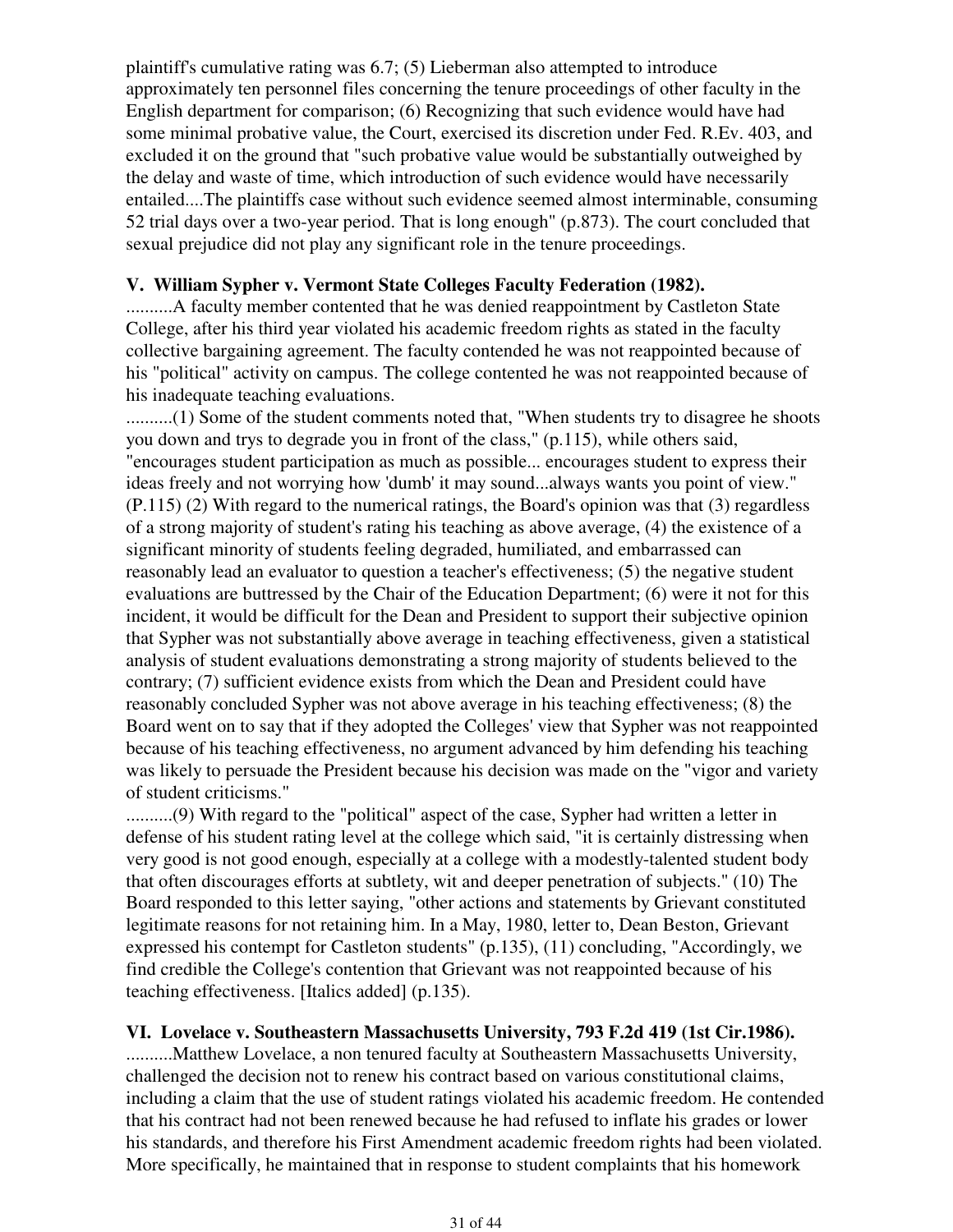assignments were too time consuming and that his courses were too hard, the university first threatened not to renew plaintiff's contract unless he appeased the students. When he refused to lower his standards, his contract was not renewed.

..........In the court's ruling it said, (1) "It is important to note what plaintiffs first amendment claim is and to separate speech from action. Plaintiff has not contended that he was retaliated against simply because he advocated that the university elevate its standards.... Plaintiffs complaint instead is that he was retaliated against when he refused to change his standards" (p.425), (2) citing other cases, the court rejected his contention that university teacher has first amendment right to disregard established curriculum content, that the first amendment does not prevent a university from terminating an untenured faculty whose pedagogical style and philosophy does not conform to those of the school's administration, (3) "is a policy decision which, we think, universities must be allowed to set" (p.426). Further, the court ruled that (4) "We will assume for purposes of this opinion that plaintiffs refusal to lower his standards was a substantial motivating factor, (see Mount Health Board of Education v. Doyle, 429 U.S. 274, 283-284, 97 S.Ct. 568, 574-575, 50 LEd.2d 471 (1977), in the decision not to renew his contract...Whether a school sets itself up to attract and serve only the best and the brightest students or whether it instead gears its standard to a broader, more average population is a policy decision which, we think universities must be allowed to set....matters such as course content, homework load, and grading policy are core university concerns, integral to implementation of this Policy decision. (p.424).

#### **VII. Fields V. Clark University (1987).**

..........Fields (Neither first name nor academic degree level was cited) taught at Clark University in the sociology department. While Field's scholarship and contributions to the university were considered adequate, they were deemed by various reviewing groups not to be so outstanding as to overcome deficiencies in her teaching. Fields contended she was being discriminated against on the basis of her sex.

..........In support of the collective opinion that (1) Fields was a poor teacher, the university (2) submitted a group of student evaluations, (3) a few of which, from students in Fields' seminars, were "wildly enthusiastic" about her enthusiasm, commitment and presentations; (4) a few were ambivalent; (5) with a considerable number being extremely negative, particularly (6) with regard to her large lecture classes in basic courses in sociology. The students (7) complained that the plaintiff's courses were disorganized. that there was no correlation between reading assignments and the course work and (8) that the plaintiff herself was often unprepared and (8) unresponsive to students' needs, with (9) one student saying that her performance was so bad that it was a principal reason for her leaving the university. ..........The court noted that (10) Fields' "attacks" the university's use of her student evaluations because they were not gathered and evaluated according to accepted standards of scientific polling procedures. In response, the court agreed, saying, "She is probably correct. The use made of the student evaluations in her case, however, followed the practice at the defendant university in other tenure decisions" (P.671). On the findings of sexual discrimination the court ruled in Fields' favor.

#### **VIII. Carley v. Arizona Board of Regents, (1987).**

..........Denny Carley was denied reappointment by Northern Arizona State University where he taught in the department of art as assistant professor. The denial was largely on the basis of student evaluations of his teaching. This appeal is from a superior court judgment affirming a decision of Northern Arizona University President to deny the renewal of a teaching contract to Carley. The issues on appeal involved: (1) whether his right to academic freedom was violated because student evaluations were utilized as the primary tool to determine his teaching effectiveness, (2) whether the President abused his discretion by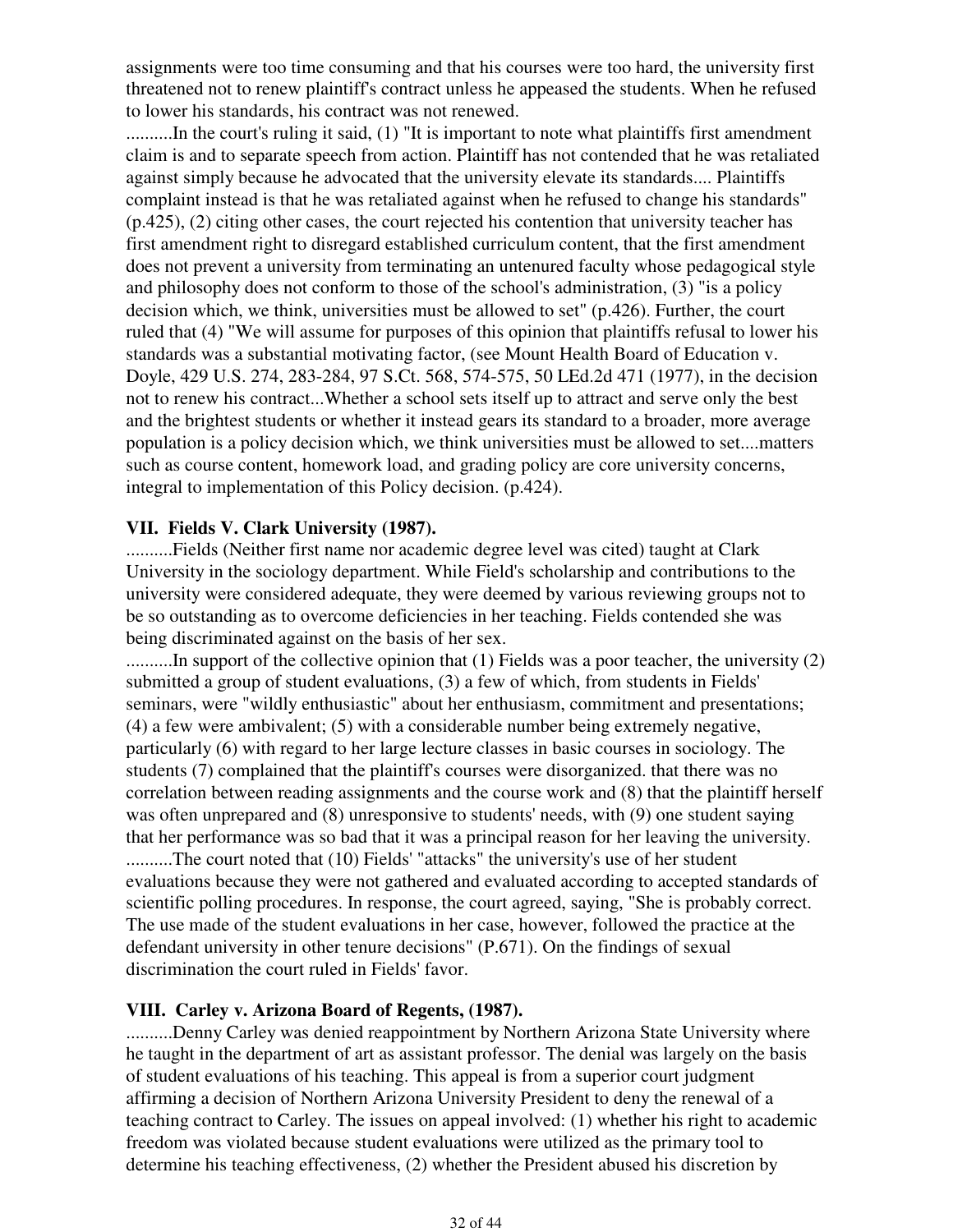rejecting the findings of the majority of the Academic Freedom and Tenure Committee and (3) whether there was substantial evidence to support the President's decision.

..........In term of his teaching, (1) of the 13 faculty in his department of art, he was ranked fifth, (2) by his chairman he was ranked seventh, (3) student evaluations, however, ranked him last: 13th of 13. (4) Carley identifies as "protected speech" his teaching methods where his goal in his commercial art course was to promote a business atmosphere by requiring attendance, promptness, and self-reliance, and required them to meet deadlines. (6) He considered this approach part of the content of his class. (7) He characterized his professional style as being a "demanding teacher contrary to some student expectations." (8) Because of this, he maintained his popularity suffered as reflected in his low student evaluations. (9) An examination of student comments on the evaluation forms indicated that Carley was correct in his assessment as 61% (49 out of 80) negative student comments focused on these values. ..........(10) Carley maintained that because student evaluations were critical of those methods, the student evaluations challenged his academic freedom rights, concluding that the student evaluations cannot be used as the primary basis for failing to renew his contract (p.1101). (11) With the ACLU, Carley filed suit, with his attorney saying, "Our primary argument is that it's a violation of academic freedom---he wasn't doing anything that wasn't in line with being a demanding teacher.

..........(12) A departmental review committee voted for non-reappointment, (13) but the department chair disagreed, recommending to the dean that the appointment be renewed. (14) The University-wide Academic Freedom and Tenure committee, with a 6 to 3 vote, also decided in the Carley's favor, finding "improper use of the student evaluation instrument, a de facto violation of academic freedom, [and] personal prejudice" which "constitutes substantive violation of due process." (15) They further found that the judgment of his teaching effectiveness had been "based wholly on student evaluations" which have "no objective validity as a measure of teaching effectiveness." (See Heller, 1986, italics added) (16) Three dissenting members of the committee filed a minority report, finding that his department colleagues had treated the faculty member fairly and that student evaluations were only one of several criteria in judging his teaching effectiveness.

..........(17) The president reviewed Carley's case and found justification for not supporting his reappointment. The court ruled (18) the University president was free to consider factual findings made by minority members of academic freedom and tenure committee and any other evidence which he found relevant in determining whether to deny renewal of teaching contract to non tenured instructor. The president was not bound by factual findings made by majority members of committee.

..........(19) It was said that Carley "paints with too broad a brush the concept of academic freedom," since his teaching style is not a form of speech protected under the First Amendment. (20) Decision not to retain a non tenured instructor, even if based, in part, upon student evaluations expressing disapproval of his teaching methods, did not violate instructor's First Amendment right to academic freedom; (21) Carley was not denied a contract because of expressing unpopular opinions or otherwise presenting controversial ideas to his students. (22) Thus, we conclude that the decision not to retain Carley, even if based, in part, upon student evaluations expressing disapproval of his teaching methods, did not violate his first amendment rights. p.1103. (23) Carley has cited no authority that relying primarily or solely on student evaluations would be impermissible. We have found none. p.1105 Denial of reappointment was upheld.

## **IX. Robert Kramer v. The President of the University of British Columbia (1992).**

..........Kramer, an American citizen, was Assistant Professor in the Department of Asian Studies, Faculty of Arts, whose first two-year reappointment was denied. Kramer maintained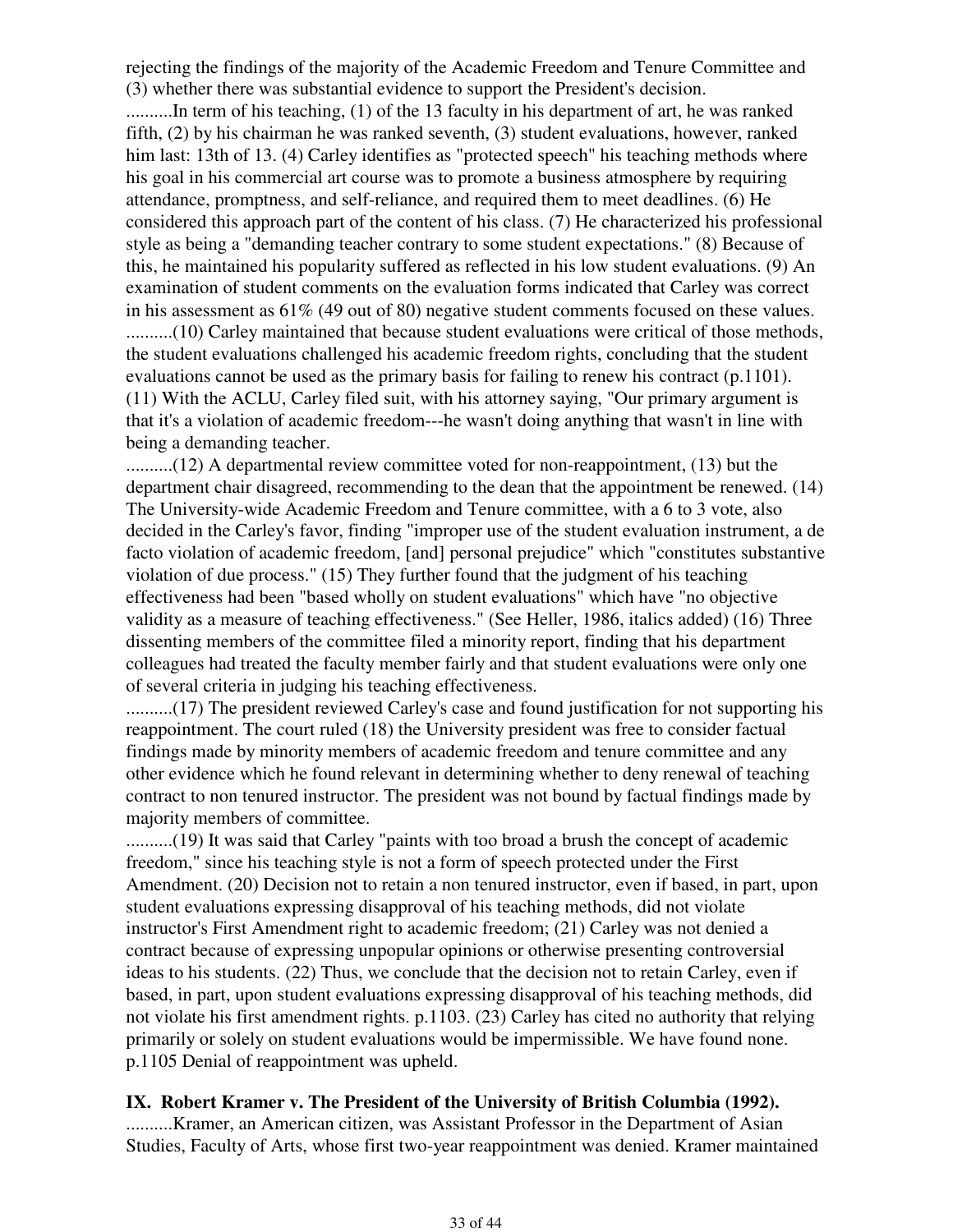that there were errors of procedure, failures to obtain relevant evidence, and that the denial was based on a defective dossier.

..........(1) The department vote was 4:3, against reappointment. The department Head also did not recommend reappointment. (2). The department Head viewed Kramer's 1989-90 course evaluations "with some alarm." (3) The numerical scores were among the lowest of the tenure track faculty. (4) Even more disturbing to the department Head was that a considerable number of students in their written comments stated that Dr. Kramer was biased sarcastic, and hostile to the material and that a number of students had stated that Dr. Kramer's teaching would cause them to stay away from the Asian Studies department. (5) There were also some diametrically apposed positive comments. (6) Since the course was the general introduction to the subject and the Department, such negative comments were of great concern to the department Head.

..........(7) Kramer argued that the most significant mistake was the failure to consider all aspects of his teaching, as outlined in Article 4.02. (8) Only his teaching in 1989-90 was considered, whereas (9) he had taught a wide range of courses over the previous three years (10) had three new courses that year, (11) plus a graduate course. The basic course, Asian 105 had 220 students, making it numerically the largest class per faculty member in the department (Even though it was shared between two instructors). (12) his graduate teaching was entirely ignored, and (13) only the formal student evaluations were considered, with no peer evaluation. (14) Student evaluations were considered from the standpoint of his popularity, not his effectiveness. (15) Only one of the over thirty numerically rated questions was use: "Rate instructor bad to good". (16) While a number of negative student comments were quoted in the department Head's letter, there were a number of very positive comments, and these were not mentioned at all. (17) Department head indicated that his teaching was not up to the departmental "standard". The standard appeared to be the performance of the tenure-track faculty, though Kramer was one of the most junior faculty members. ..........The board of appeals responses included, (18) "The most important perceived error in the teaching evaluation, in the opinion of the Board, is the reliance solely upon the student evaluations and written comments for the 1989 course evaluations. There was no peer review at all; no member of the Department audited any of Dr. Kramer's lectures. There was, therefore, nothing to guide the Department but the student comments," and "no way to test the accuracy or fairness of the undoubtedly disturbing comments in Asian Studies" (p.10). (19) "Given that the Departmental procedure is to set aside a class hour for class discussion without faculty present, with the written evaluations and comments made during the same hour, there is a danger that some negative class commentary will dominate the discussion and will not be the 'independent' opinion of all of the students. (20) This is especially true in the context of the direction to assess "effectiveness" versus "popularity" (p.10). However, the board noted (21) "As for the 'popularity vs. effectiveness' debate, a discouraging or hostile attitude is a part of effectiveness as much as it is of popularity" (p.8). (22) "We recognize that the strong negative comments...may have [been] received...too late in the first year to have any peer teaching assessments in that particular class, but there does not appear to have been any attempt to see if the apparent problem had continued in September or October of 1990 in any courses, or (23) if the student perception was accurate and fair" (p.10).

..........The board further noted, "In the result, one got a 2.82 and one got a 3.07, and Dr. Overmyer cautiously and generously assigned the higher rating to Dr. Kramer the difference is statistically invalid in any event. But any rating at all in this course is suspect. (24) Further, it is the largest class in the Department, and large classes generally attract lower scores. Dr. Kramer's scores in the other two courses were higher--3.45 in one, 3.91 in another, against a "faculty average" of 4.22. As his counsel pointed out, that is a comparison against regular faculty, mostly senior and tenured" ( p.10-11). (25) "We have examined all of these written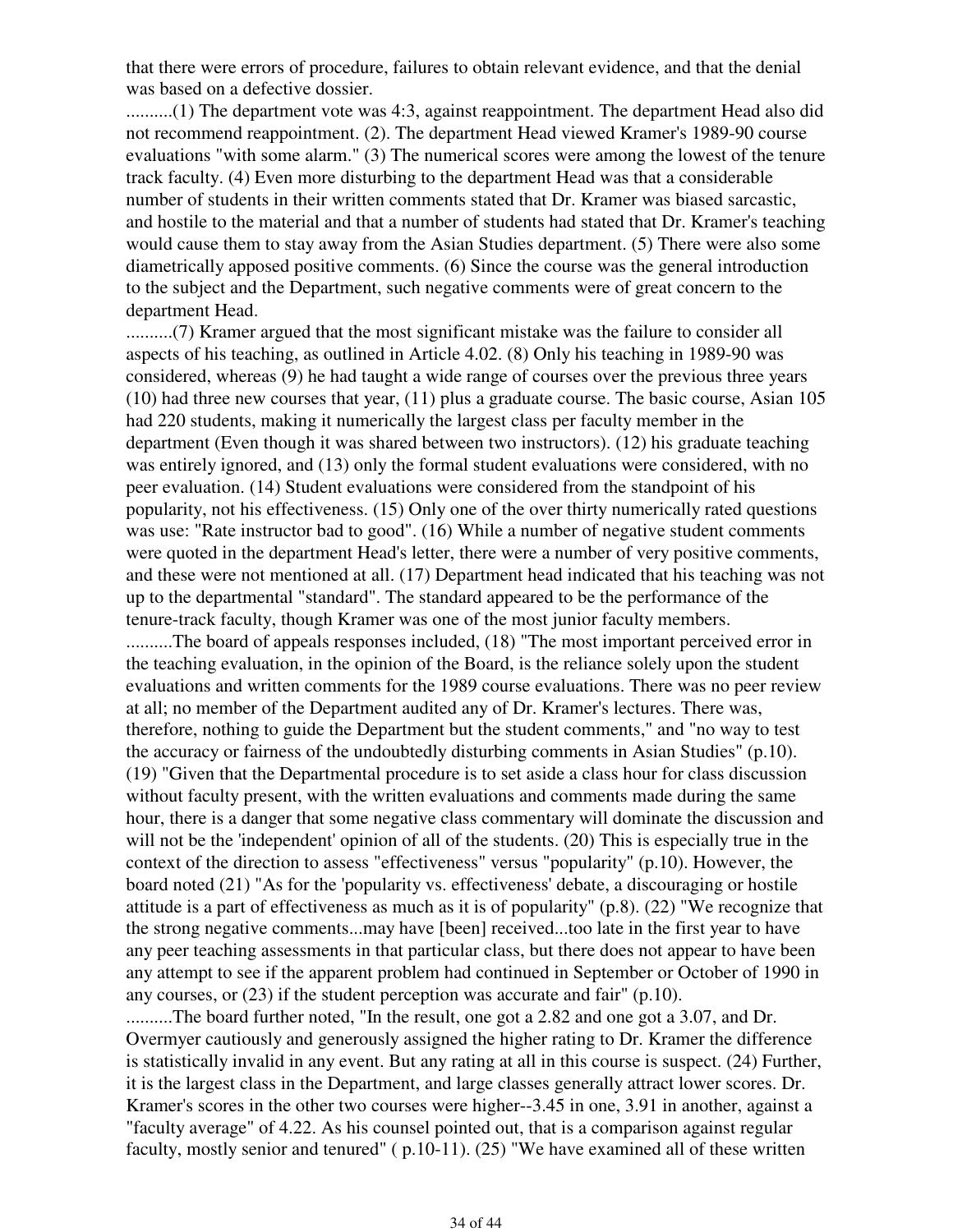comments. There was a very wide range of comments. There were not 29 comments saying sarcastic and biased; but there were certainly 29 comments which included either cynical, sarcastic, biased, insulting, negative, condescending, belittling, opinionated, arrogant, nihilist, and destructive... [but] (26) It was obvious that almost all of the class were upset about an examination which was considered more geography than Asian Studies, and (27) they didn't like the marking. (28) They also felt the workload was far too heavy for an "introductory" course. (29) However, it would only be fair to add that there were a number of comments in favour of Dr. Kramer, stating that the student "liked the course immensely", "now interested in Asian Studies"; "helps create a relaxed atmosphere", "really enjoyed him", "very approachable and knowledgeable", "very enthusiastic", "captivates audience with his humour", "very effective" (p.12). (30) "In the other two courses, both small, both Japanese language, there were also some negative comments. One perceptive student noted that some of the unhappiness came from the fact that the levels of Japanese language ability were badly divided; some found it easy, others very hard" (p.12).

..........The board concluded, "In the final analysis, we feel that this review of the Head's comments on teaching, which would be the sole evidence upon which the Dean and the President could rely, shows that it was incomplete and might have been misleading, due to the total focus on student evaluations and the lack of peer opinion on teaching ability....The original Departmental vote was so close, we may find it easier to conclude that a different result might (We do not say must) have occurred, and that we should return the case: here. to the departmental level" (p.12-14).

#### **X. Christopher Turner v. The President of the University of British Columbia (1993).**

..........Christopher Turner, who taught Russian literature was denied promotion to full professor. In not recommending promotion, the Departmental review document in part stated: ..........(1) Turner's main issue was that there were a number of inaccuracies and misleading descriptions in the critiques of his teaching, with teaching weaknesses the main reason for the negative decision on his promotion, noting (2) "the small number of student evaluations handed in from his undergraduate literature course (3, 8, and 6). Turner provided the Board with the class lists in those courses, showing that there were 4, 16, and 16 students who had registered in those courses, and that 4, 14 and 16 had completed them. Thus the actual numbers were proportionately much higher than the 'responses' referred to... (3) It was argued that a low 'response' rate was proof that rather few students were actually attending, at least on the date of the evaluation, but that is a dangerous inference; some students simply do not fill in responses; some students in courses with no final exam may not attend the final evaluation lecture. (4) It would be easy for readers to infer from the [Department Head's] figures that Dr. Turner's classes were smaller than comparable classes in the department, a conclusion which Dr. Turner was able to rebut with course enrolment figures. In fact, it is clear that [the dean] misread [Department Head's] figures; in her letter of reasons to Dr. Turner...she states 'there were few students in undergraduate literature courses since 1986/7---(3,8, and 6 respectively...', and thus has taken 'response' figures for actual enrolment. Thus the general criticism in the Head's letter and the Dean's later letter of reasons, about relatively small classes compared with others in the department, was not supported in the material available to the University. (5) This misunderstanding is in our opinion sufficient in itself for a reconsideration, since teaching was the focus..." (p.3). ..........The board noted that (6) "While there is no question of Dr. Turner's competence as a teacher at all levels, teaching evaluations for the last several years show that his effectiveness is marred by what students perceive as excessive formality, lack of enthusiasm and dullness....In a previous promotion attempt, his teaching was briefly described as "very competent" but student evaluations indicate further improvement to be "better than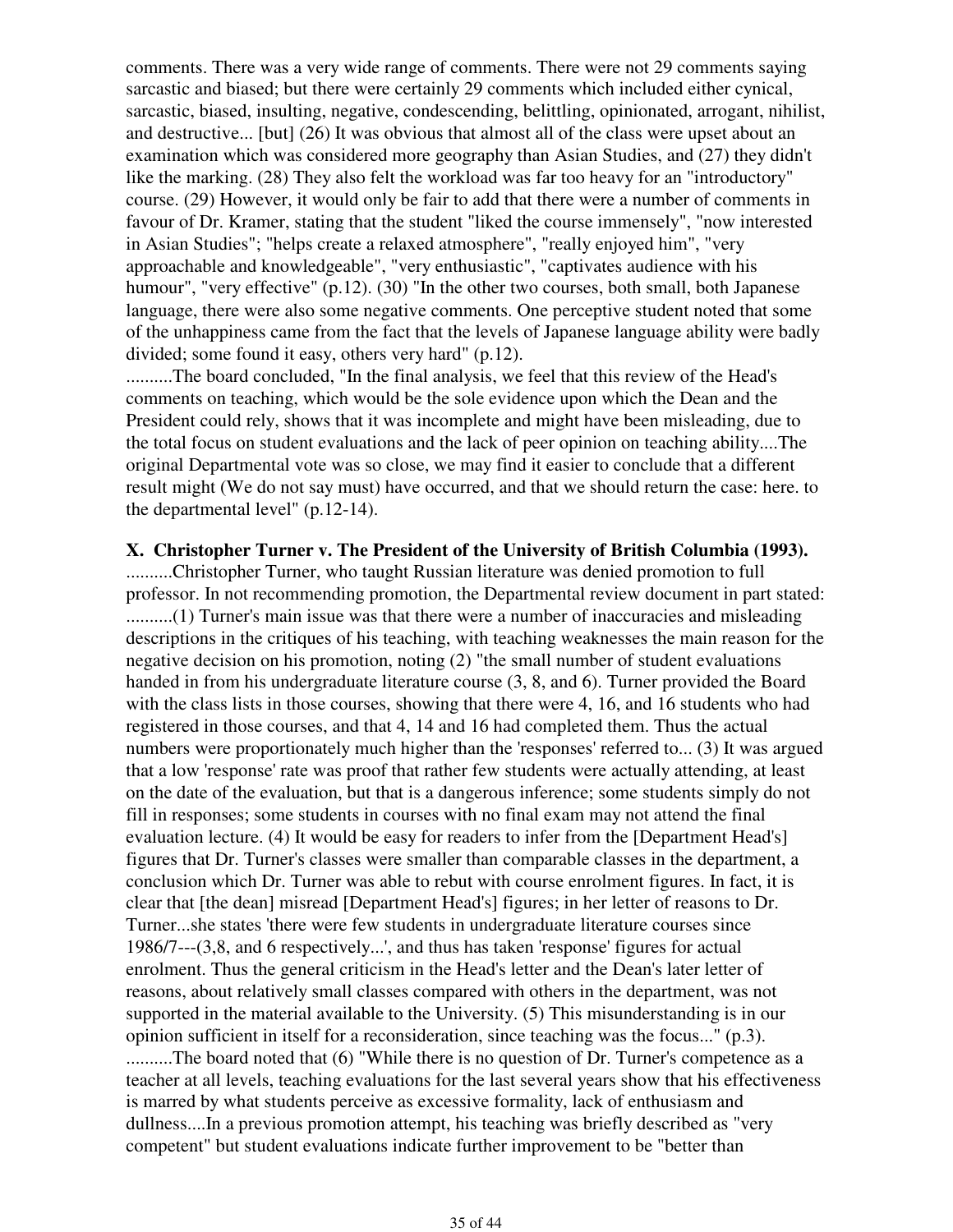adequate." (p.2). (7) "while not ignoring some student unhappiness with Dr. Turner's teaching style, we think that the comments and emphasis on the size of Dr. Turner's classes as evidence of poor teaching are open to objection and constitute errors of procedure and/or evidence" (p.6).

..........The board further noted that (8) "This board has been asked on a number of occasions to pass judgment on the relevance of student evaluations to the Agreement criteria for good teaching. Good teaching is an elusive concept. Students may not be good judges during a course; their judgment might be quite different several years later in life. On the other hand, while popularity is not competence nor effectiveness, to the extent that it encourages students it has some relation to both" (p.7). (9) While the Agreement permits, but does not mandate either student reviews or peer reviews, and the methods of assessment 'may vary', we do conclude that the reliance placed on these very limited student reviews must have been great, since there was no other evaluation referred to. Where there is no other evidence sought, student comments will have an apparent importance and credibility that they may not deserve... (10) We would strongly recommend peer review in the reconsideration which we are requiring" (p.7).

..........The board concluded that (11) "there were sufficient errors of procedure and/or evidence to return the case for reconsideration" (p.11).

#### **XI. University of Regina Faculty Association v. University of Regina (1993).**

..........Dr. Pradeep Jalan was an Associate professor in the Faculty of Administration at the University of Regina. In February 1993, during Jalan's fifth year at the University, the Faculty Review Committee recommended that he be granted tenure. This recommendation was not accepted by the Dean, who recommended denial of tenure on the basis that Jalan had not met the standard for an Associate Professor in the areas of scholarly performance and teaching.(Education Employment Law News, 1994). Jalan appealed the Dean's recommendation to an appeals committee, which denied the appeal. The University of Regina Faculty Association then filed a grievance on Jalan's behalf, claiming he had been wrongfully denied tenure. The University justified its denial of tenure on two grounds. (1) that Jalan's teaching was unsatisfactory, submitting student evaluations completed over the course of five years in support of this conclusion, and (2) arguing that he had not met the standard of scholarship required for tenure, as Jalan had only two publications, neither of which had been published in a refereed journal; they appeared only in publications of conference proceedings. ..........The Board ruled, (3) "With respect to teaching, it is our opinion that the evidence of

unsatisfactory performance is very weak indeed ...It is important to note that the basis of the comments, particularly the negative ones in the fail of 1992, were written student assessments...[and] Although these assessments are expressly recognized in Art. 17.19 of the collective agreement, to base important career decisions on them only does not seem justified" (p.4). The Board further ruled (4) that tenure decisions could not be based solely on assessments which were completed by students who had never been made aware of the ramifications of their statements. (5) [I]f evaluations are to be used for serious career development purposes those completing them should be aware of the potential consequences of their participation" (p.4) The Board argued (6) that the University was under an obligation to verify negative comments before acting on them. Consequently, (7) the fact that Dr Jalan had received some negative evaluations from students could not be used to undermine the otherwise generally favorable comments he had received in his annual performance reviews. (8) "To base serious career decisions narrowly on student evaluations is not to be encourage...Indeed, in a document prepared by the University... titled, 'The Assessment of Teaching Effectiveness: Guidelines for Teaching Evaluations' it is recognized that teaching evaluations can involve a variety of techniques. The document states that: 'These may include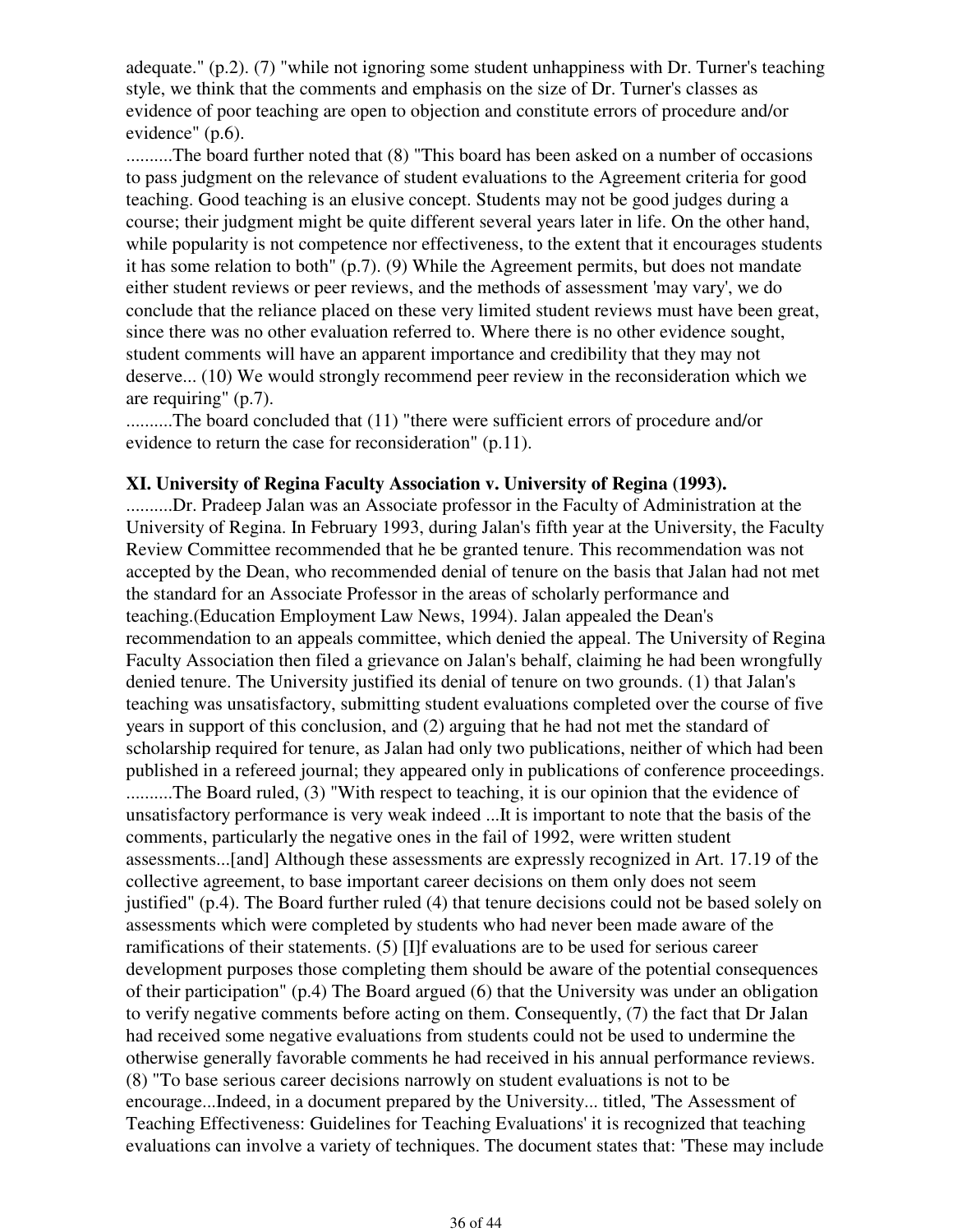direct observations, informal feedback from students (both past and present), student course/instructor evaluations, review of instructional material selected by the instructor, assessment of the appropriateness of textbooks, examination of class outlines, assessment of the appropriateness of tests and examinations set by an instructor, and grading practices.' In the case before us, only one of these techniques was relied upon. If (9) teaching is to be seriously evaluated for career purposes, whether for positive or negative purposes, it seems incumbent upon Faculties not to rely only on classroom administered evaluations but to broaden the base of assessment" (p.4) The Board said teaching was wrongfully evaluated, but upheld denial of tenure on grounds of inadequate scholarship. University of Regina V. University of Regina Faculty Association And Dr. Pradeep Jalan (1993). ..........With respect to teaching, it is our opinion that the evidence of unsatisfactory performance is very weak indeed. It will be recalled that in the first two years of his appointment there were negative comments with respect to Dr. Jalan's teaching. However, in year three and four comments were quite positive. Then in the fall of 1992 again the comments were negative. It is important to note that the basis of the comments, particularly the negative ones in the fall of 1992, were written student assessments that were universally applied in the Faculty of Adhinistration. Although these assessments are expressly recognized in art. 17.19 of the collective agreement, to base important career decisions on then only aces not seem justified. Indeed, in a document prepared by the University dated February 15, 1991 titled, "The Assessment of Teaching Effectiveness: Guidelines for teaching Evaluations" it is recognized that teaching evaluations can involve a variety of techniques. The document states that:

These may include direct observations, m formal feedback from students (both past and present), student course/instructor evaluations, review of instructional material selected by the instructor, assessment of the appropriateness of textbooks, examination of class outlines, assessment of the appropriateness of tests And examinations set by an instructor, and grading practices (p.19).

20. In the case before us, only one of these techniques was relied upon. If teaching is to be seriously evaluated for career purposes, whether for positive or negative purposes, it seems incumbent upon Faculties not to rely only on classroom administered evaluations but to broaden the base of assessment. The University itself has recognized this in the February 15th, 1991 document. To base a serious career decision narrowly on student evaluations is not be encouraged. That is not to say that student evaluations properly structured and properly administered cannot be an important part of the evaluation but, as the University has recognized, it should not be the only factor. This R is particularly so when, as was strenuously argued by Ms. Rasmussen for the Association, the students are not advised of the potential use C! the evaluation tool. The point which is Very valid, is that if the evaluations are to be used for serious career development purposes these completing them should be aware of the potential consequences of their participation.

..........It is our conclusion that the grievor met the onus placed on him to establish oh that he was a competent teacher. This onus was met through the statements made in the Annual Performance Reviews and the evidence relied upon by the employer to suggest that the standard was not met, in our view, was not sufficient.

#### **XII. Cynthia J. Fisher v. Vassar College, (1995).**

..........Dr. Cynthia Fisher taught in the biology department at Vassar College. An appeal by defendant Vassar College from final judgments of the United States District Court for the Southern District of New York (Motley, J.). Following a bench trial, the district court found that, in denying plaintiff tenure, defendant had discriminated against her by reason of her sex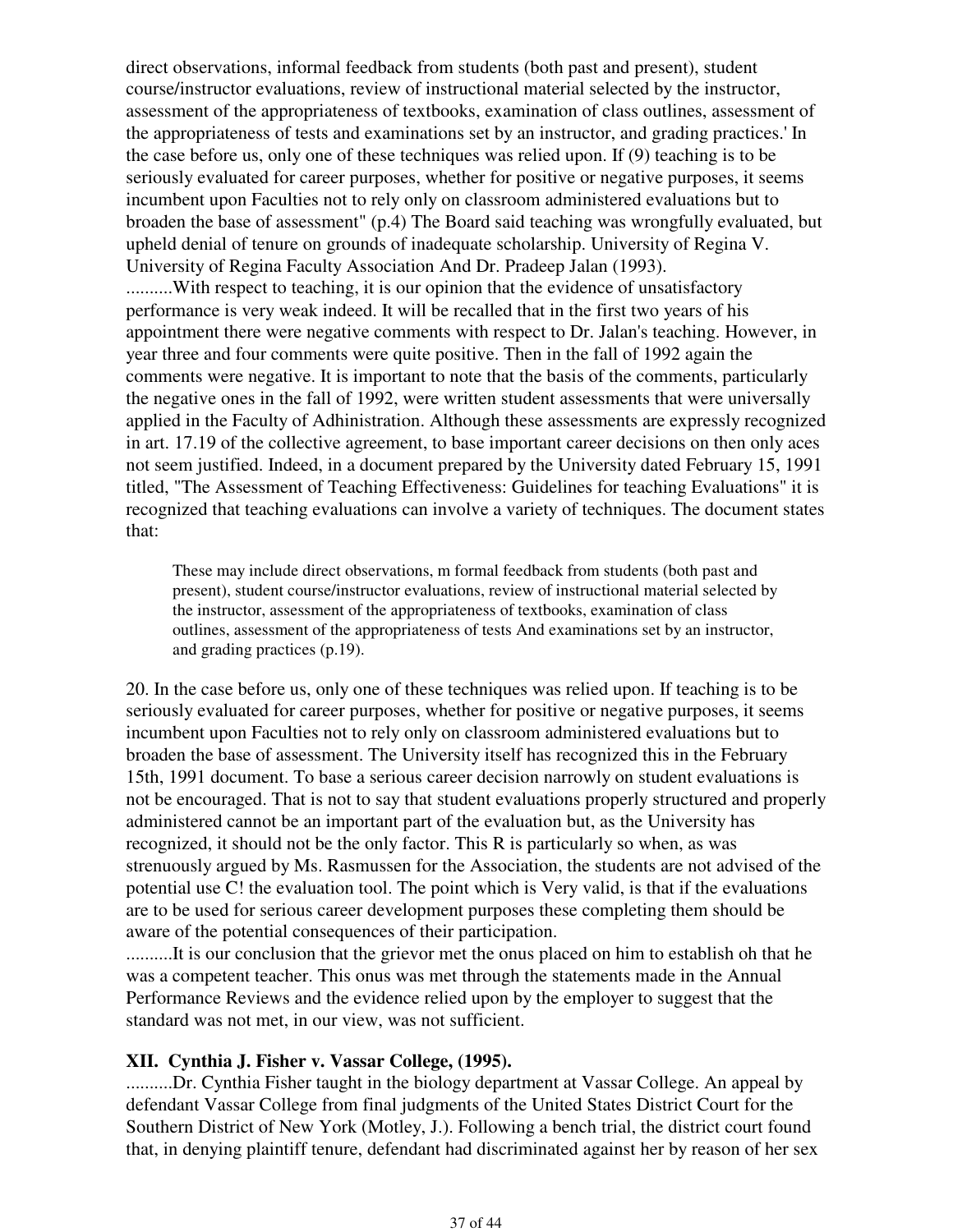and age.

..........An analysis of Fisher's teaching ability included a review of her student evaluations, which (according to the report) (1) reflected "consistent problems with clarity and her ability to illuminate difficult material" but were otherwise generally positive; the district court (2) found that the biology department distorted Fisher's teaching recommendations by (3) "selectively exclud[ing] favorable ratings", by "focus[ing] on the two courses in which Dr. Fisher had difficulties" and (4) by "applying different standards to her than were applied to other tenure candidates" (p.1209). Further, the district court observed (5) that "the males tenured while Dr. Fisher was on the faculty were praised for their teaching while Dr. Fisher was criticized for her teaching, despite (6) the facts on which the Committee's determinations were based (student evaluations, Biology Majors Reports and [Student Advisory Committee] reports) revealing that Fisher's evaluations were superior to theirs" (p.1211); the court noted that (7) statistical analyses may be a part of a plaintiff's effort to establish discriminatory treatment. Finally, (8) the court . . . found that the termination of Fisher's employment resulted from a pretextual and bad faith evaluation by Vassar of her qualifications, not from any inadequacy of her performance, qualifications, or service.

### **XIII. Yu Chuen Wei v. Vermont State Colleges Faculty Federation (1995).**

..........Dr. Yu Chuen Wei taught in the Mathematics department at Castleton State College where she was denied tenure. The case was arbitrated by the Vermont Labor Relations Board (VLRB 261, 1995), Wei's case involved SEF as a part of a wider issue of racial discrimination. An extensive review Wei's student evaluations were described by the Board. ..........With regard to her student evaluations, (1) Wei contended that the College acted unreasonably and arbitrarily by denying her tenure on grounds of teaching effectiveness without first performing a systematic statistical comparison of the student evaluations. (2) She brought in an expert who had researched and written an article on attitudes of student as a source of contamination on SEF to testify that there were serious problems with the validity of SEF under the best of statistical circumstances. (3) As an expert in the field of statistical assessment of SEF, her findings indicated that SEF relative to the quality of instruction is significantly affected by inappropriate attitudes, thereby creating suspicion about the objectivity of undergraduate student evaluators. (4) In specific, the expert found: (a) the race, sex or ethnic background of the professor; (b) the grade the student expected to receive;  $(c)$ whether the course was a required one; and (d) whether the student an undergraduate or graduate student influenced how students evaluated professors. (5) In analyzing Wei's evaluations, the expert compared the mean or average responses of three years of SEF questions for Wei to the mean or average responses to the same questions for a male colleague for the same period of time who was the most recently tenured professor in the Mathematics Department. Both an older and a newer evaluation form were analyzed. (6) A statistical comparison utilized a t-test. A t-test is standard for determining whether the difference in two means is significant, i.e., to determine whether differences are valid or due to chance or random error. (7) The results indicated: For (8) upper level classes using the "old" evaluation form, Wei's mean responses were significantly higher than the male colleague's mean responses in four out of the five questions pertaining to instructor attributes. (9) In one category, there was no significant difference between Wei's mean value of responses and the male colleague's mean value of responses. For (10) lower level classes using the "old" evaluation form, in two categories there was no significant difference between Wei's mean value of responses and the male colleague's mean value of responses. ..........(11) In three categories, the male colleague's mean value of responses was higher than

Wei's. In (12) upper level classes using the "new" evaluation form, Grievant's mean value of responses was significantly higher than that of the male colleague for three of the questions.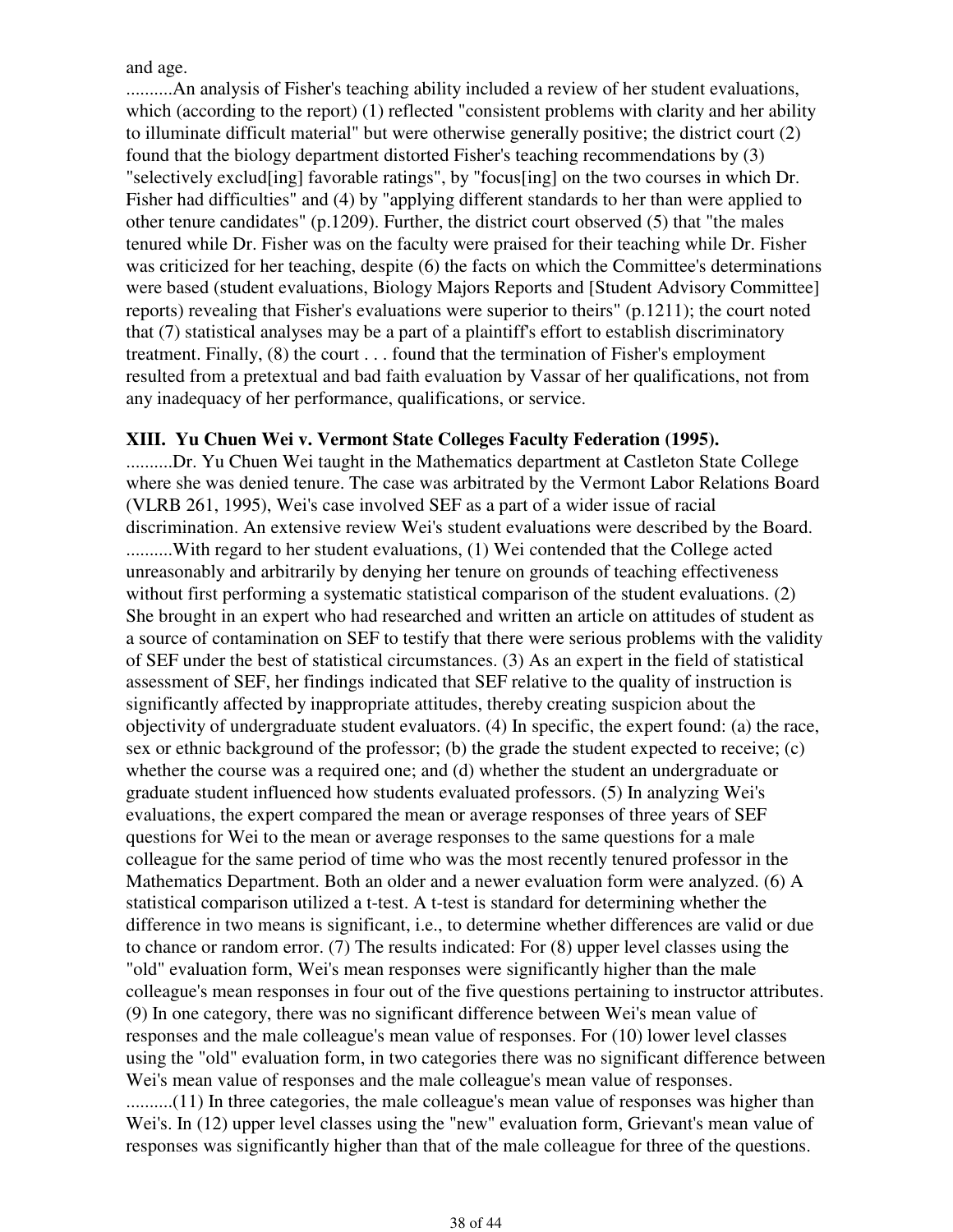(13) In the other two categories, there was no significant difference between Wei's mean value of responses and the male colleague's mean value of responses. For (14) lower level courses using the "new" evaluation form, the male colleague's mean value of responses was significantly higher than Wei's in two categories. (15) In the other three categories, there were no significant difference between Wei's mean value of responses and her male colleague's mean value of responses. (16) Wei maintained that her students rated her the same or higher than the male colleague's students rated him.

..........The Board disagreed (17) "that the statistical comparison of Grievant's student evaluations with those of [male colleague] contributes to a conclusion that the Colleges' articulated reasons for denial of tenure and promotion constituted a pretext for discrimination. (18) We note that the comparison offered by Grievant is somewhat weak since [male colleague] was tenured in 1988, and those student evaluations of his which were compared with Grievant post-dated his tenure review by a number of years."

..........Moreover, they said, (19) "The statistical comparison demonstrates that Grievant was evaluated higher by students than [male colleague] with respect to upper level classes, but that (20) [male colleague] was evaluated higher than Grievant in lower level classes. Given (21) this "mixed" result, the statistical comparison of evaluations does not demonstrate by a preponderance of the evidence that Grievant's students rated her the same, or better, than [male colleague]" (p.305). Further, the Board said, (22) "the statistical comparison is insufficient by itself to demonstrate how students evaluated the respective faculty members. The statistical comparison does not take account of the comments made by students on the evaluation forms. Grievant's student evaluations are striking in how often mention is made of Grievant's communication difficulties, particularly language difficulties. No similar problem, or as serious a problem, appears on [male colleague's] student evaluations with the frequency in which Grievant's communication difficulties are mentioned....In any event, (23) even assuming the statistical comparison was valid, the comparison does not support the conclusion that Grievant was treated in a discriminatory manner compared to her male colleagues." (p.304-5). ..........The board judged that (24) the tenure criteria "are not drawn with mathematical nicety." The board further ruled that  $(25)$  the Dean and the President, both reviewed Grievant's student evaluations carefully. Their failure to take it a step further, and perform a statistical comparison of Grievant's student evaluations with those of other faculty members who have been granted tenure was not arbitrary and was reasonable; (26) Such a comparison is nowhere required by the Contract, and (27) we decline to hold such an involved comparison is necessary before a reasonable tenure determination can be made; (28) The Dean and the President obviously had much experience in reviewing student evaluations, and could reasonably draw on that experience in each tenure review. (p.311).

..........The Board went on to say, (29) In many other evaluations, in which students refer to communications problems in Grievant's teaching, references to difficulty in understanding Grievant may reasonably be interpreted as expressing a concern about her ability to communicate" (p.305). Finally the board noted that while some students had written that she was a "slant eyed bitch," and the she should "go back to China," (30) "We also are not persuaded that the racism evident in the student evaluations of Grievant made student evaluation results unreliable. The percentage of evaluations in which racism by students was evident was approximately one percent of the total evaluations." (p.306)

..........(31) Wei's last claim charged that the College violated the Contract by denying her a promotion, even though both her scholarly performance and professional activities were exceptional. Article 22(E) of the College provides for otherwise granting promotion if the President decides that "performance in one of three areas has been exceptional" (p.314). ..........With regard to this Article, the Board concluded that (32) "Grievant has established no such discrimination. Although Grievant had a significant publication record, most of it was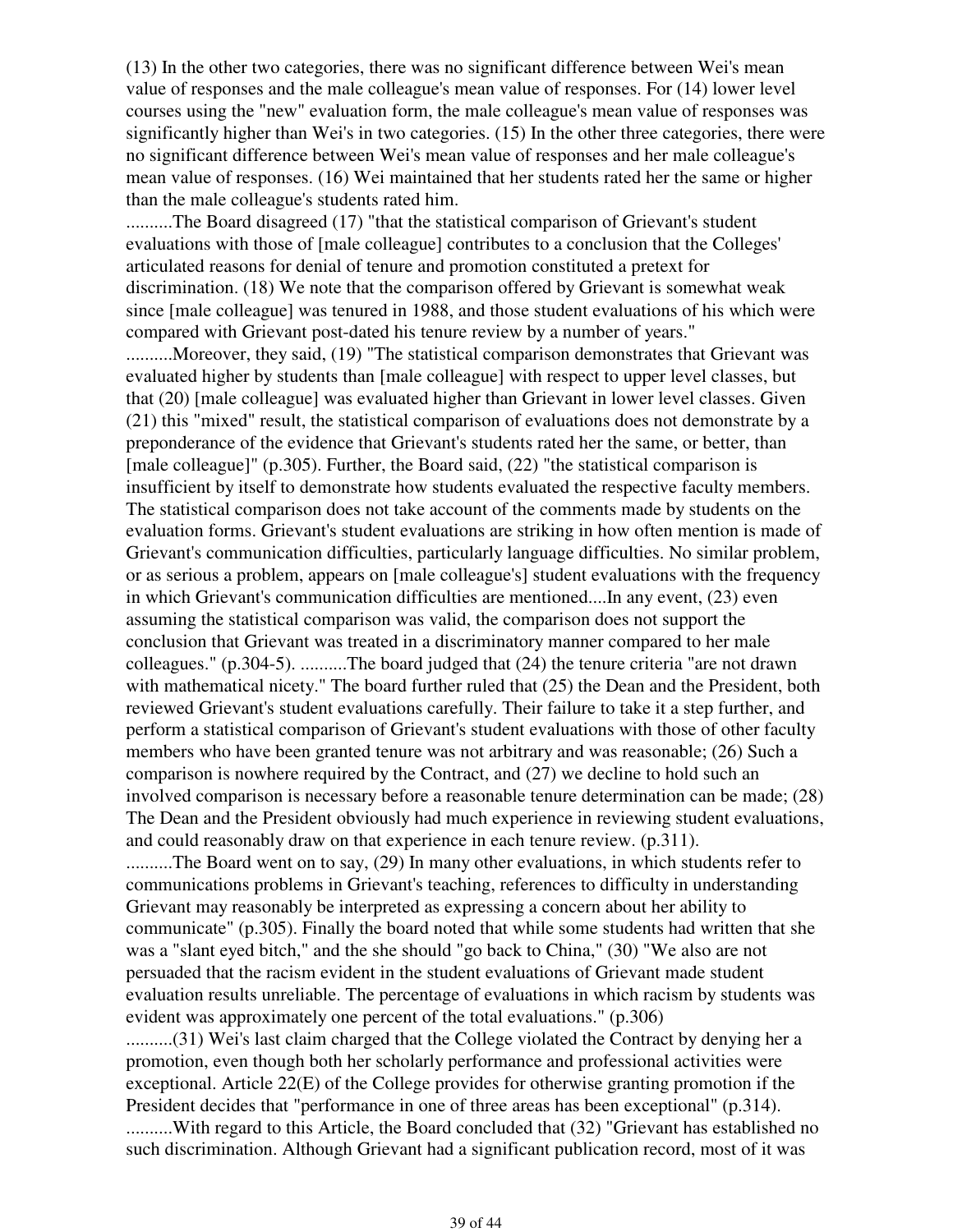developed before coming to Castleton" (p.315). (33) In terms of exceptional scholarship, Dr. Wei maintained she had solved a significant mathematical problem (apparently published). The Board's response was, (34) "although Grievant claimed to have solved the Erdos conjecture, Dean Mark reasonably concluded that she had not established that she actually had solved the conjecture. Under these circumstances, and given our consideration of the discrimination issue previously discussed, we conclude that (35) Grievant has not established discrimination. The Colleges reasonably, and based on legitimate reasons, concluded that Grievant had met the tenure standards in this performance area but that her performance was not exceptional" (p.315). (36) The Board concluded that Wei had not established that the tenure decision in her case was unreasonable, arbitrary or based on erroneous reasons.

#### **XIV. Guam Federation of Teachers v. The University of Guam (1990).**

..........At the University of Guam, a ruling to remove anonymous student evaluations from professors' tenure files was handed down by an arbitration board as the result of a rare challenge to the use of such evaluations in tenure and promotion decisions (Blum, 1990). The action was in response to a grievance filed by the university's faculty union, the Guam Federation of Teachers, which is affiliated with the American Federation of Teachers (AFL-CIO). The union said the use of SEF violated the union's contract with the university, which provides that anonymous documents or those "based on hearsay" should not be included in a faculty member's file. The union also argued that the university improperly interpreted the data from the evaluations.

..........Some of the issues here are (1) students not being made aware of the purpose and ramifications of their evaluations, (2) the anonymous nature of student evaluations, (3) the invalid analysis of SEF, and therefore, (4) SEF in effect being anecdotal and hearsay data. Since most SEF results are prepared anonymously, an instructor has no recourse to confront his/her evaluators.

#### **XV. Dr. Brian Maclean v. President of The University of British Columbia (1991).** ..........Held at Vancouver, B.C. January 28--June 20.

..........Dr. Brian MacLean was an Assistant Professor in the Department of Anthropology and Sociology, whose first two-year term of employment was not renewed.

..........(1) The Departmental Committee voted 16:1 against renewal, as did the Head, the Dean's Advisory Committee, the Dean and the President. (2) With three years of teaching experience in Saskatchewan, and London, his scores for Anth/Soc. 100 on one of the critical questions--- "Would you take another course from this instructor" were very low--29%( fall) and 34% (spring), compared with an average of 69% for all other instructors in the course. (3) They were the lowest for all other sections of the course, and for all first and second year courses. (4) Moreover, he had the lowest scores on another important question--- "would you recommend this course to a friend". (5) In his speciality course, Introduction to Criminology, his scores on the above questions were 61.2% for the instructor, 74.6% for the course, which, according to the Department Chair were well below other specialized courses. (6) In his senior course, in Criminology, his ratings were 60% for the instructor and 40% for the course [precise rankings were not provided] (7). When MacLean was not awarded a "merit" salary increase, the Chair told him that this was because of his low teaching ratings.

..........(8) His Department Chair testified to the Appeals Board that this problem was discussed with Dr. MacLean and it was strongly suggested he consult with "good" teachers in the department. (9) The Chair stated that MacLean's response to the bad ratings was that he did not believe them, that (10) he denied that there was a problem, arguing that "the students were not very good students" (p.6).

..........(11) Peer reviews of his teaching were conducted. (12) Before the classroom visits, the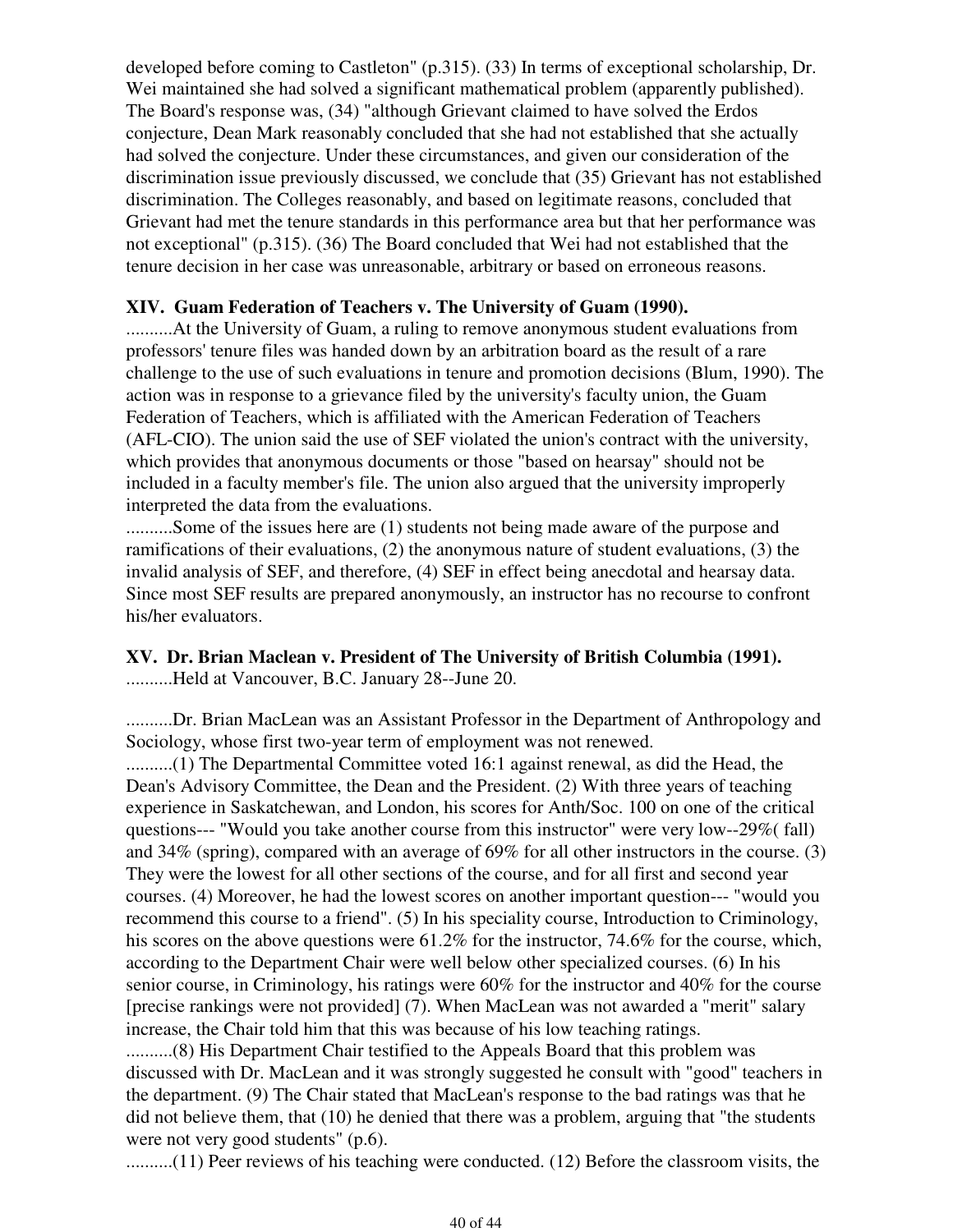two reviewing faculty members had been informed by the Dean that Dr. MacLean had a "teaching problem" the previous year. (13) Both faculty then attended a large lecture about 80 students. (14) Both reviewing faculty reported a favourable opinion of the lecture, noting that Dr. MacLean's speech was clear, his "delivery" was good, (15) despite the disadvantage that it took place in one of the more "difficult" and unpopular lecture rooms. (16) Neither faculty attended lectures in Dr. MacLean's other two small courses because they had only four students in each and (17) "hence were not amendable to the usual 'lecture' style and could be easily disrupted by a visitor" (p.7). (18) Instead, in these two courses, a class visit was made in the absence of Dr. MacLean.

..........(19) In addition to the student questionnaires, the reviewing faculty held in-class discussions about his teaching. (20) In general, the in-class peer reports were mixed but favourable. The in-class discussions were more problematic. (p.30). (21) While the knowledge, interest and enthusiasm of Dr. MacLean was acknowledged, "the problem appeared to be one of style or personality." (22) He was criticized for "putting them down", for belittling their responses to his questions in class, and that he was "hostile, aggressive, volatile, biased" (p.9). (23) It was noted that, "The students had obviously been talking among themselves before this class visit". (24) One of the reviewing faculty asked the Dean if the Departmental meeting could be postponed until after grades were submitted so that the students would feel protected. Inquiries to the President's office found that this was acceptable. (p.9).

..........The court noted that (25) "With respect to the "qualitative" scores---i.e. the "comments", there was a clear error. The qualitative comments from a number of courses were read and commented on, and conclusions were drawn from them which went into the "file". Both Reviewing faculty read and commented on them, as did the Department Chair in her letter to the Dean. Yet the Dean had clearly stated in a departmental memo that the qualitative comments were not to be used for administrative or promotion purposes. In evidence she admitted that they were used, and indeed as we have said they formed parts of the "file". (26) While in the abstract there is no reason why such comments would not be relevant, if the Department had a rule against their use, or in other words if they were "for the professor's eyes only", then it was a significant breach of Departmental rules to use them" (p.31). (27) In the opinion of the Board, so long as the comments were fairly presented, they offered the PAT [Promotion and Tenure Committee] and others a better balanced view of the teaching qualities and problems of Dr. MacLean than the quantitative statements alone" (p.31). (28) The court noted that "One problem with the questionnaire is that it solicits bad points as well as good points. Despite that caveat, we conclude that the inclusion of the qualitative comments was not a significant error." (p.32).

..........It was further noted that (29) "As against the low figures, they disclosed a number of good qualities in Dr. MacLean---enthusiasm for his subject, wide knowledge of the literature, much out of class assistance to students, and a commitment to seeking good work from students.(p.31). (30) The reviewing faculty report noted the comments about Dr. MacLean's "derogatory manner, biased opinion, unwillingness to listen", were matched by "clear, stimulating, very helpful after class". And, (31) "some students have told us that the comments made were not representative of the class as a whole and were unduly influenced by the process" (p.41). (32) "A number of students, both from earlier years and from his current classes, furnished letters of support, and in preparation for the appeal, some furnished affidavits with respect to particular matters such as the 'intimidation' discussion in Soc. 250 and events in Soc. 490 and 520 in the fall of 1989." (p.33). (34) "We agree with the appellant that these comments are of some importance, since we agree that while a superior research and publication record cannot overcome a poor teaching record, it might tip the scales where the teaching record was 'on the edge'" (p.10).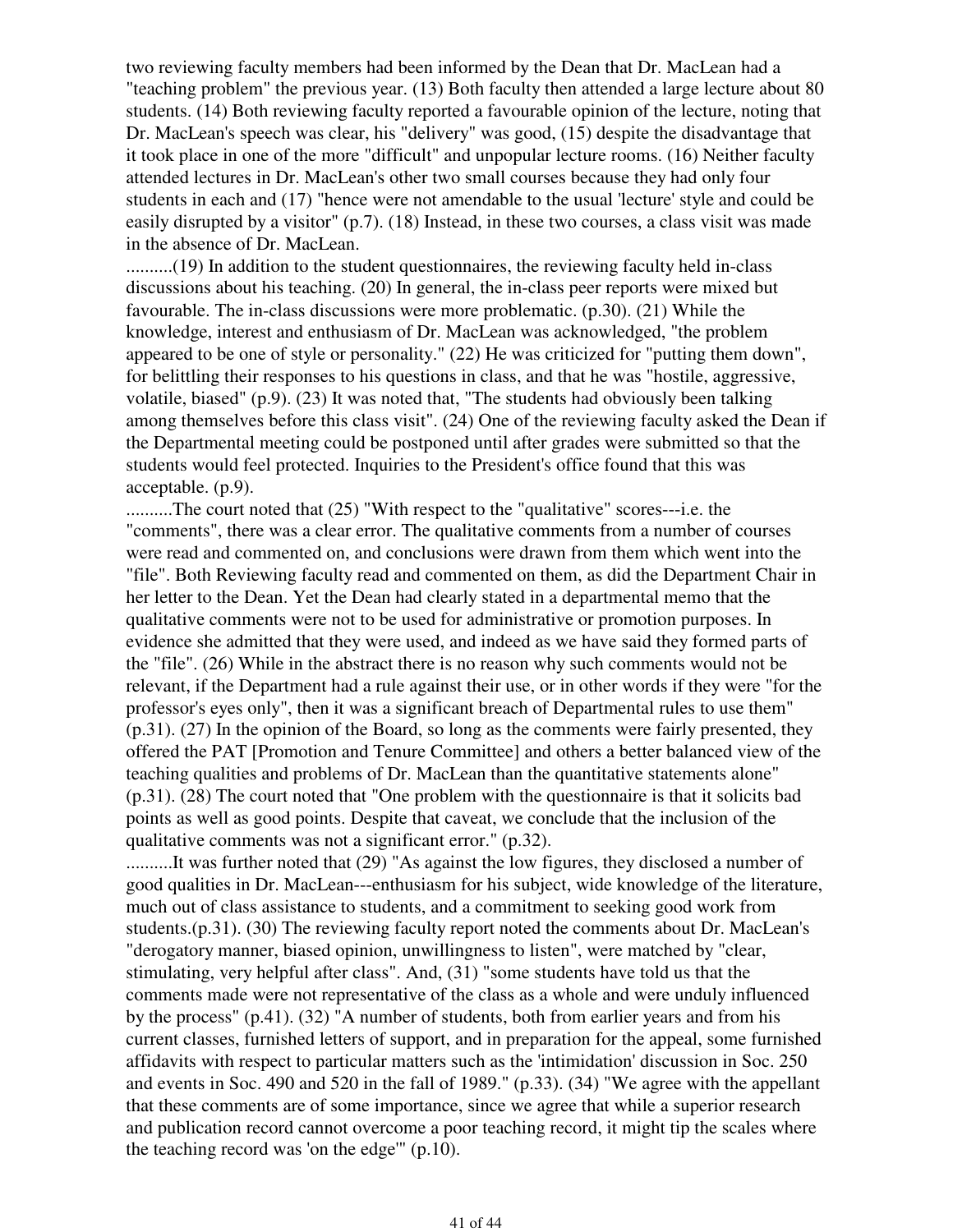..........(35) The Faculty Agreement specified that "Evaluation of teaching shall be based on the effectiveness rather than the popularity of the instructor, familiarity with recent developments in the field, preparedness, presentation, accessibility to students and influence on the intellectual and scholarly development of students" (p.30), (36) MacLean sought expert opinion about the validity of the student evaluation instrument. Both MacLean and the University called expert witnesses to testify as to the reliability and relevance of the evaluation instrument. (37) The evidence, submitted by two experts, one for MacLean and one for the university, was conflicting. (p.30).

..........With regard to SEF validity, the court concluded (38) "that the instrument was not perfect, that it had flaws, and that the very limited number of samples (because of the very limited number of courses and students surveyed over the period) impaired its reliability. (p.30). (39) "However, we accept the evidence of Dr. [X] that the instrument has some value, directed toward the specified factors. (40) The relevance and quality of the scores is a matter of weight for the various decision-makers, and we assume that they were reasonably aware of the limitations of student evaluations and gave them the weight they deserve" (p.30). ..........Finally, the court said, (41) "As we have said, there were some errors of procedure and of evidence. We have set them out in some detail; and although they have some substance, they must be viewed against the much larger body of evidence which was either not questioned or was confirmed during the hearing" (p.38). "The evidence before us led us to conclude that Dr. MacLean has worked hard, has been active in research, and has some teaching talents of value. (42) It is clear that he appeals to a proportion of students who find him stimulating and helpful. (43) A number were willing to testify on his behalf or to supply written testimonials" (p.38). (44) "Dr. MacLean's faults appeared to be faults of style or approach...(45) Nonetheless, his colleagues have made a judgment based upon what we have found to be an adequate foundation of evidence" (p.38). ..........The court upheld the university.

#### **About the Author**

#### **Robert E. Haskell**

**Brief Bio** ~ Robert E. Haskell has been teaching college and university level courses for over twenty years. He earned his Ph.D. from the Pennsylvania State University in Psychology and Social Relations, his M.A., and B.A. from San Francisco State University. His areas of research and teaching include: transfer of learning, analogical reasoning, small group dynamics. Major publications include: four books, the latest of which is, *The Future of Education and Transfer of Learning: A Cognitive Theory of Learning and Instruction For The 21st Century* (forthcoming), and numerous presentations, chapters, and research articles in national and international journals. He also serves on several editorial review boards, and is Associate Editor of The Journal of Mind and Behavior. He is former Chair, and currently Professor of Psychology, Department of Social and Behavioral Sciences, University of New England.

Professor of Psychology University of New England Biddeford, Maine 04005

UNE Home Page: http://home.maine.rr.com/une/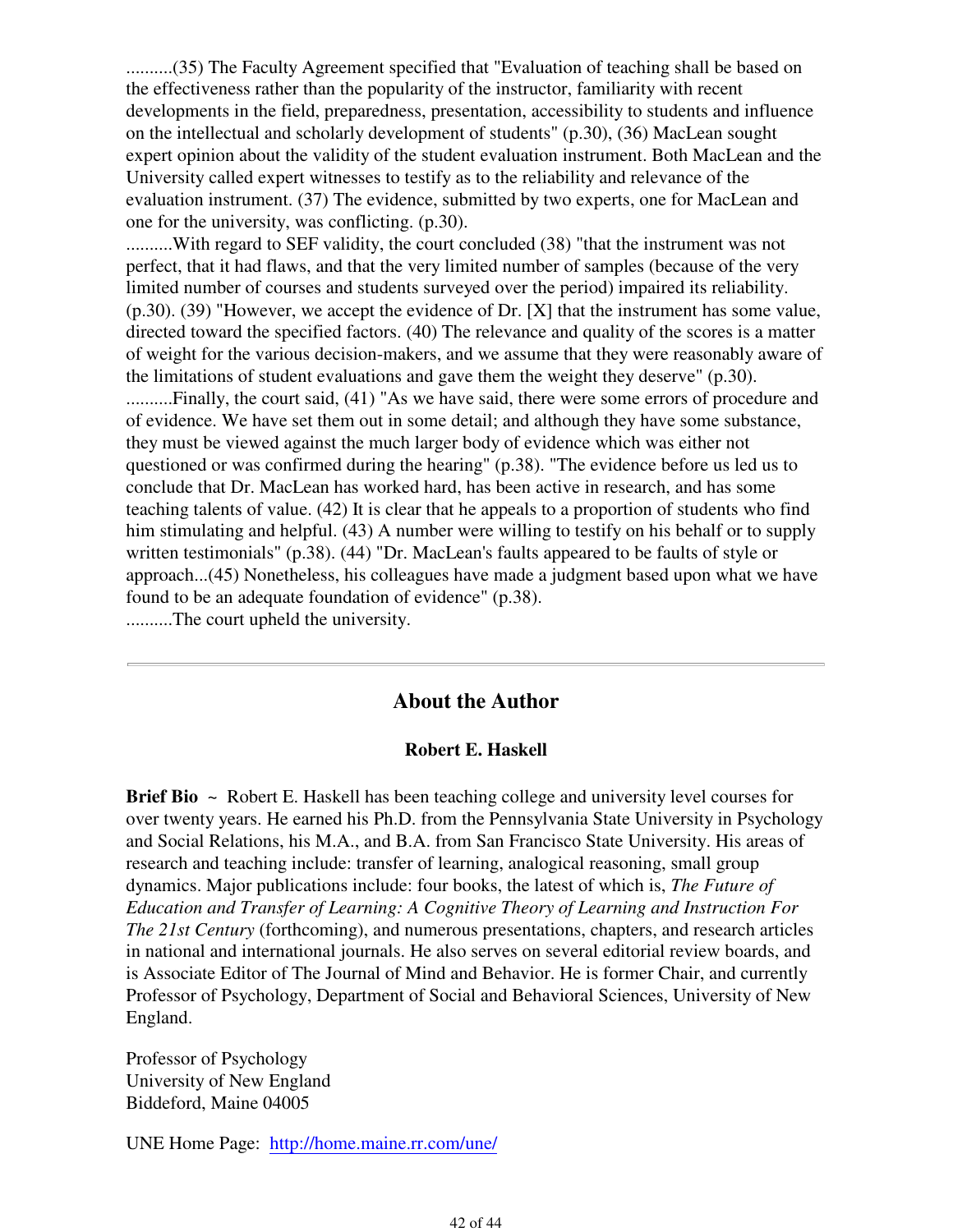#### **Copyright 1997 by the** *Education Policy Analysis Archives*

The World Wide Web address for the *Education Policy Analysis Archives* is http://olam.ed.asu.edu/epaa

General questions about appropriateness of topics or particular articles may be addressed to the Editor, Gene V Glass, Glass @asu.edu or reach him at College of Education, Arizona State University, Tempe, AZ 85287-2411. (602-965-2692)

## **EPAA Editorial Board**

Michael W. Apple University of Wisconsin

John Covaleskie Northern Michigan University

Alan Davis University of Colorado, Denver

Mark E. Fetler California Commission on Teacher Credentialing

Thomas F. Green Syracuse University

Arlen Gullickson Western Michigan University

Aimee Howley Marshall University

William Hunter University of Calgary

Daniel Kallós Umeå University

Thomas Mauhs-Pugh Rocky Mountain College

William McInerney Purdue University

Les McLean University of Toronto

Anne L. Pemberton apembert@pen.k12.va.us

Richard C. Richardson Arizona State University

Dennis Sayers University of California at Davis Greg Camilli Rutgers University

Andrew Coulson a\_coulson@msn.com

Sherman Dorn University of South Florida

Richard Garlikov hmwkhelp@scott.net

Alison I. Griffith York University

Ernest R. House University of Colorado

Craig B. Howley Appalachia Educational Laboratory

Richard M. Jaeger University of North Carolina--Greensboro

Benjamin Levin University of Manitoba

Dewayne Matthews Western Interstate Commission for Higher Education

Mary P. McKeown Arizona Board of Regents

Susan Bobbitt Nolen University of Washington

Hugh G. Petrie SUNY Buffalo

Anthony G. Rud Jr. Purdue University

Jay D. Scribner University of Texas at Austin